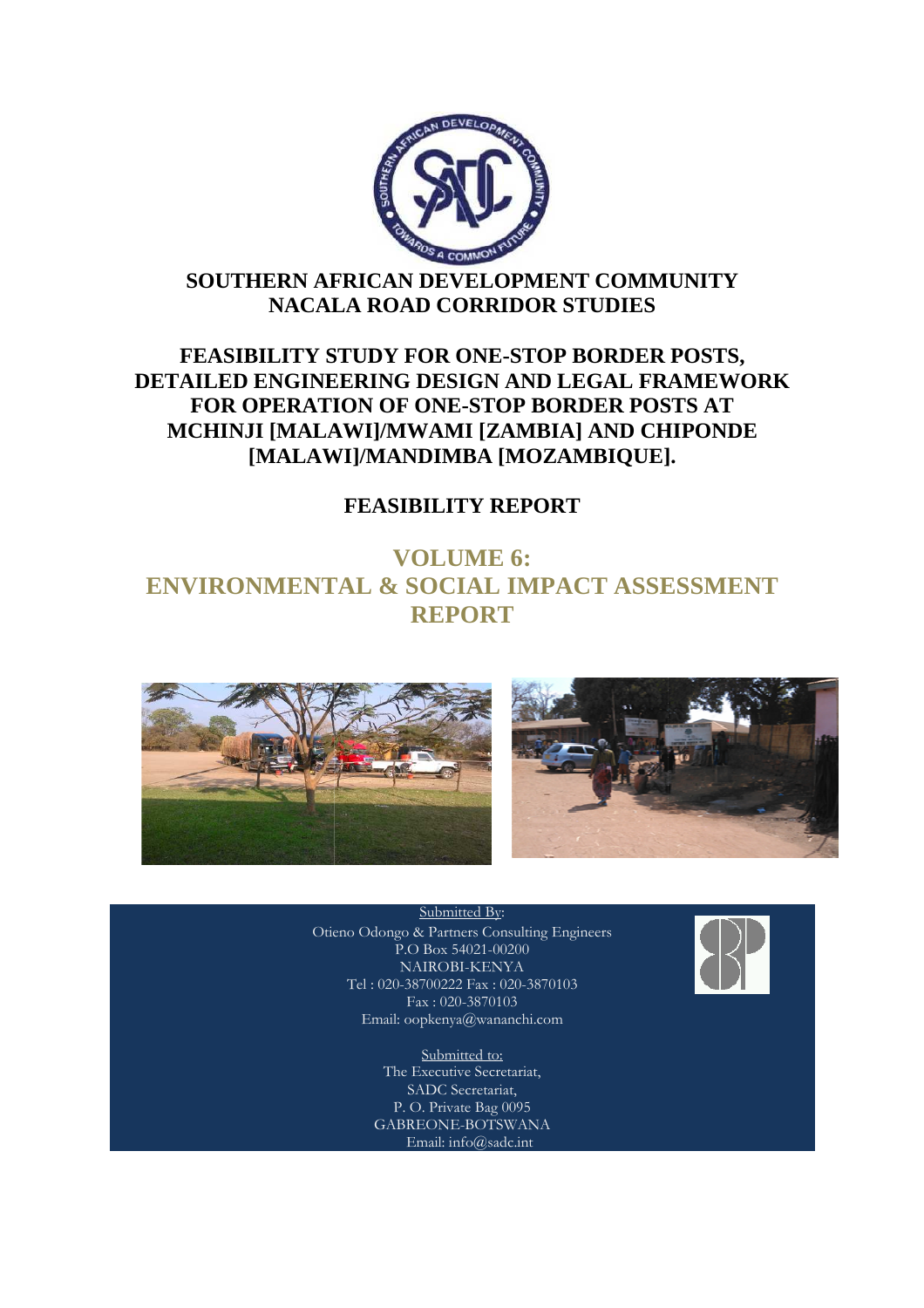# **Document Authentication**

This report is prepared for:

Executive Secretary SADC Secretariat Private Bag 0095 GABORONE-BOTSWANA

.

|            | Signed by: |
|------------|------------|
| Position:  |            |
| Signature: |            |
|            |            |

Otieno Odongo & Partners Consulting Engineers a recognized firm of Environmental and Social Impact Assessment (EIA) experts registered by the National Environment Management Authority (NEMA) Kenya hereby confirms that the content of this Environmental Project Brief is a true representation of the Environmental Impact Assessment evaluation of the proposed One Stop Border Post at Border Posts at Mwami/Mchinji and Mandimba/Chiponde border posts located The Zambia/Malawi And Malawi/Mozambique border crossing respectively.

|  |  |  |  | Signed by the Environmental Expert: |  |
|--|--|--|--|-------------------------------------|--|
|--|--|--|--|-------------------------------------|--|

Signature: www.communications.com/signature/

Date: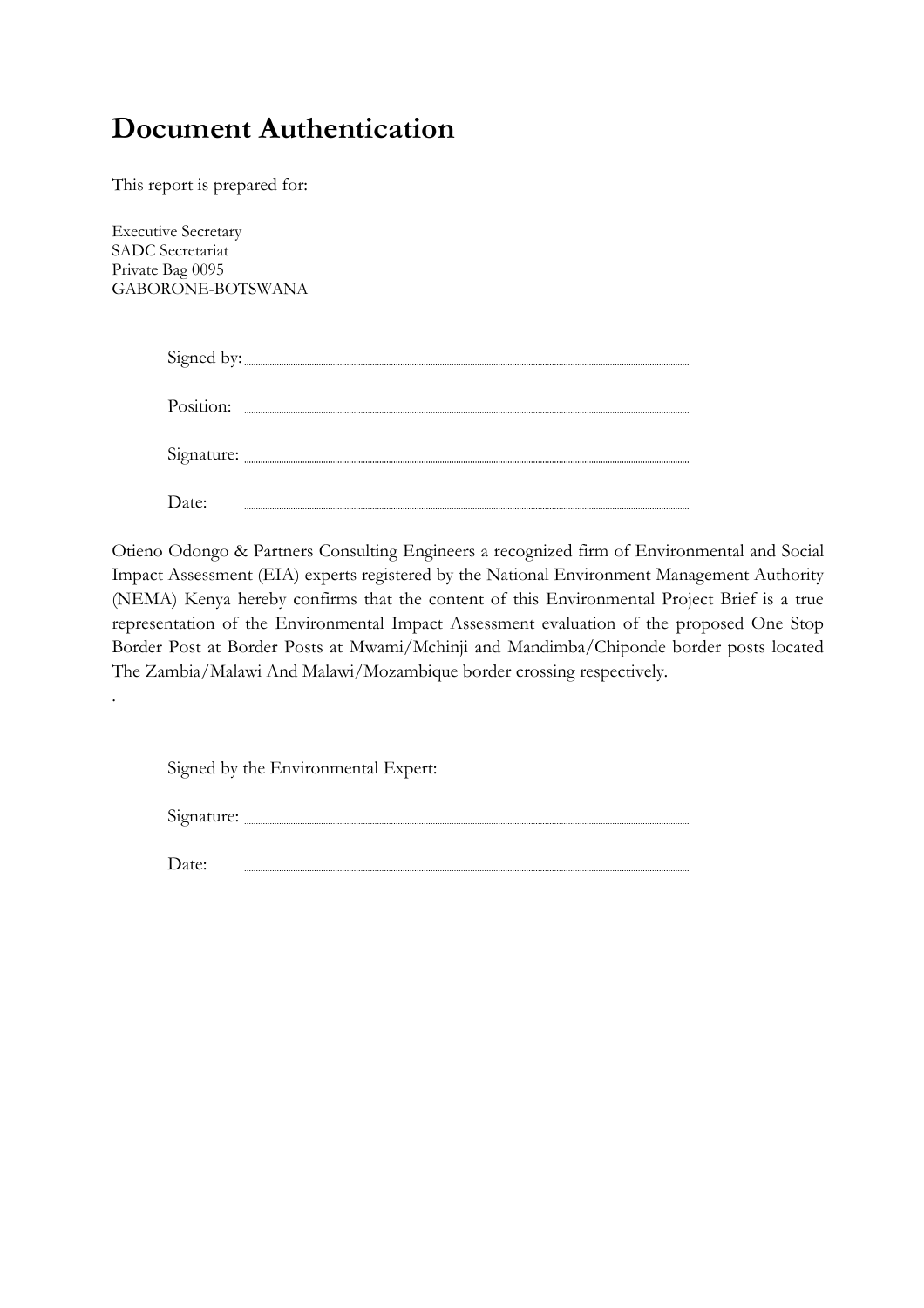# **Table of Contents**

| $1_{\cdot}$                                                                       |                                                                                              |  |  |  |  |
|-----------------------------------------------------------------------------------|----------------------------------------------------------------------------------------------|--|--|--|--|
|                                                                                   |                                                                                              |  |  |  |  |
|                                                                                   |                                                                                              |  |  |  |  |
| 1.3                                                                               |                                                                                              |  |  |  |  |
| 1.3.1                                                                             |                                                                                              |  |  |  |  |
| 1.3.2                                                                             |                                                                                              |  |  |  |  |
| 1.3.3                                                                             |                                                                                              |  |  |  |  |
|                                                                                   |                                                                                              |  |  |  |  |
|                                                                                   |                                                                                              |  |  |  |  |
| 1.6.1                                                                             |                                                                                              |  |  |  |  |
| 1.6.2                                                                             |                                                                                              |  |  |  |  |
| 1.6.3                                                                             | Perception on the existing border post and the perception of the proposed development        |  |  |  |  |
|                                                                                   | 11                                                                                           |  |  |  |  |
| 1.6.4                                                                             |                                                                                              |  |  |  |  |
| 1.6.5                                                                             |                                                                                              |  |  |  |  |
| 1.6.6                                                                             |                                                                                              |  |  |  |  |
| 1.6.7                                                                             |                                                                                              |  |  |  |  |
| 1.6.8                                                                             | Effects of the existing border post to surrounding communities  12                           |  |  |  |  |
| 1.6.9                                                                             |                                                                                              |  |  |  |  |
| 1.6.10                                                                            |                                                                                              |  |  |  |  |
| 1.6.11                                                                            |                                                                                              |  |  |  |  |
| 1.6.12                                                                            | Services & Facilities currently available and those to be included in the new One stop       |  |  |  |  |
| Border Post13                                                                     |                                                                                              |  |  |  |  |
| 1.6.13                                                                            |                                                                                              |  |  |  |  |
| 1.6.14                                                                            | Availability of Social-Amenities at the hospitality facilities  14                           |  |  |  |  |
| 1.6.15                                                                            |                                                                                              |  |  |  |  |
| 1.6.16                                                                            |                                                                                              |  |  |  |  |
| 1.6.17                                                                            |                                                                                              |  |  |  |  |
| Caring for HIV/AIDS patients and availability of testing facilities 14<br>1.6.18  |                                                                                              |  |  |  |  |
| 2                                                                                 |                                                                                              |  |  |  |  |
|                                                                                   |                                                                                              |  |  |  |  |
|                                                                                   |                                                                                              |  |  |  |  |
|                                                                                   | 2.3 Baseline information and alternative consideration for the Chiponde-Mandimba border post |  |  |  |  |
|                                                                                   |                                                                                              |  |  |  |  |
|                                                                                   |                                                                                              |  |  |  |  |
| 3.                                                                                |                                                                                              |  |  |  |  |
| 3.1 Introduction                                                                  | 23                                                                                           |  |  |  |  |
| 3.2                                                                               | Environmental Policy, Institutional and Legislative Framework in Republic of Malawi23        |  |  |  |  |
|                                                                                   |                                                                                              |  |  |  |  |
|                                                                                   |                                                                                              |  |  |  |  |
|                                                                                   |                                                                                              |  |  |  |  |
|                                                                                   |                                                                                              |  |  |  |  |
|                                                                                   |                                                                                              |  |  |  |  |
| 3.2.6 Other Acts                                                                  |                                                                                              |  |  |  |  |
| 3.3                                                                               |                                                                                              |  |  |  |  |
|                                                                                   | Environmental Policy, Institutional and Legislative Framework in Zambia25                    |  |  |  |  |
| 4.                                                                                |                                                                                              |  |  |  |  |
| 4.1 Site specific identified potential impacts for Mchinji-Mwami border post 30   |                                                                                              |  |  |  |  |
|                                                                                   | 4.2 The main mitigation measures for impacts at Mchinji-Mwami border post31                  |  |  |  |  |
|                                                                                   | 4.3 Site specific identified potential impacts for Chiponde-Mandimba border post 31          |  |  |  |  |
| 4.4 The main mitigation measures for impacts at Chiponde-Mandimba border post  31 |                                                                                              |  |  |  |  |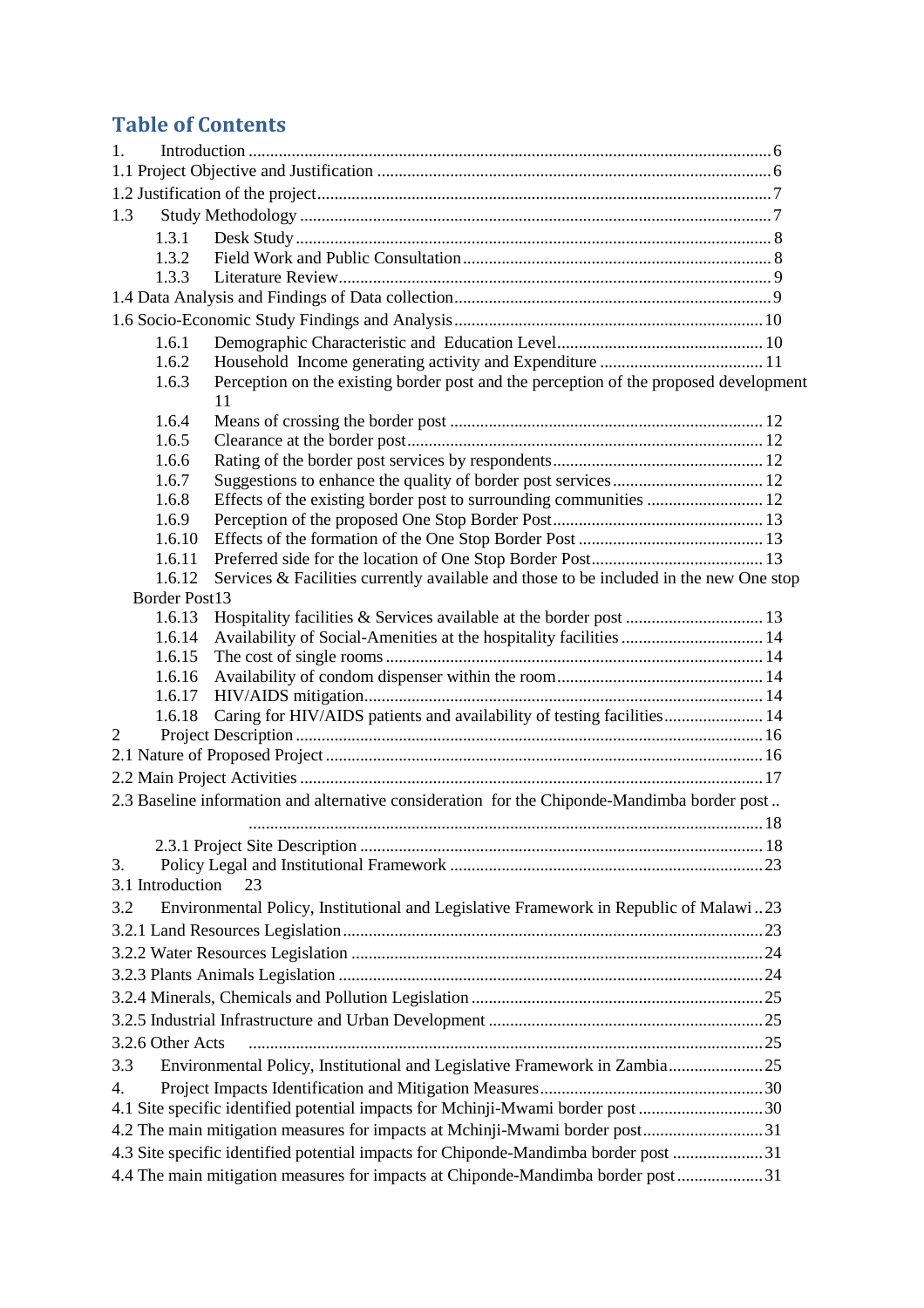|                | 4.5.6 Positive Environmental Impacts of Decommissioning Activities  33 |  |
|----------------|------------------------------------------------------------------------|--|
| 4.6            |                                                                        |  |
|                | 4.6.1                                                                  |  |
|                |                                                                        |  |
|                | 4.6.3                                                                  |  |
|                |                                                                        |  |
| 4.7            |                                                                        |  |
| $\overline{5}$ |                                                                        |  |
|                |                                                                        |  |

#### **LIST OF ANNEXES FOUND IN THE REPORT**

| <b>Number</b>  | <b>Title</b>                                                               |
|----------------|----------------------------------------------------------------------------|
| <b>Annex 1</b> | List of the key stakeholders interviewed and the findings of the           |
|                | consultations                                                              |
| Annex 2        | Copies of templates of questionnaire used for data collection              |
| Annex 3        | WHO pollution limits standards                                             |
| <b>Annex 4</b> | Environmental Management and Monitoring Plan (EM&MP)                       |
| Annex 5        | Concept designs of the BP                                                  |
| Annex 6        | Statistical presentation of findings and analysis of study baseline survey |

#### **LIST OF ABBREVIATIONS**

| <b>Abbreviation</b> | <b>Description</b>                                       |
|---------------------|----------------------------------------------------------|
| <b>BP</b>           | <b>Border Post</b>                                       |
| CO                  | Carbon Monoxide                                          |
| CO <sub>2</sub>     | Carbon Dioxide                                           |
| <b>EHS</b>          | <b>Environmental Health and Safety</b>                   |
| <b>EIA</b>          | <b>Environmental Impact Assessment</b>                   |
| EII                 | <b>Environmental Impacts Identification</b>              |
| <b>EIR</b>          | <b>Environmental Impact Review</b>                       |
| <b>EIS</b>          | <b>Environmental Impact Study</b>                        |
| <b>EMF</b>          | <b>Electro Magnetic Frequencies</b>                      |
| <b>E&amp;SIA</b>    | <b>Environmental and Social Impact Assessment</b>        |
| <b>E&amp;SMMP</b>   | Environmental and Social Management and Monitoring Plan  |
| <b>HIV/AIDS</b>     | Human Immuno-Deficiency Virus/Acquired Immune Deficiency |
|                     | Syndrome                                                 |
| <b>ICT</b>          | <b>Information Communication and Technology</b>          |
| ID                  | <b>Identity Card</b>                                     |
| <b>IEC</b>          | <b>Information Education and Communication</b>           |
| km/hr               | Kilometer per hour                                       |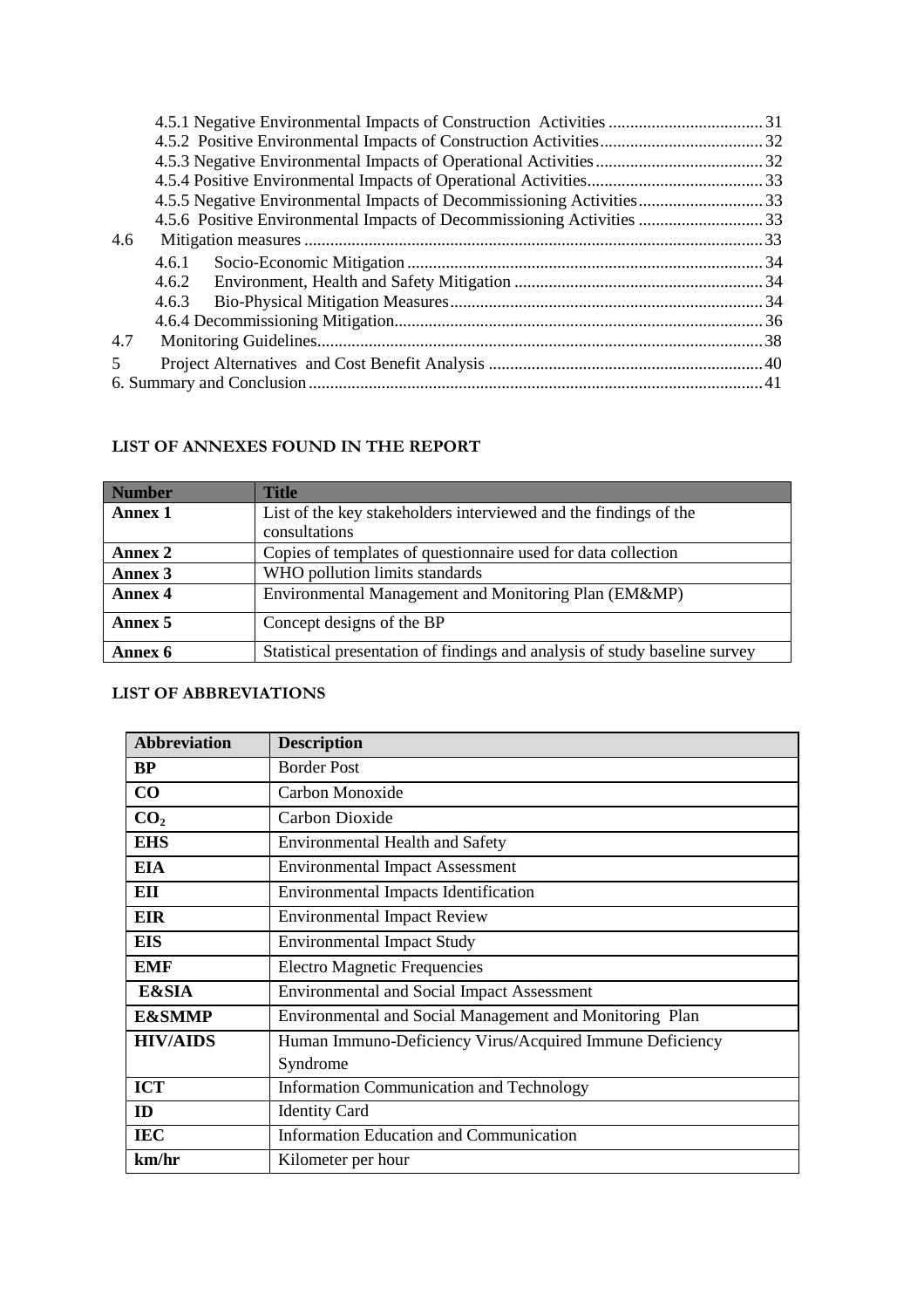| <b>Abbreviation</b> | <b>Description</b>                              |
|---------------------|-------------------------------------------------|
| km <sup>2</sup>     | Squared kilometers                              |
| m                   | <b>Meters</b>                                   |
| <b>NEAP</b>         | National Environmental Action Plan              |
| NO                  | Nitrogen monoxide                               |
| NO <sub>x</sub>     | Oxides of Nitrogen                              |
| <b>OOP</b>          | Otieno Odongo & Partners Consulting Engineers   |
| <b>OSBP</b>         | One Stop Border Post                            |
| $\mathbf{O}_3$      | Ozone                                           |
| $\frac{0}{0}$       | Percent                                         |
| <b>PPE&amp;C</b>    | Protective Professional Clothing and Equipments |
| P.S.V               | <b>Public Service Vehicle</b>                   |
| <b>RIAM</b>         | Rapid Impact Assessment Matrix                  |
| <b>RPF</b>          | <b>Resettlement Policy Framework</b>            |
| <b>SADC</b>         | South African Development Community             |
| $SO_{x}$            | Oxides of Sulphur                               |
| <b>SPSS</b>         | <b>Statistical Package for Social Sciences</b>  |
| STI's               | <b>Sexually Transmitted Infection</b>           |
| <b>TOR</b>          | Terms of Reference                              |
| USD/\$              | <b>United States Dollars</b>                    |
| <b>WTO</b>          | World Trade Organisation                        |

# LIST OF FIGURES AND TABLES FOUND IN THE BRIEF

| <b>Number</b>       | of   Title                                                                                         |
|---------------------|----------------------------------------------------------------------------------------------------|
| <b>Figure/Table</b> |                                                                                                    |
| 4.6.4               | Environmental Management/Monitoring Plan for the Decommissioning<br>Phase for the Proposed Project |
| 4.7                 | List of the Environmental Parameters and their Measurable Indicators                               |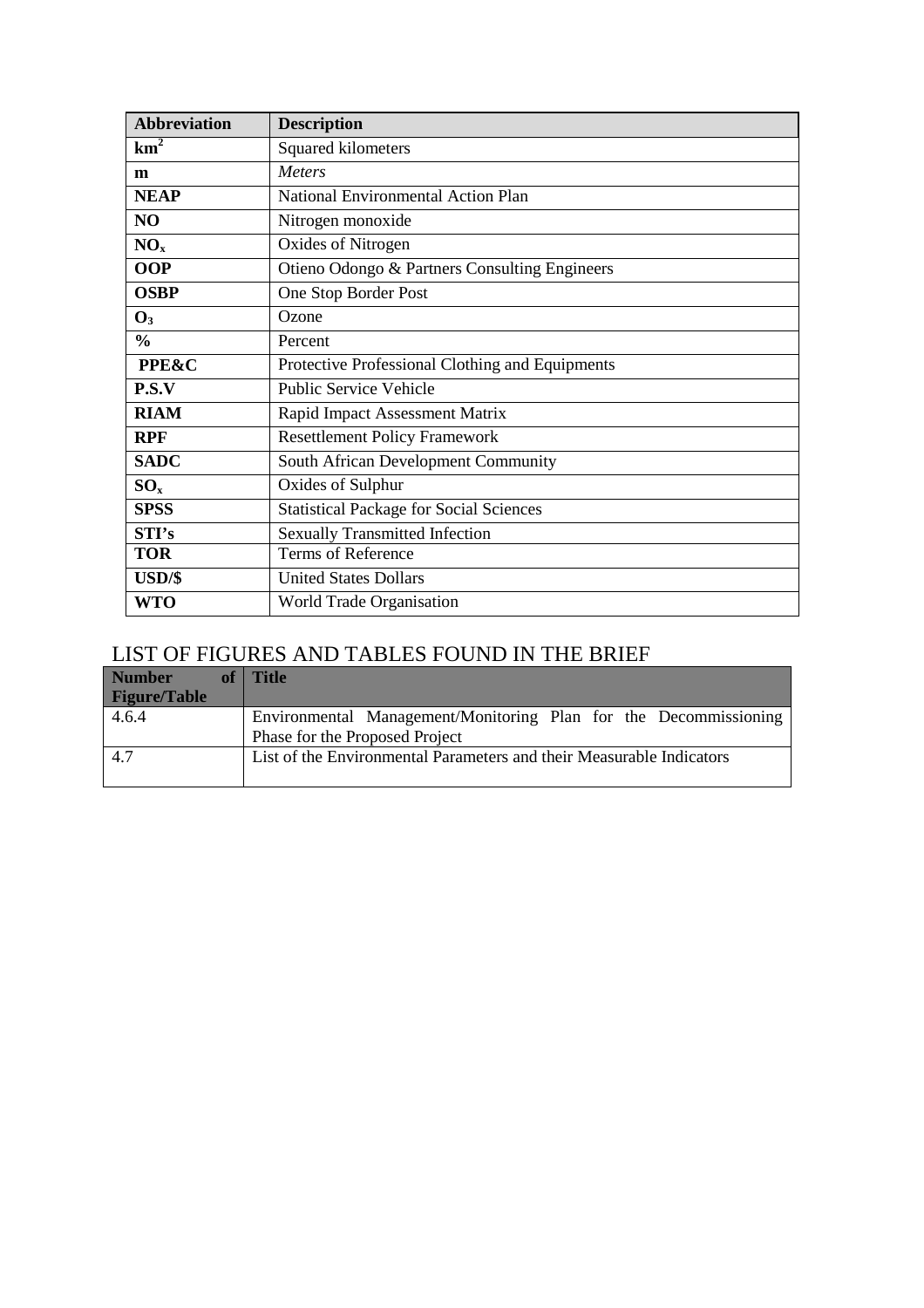#### 1. Introduction

Otieno Odongo & Partners Consulting Engineers (OOP) has been assigned by The SADC Secretariat to undertake feasibility studies and detailed engineering designs for Two One Stop Border Posts (OSBP) at the border crossing at Mwami/Mchinji located at the Zambia-Malawi border crossing and Mandimba/Chiponde located at the Mozambique-Malawi border crossing. The assignment also encompassed undertaking an Environmental and Social Impact Assessment (E&SIA) study for the proposed projects. The objective of the proposed project is to establish joint control points at the border post with the view of eliminating unnecessary delays of interstate trade and transit traffic.

This E&SIA evaluation of the proposed two One Stop Border post located at the abovementioned border crossing have been undertaken pursuant to the Constitution and environmental regulation of the various countries. The aim of this report is to give guidelines/TOR for future development of independent ESIA for each border post based on its respective countries regulation.

# *1.1 Project Objective and Justification*

The overall objectives of the assignemtn as per the project's Terms of Reference (TOR) drawn by the SADC are:-

- conduct the feasibility study, preliminary design and detail engineering designs and preparation of bidding documents of the Malawi/Zambia and Mozambique/Malawi one-stop border posts and associated vehicle overload control facilities; and
- (to review the policy, legislation and regulations of the three countries and develop a legal documentation and institutional framework for operation of the OSBPs in common areas by border control officers from the countries sharing the border in accordance with agreed procedures for trade and transport facilitation.

The objective of this report is to provide the stakeholders with a brief on the environmental and socio-economic screening and scooping findings on the project area and to enable make an informed decision while evaluating the proposed project for approval or further studies.

The Objective of undertaking the environmental screening and scooping exercise was to:

- Identify and assess potential environmental and social impacts of the proposed project and recommend mitigation measures;
- Verify compliance of designs with the environmental regulations and industry's standards;
- Generate baseline data for monitoring and evaluation of how well the mitigation measures will be implemented during the project life cycle (construction, commission and decommissioning);
- Recommend cost effective measures to be implemented to mitigate against the expected impacts;
- Guide in preparation of an Environmental and Social Impact Assessment Report compliant to the policies, legal and, regulatory framework detailing findings and recommendations;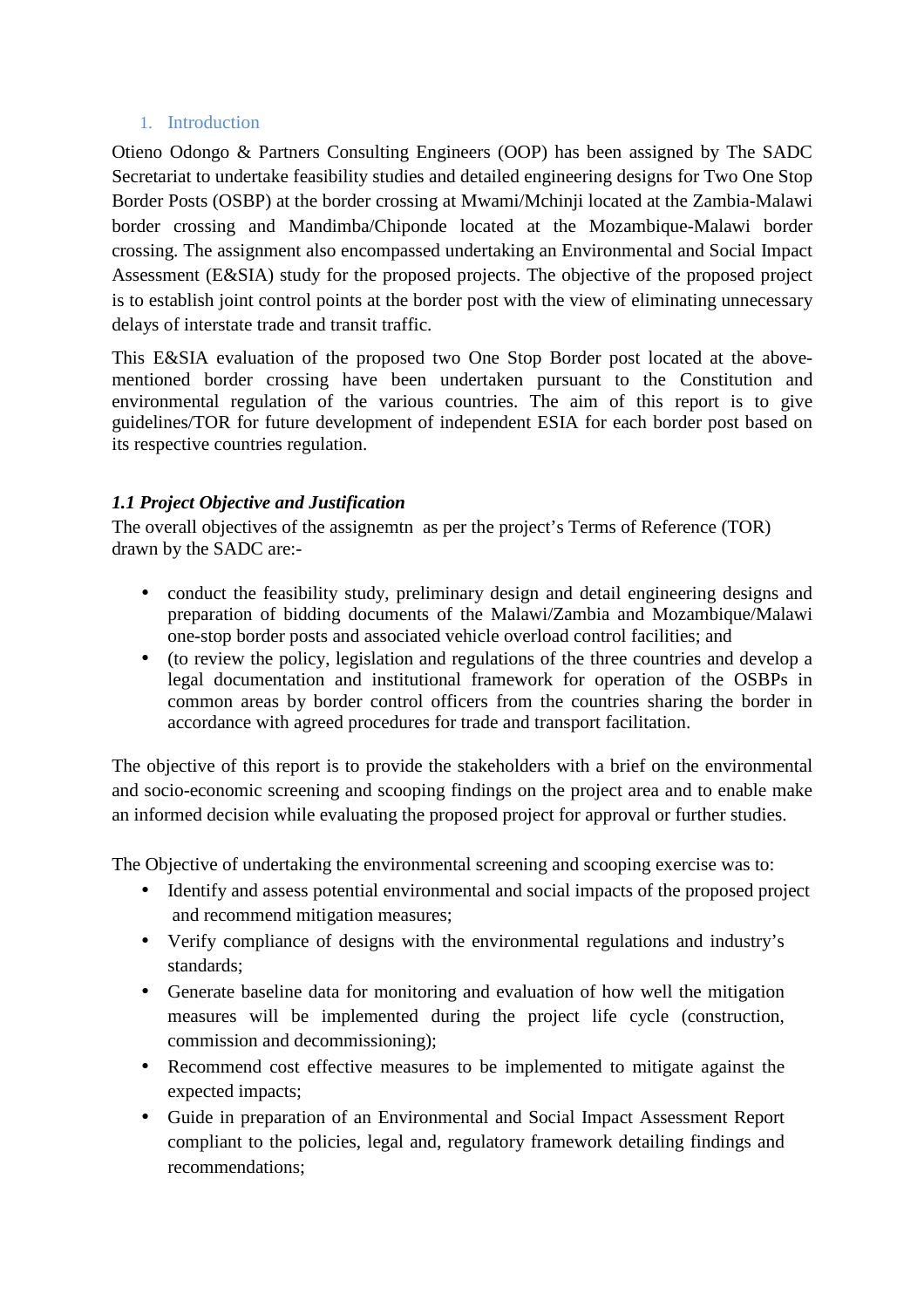• Provide guidelines (environmental clauses) to stakeholders participating in the mitigation of adverse impacts of the project

The Objective of undertaking the socio-economic survey was to:

- a) Identify the activities currently being undertaken at the existing border post;
- b) Rate the services level being provided at the existing border posts;
- c) Evaluate effects of the existence of the border post to the household and community members in general;
- d) Identify the measures required to be undertaken in order to enhance the quality of service at the border post;
- e) Evaluate the quality of the hospitality facilities and commercial services at the existing border post;
- f) Study the sanitation situation at the existing border post;
- g) Gauge the prevalence of HIV / AIDS in the area;
- h) Study the current status of infrastructure in the project area;
- i) Evaluate the community members and other users perception on the formation of the One Stop Border Post.
- j) Determine the type of services and facilities required/expected at the proposed border post so as to ensure acceptability and sustainability;
- k) Study the land uses at the border post and determine the availability of land for future development

# *1.2 Justification of the project*

The need of the proposed project is evident as currently inter-state and cross border traders are experiencing several challenges in their endeavour to reach their markets. Thus the development of a OSBP will enable improve efficiency in clearing traders at the borders. Major benefits that justify the implementation of this project are:

- Reduced/optimise border post running and maintenance cost;
- Enable comprehensive control of goods entering either country including controlled/hazardous substances;
- Reduce non-tariffs barriers being experienced by traders; and
- Increase efficiency at the border posts thus reduce delays.

# **1.3 Study Methodology**

In order to comprehensively gather information on the environmental and social issues, the team of experts engaged various techniques in undertaking this study including the review of various literature materials, site visitation and guided consultation and interviews with key stakeholders.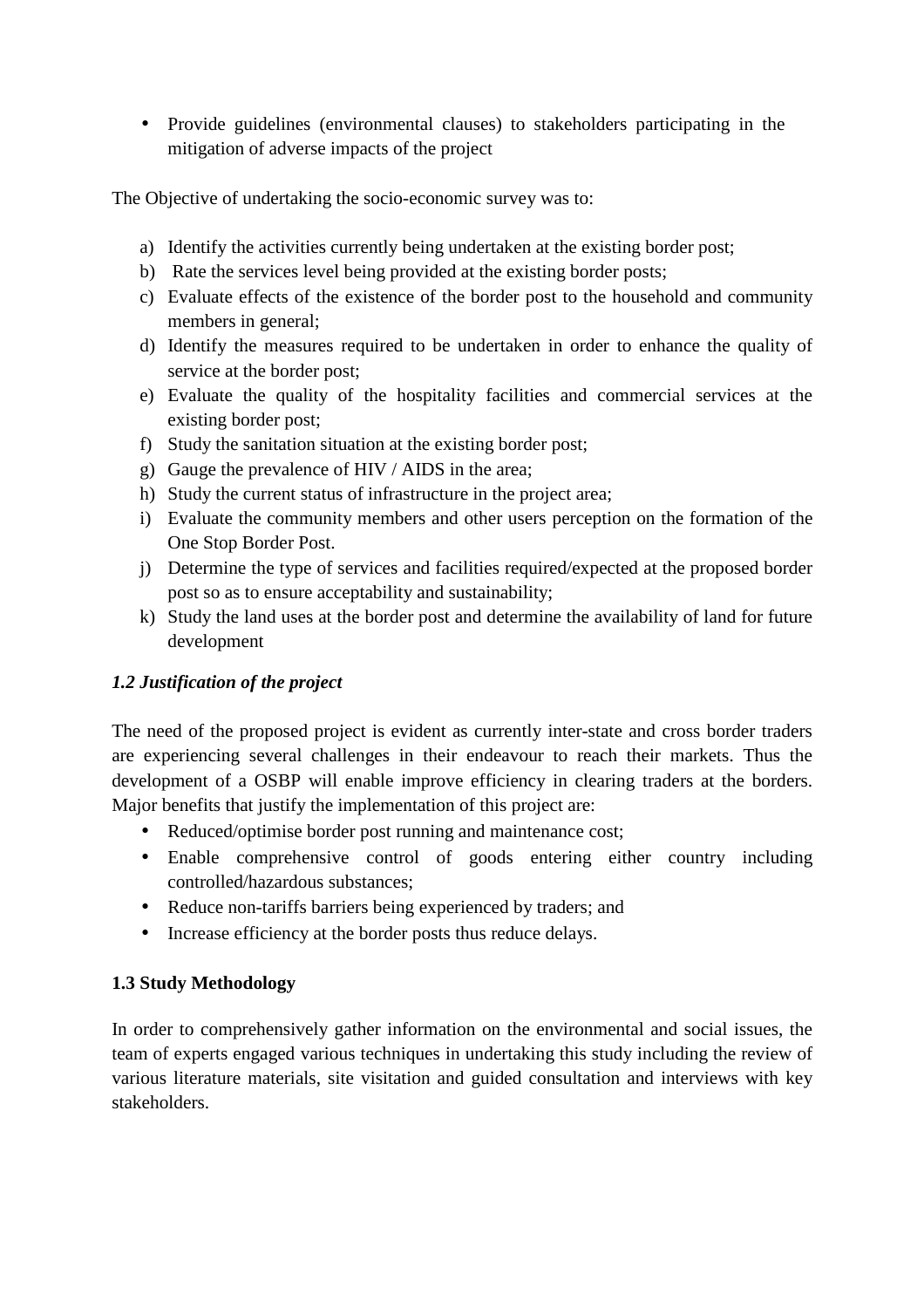The environmental evaluation conducted at the six border posts was undertaken in two forms namely:

- As Environmental audit of existing facilities
- and as an Environmental and Social Impact Assessment (EIA) for the proposed one stop border post at the four existing posts. The scope of the EIA study involved undertaking a socio-economic and bio-physical environmental evaluation.

# **1.3.1 Desk Study**

A desk study was done through extensive review of various literature materials including the policies, legal/regulatory framework governing environmental management, catalogued materials on responsibilities of different players in the sector and reports with baseline information on the project area. Sources of this information were obtained from relevant Ministries, Customs, Immigration Officers, the district offices, Bureau of Statistics, Environmental Officers, Development Partners and the Internet (government website).

# **1.3.2 Field Work and Public Consultation**

The consultant visited the project area so as to collect primary data on the existing situation at the border post. While there, the team also conducted guided consultation with existing key stakeholders through oral and written interviews using data collection tools such as checklists, matrices and questionnaires. Broad consultation involved conducting door to door household surveys to gather information on the socio-economic and, environmental indicators and one to one interviews with key stakeholders using structured questionnaires.

The socio-economic and environmental indicators surveys involved undertaking one to one interviews with various users of the border posts namely household, pedestrian and, cross border traders, vehicles drivers, accommodation service providers and border post officials (key stakeholders). Several social and environmental parameters were studied to enable gauge the current socio-cultural, socio-economic and, socio-environmental status of the project areas and its implication to the proposed project.

The indicators survey for the two border posts was conducted between  $23<sup>rd</sup>$  August, 2013 to  $6<sup>th</sup>$  September, 2013. The survey included field visits and interviews with targeted key stakeholders at the border post, environmental agencies. A total of two hundred and eleven (211) respondents from the general public which encompassed sixty four (64) households, seventy (70) Pedestrians and, cross border traders, fifty four (54) Vehicle drivers; and twenty four (24) accommodation facilities were interviewed. The survey was conducted as face to face interviews at the offices, at household and street level with the help of thirteen (**13)** data enumerators who were inducted on guidelines of undertaking the survey. The sample selection criteria were also incorporated in the induction phase to ensure the selection of a representative sample. Main population clusters or study zones were identified in the two border posts of the three study countries namely Zambia, Malawi and Mozambique. Respondents interviewed were distributed across the proposed project area. The survey was conducted using different data collection instruments for the different categories namely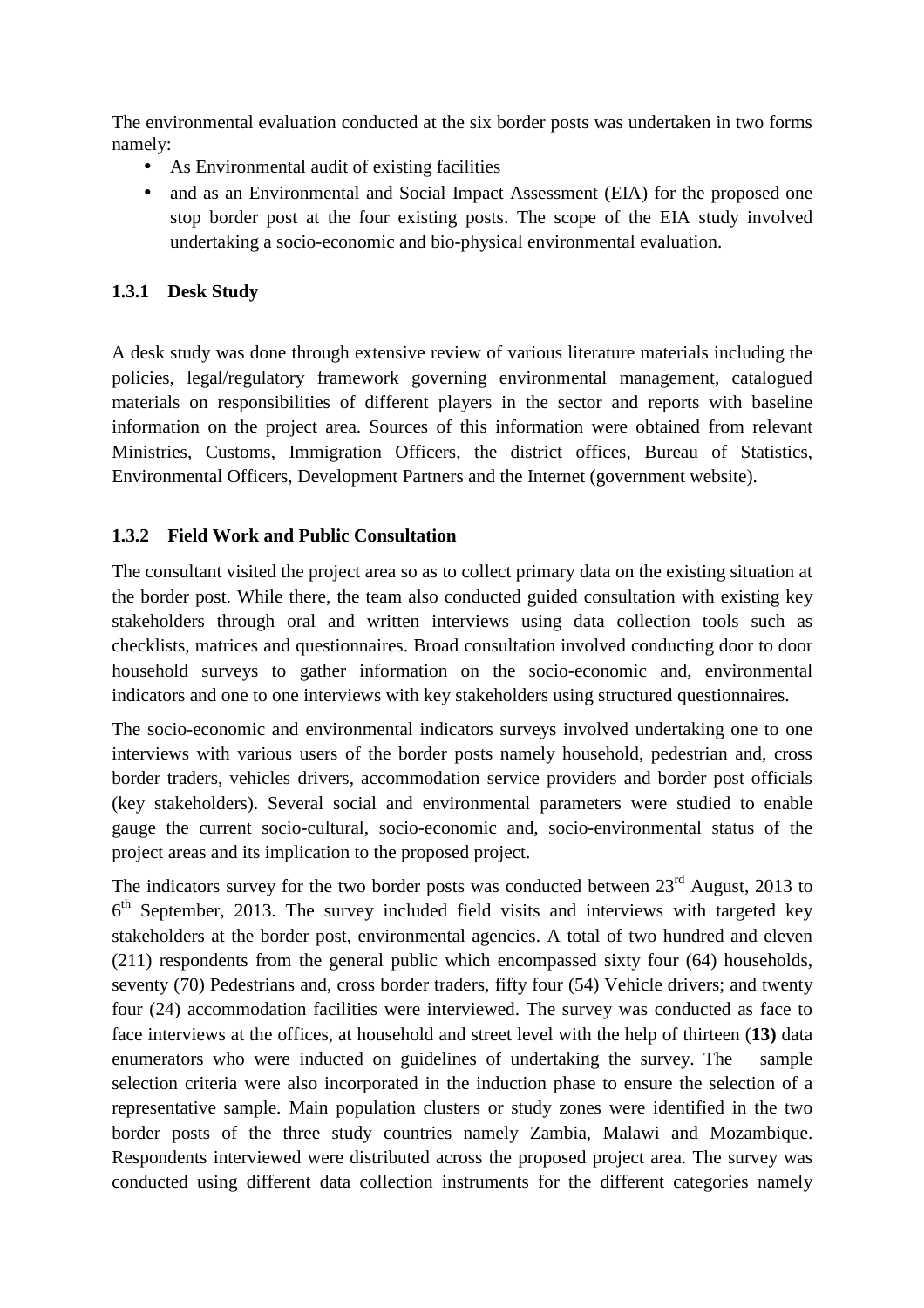household category, Pedestrians & Cross border traders' category, vehicles services category and Accommodation category.

List of the key stakeholders interviewed and the findings of the consultations can be found in annex 1 of this report while the templates of questionnaire used for data collection and the findings of the survey can be found under annex 2 of this report respectively.

Detailed visual inspection (critical observations) were also carried out in the project area to get an impression of the status of the bio-physical environment and this involved studying the project area for available natural resources; gauging the sanitation situation such as water supply, solid waste management and, liquid waste management; identifying the land use, land development trends, settlement setup and development plans.

# **1.3.3 Literature Review**

Several literature sources were referred to in order to obtain data for project evaluation this included district development plans, environmental impact assessment reports for other projects in the area, legal and regulatory framework documents, One Stop Border Post Source Book, among others. The data collection through document review was guided by impact evaluation tools.

## **1.3.4 Gaps in Knowledge and uncertainties**

The study experienced several challenges one of them being access to information and project sites. This was mainly experienced in Zambia where the stakeholders wanted to be Authorised by their own head of departments to provide information.

#### *1.4 Data Analysis and Findings of Data collection*

The data collected through the field work and standardized questionnaire was checked for consistencies before the analysis and coding process started. The data was analyzed using descriptive statistic tools embedded in software such as the Statistical Package for Social Sciences (SPSS) program and microsoft excel for Windows. These tools enabled measure the respondents' socio-economic information, such as their views on the effects of the proposed border Post, by user group. Tools used include frequencies, percentages, means, crosstabulation, standard deviation, as well as statistical tables and charts. The resultant product was used to compile this report and the study findings are discussed in this section.

The survey indicated that the various users' are benefiting from the current border posts despite the several challenges they are facing. The main challenges being faced by the users include inadequate social amenities/infrastructure such as sanitation facilities, water, accommodation facilities, and commercial facilities such as banks. Majority of the users were aware of the HIV/AIDs pandemic and its required mitigation measures. The overall expectation of the border post users is that the development of the OSBP shall improve level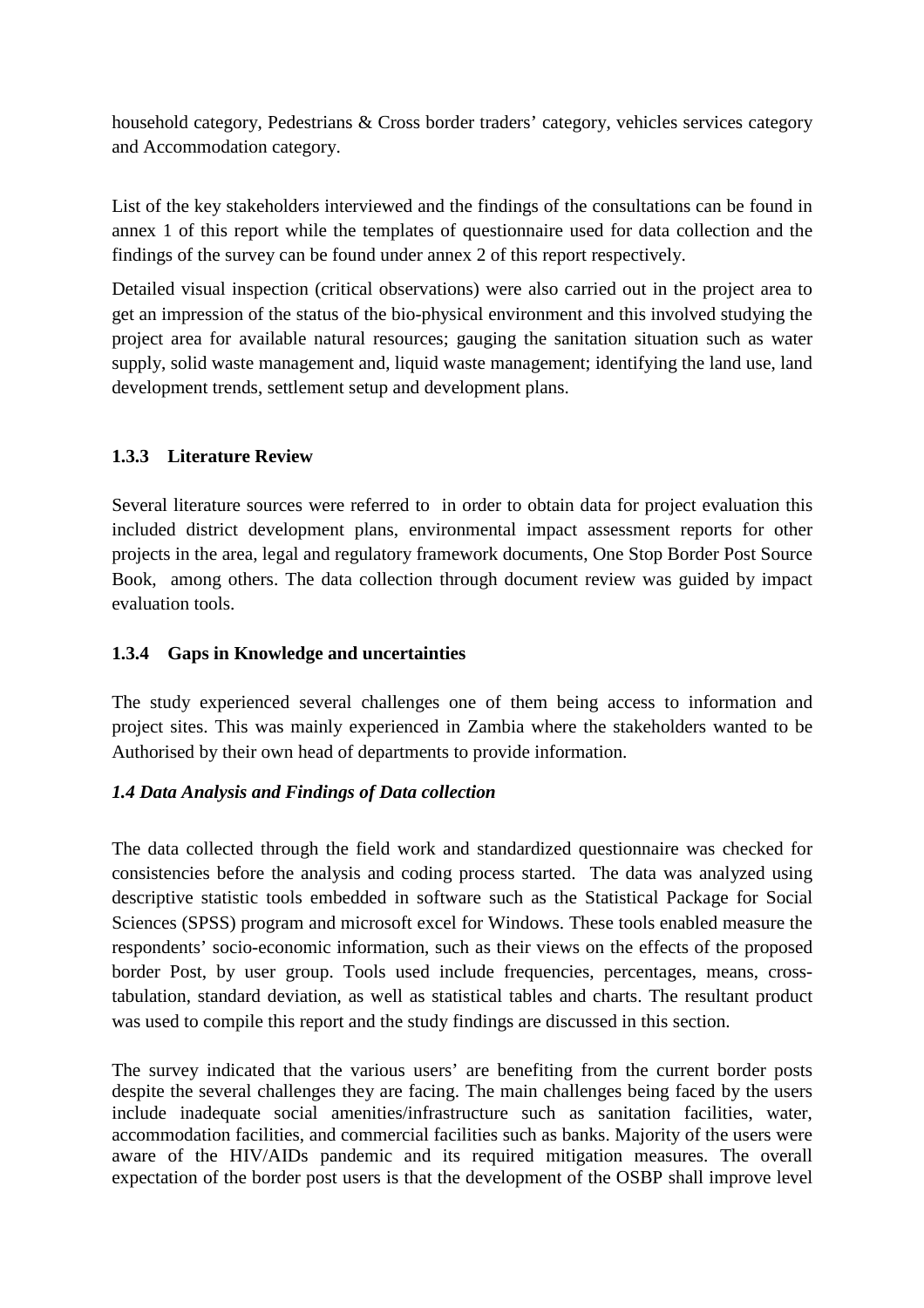of service provision at the posts though they had mixed reactions on the type of OSBP to be developed; the majority of vehicles/commercial users preferred a common border post as this will save them time in processing their travel/goods movements documents while the other users preferred the type of OSBP selected to be in their countries of origin as they shall be more comfortable processing their travel documents in their own home country.

The field survey and site visit also indicated that land acquisition should be undertaken at Mwami in Zambia, Mchinji and Chiponde in Malawi and Mandimba in Mozambique. Site visit findings and stakeholders consultations revealed that the land neighboring the border posts are customary land and apart from Mchinji who had undeveloped land around its offices the other border posts had dense settlements around it. The land at Mchinji border post was acquired from the locals and has been reserved for the development of staff quarters thus there will be need to acquire more land for the OSBP. In Mandimba/Chiponde it was proposed that the BP be moved closer to the official boundary which is about 4km from Chiponde BP. This shall necessitate land acquisition as the land is customary land.

The key stakeholders interviewed included the border post officials, departmental heads involved in environmental management which included the Environmental Impact Assessment Section in the Environmental Affairs Department under the Ministry of Natural Resources, Energy and Environment Affairs in Lilongwe. The border post officials are optimistic about the project but were reserved on the use of common facilities and stated they prefer the juxtaposed type of border post. The main concern of stakeholders mandated with environmental management in the various countries was that project impacts should be mitigated against and they should meet the countries legal requirements on environment. The consultant has taken that into consideration by citing legal environmental requirements that the project is required to adhere to. The main legal concern is development of Project Briefs to be submitted to the Environmental Authority for review and practicing of environmental conservation, restoration and mitigation of social impacts which includes compensation of affected people. The findings from the key stakeholders discussions were used to guide develop mitigation measures.

#### **1.6 Socio-Economic Study Findings and Analysis**

This section provides a brief on the findings of the primary data collected through the socioeconomic survey conducted in the project area.

#### **1.6.1 Demographic Characteristic and Education Level**

According to the sample distribution of the household socio-economic survey by age and sex, the range of age of the respondents was between 18 and 54 years and there were slightly more female respondent at the household level as compared to their male counterparts and this was attributed to the fact that most women work within the household thus their availability during the survey. Majority of the respondents had attained full primary level education with a few stating secondary and training institution as their highest level of education.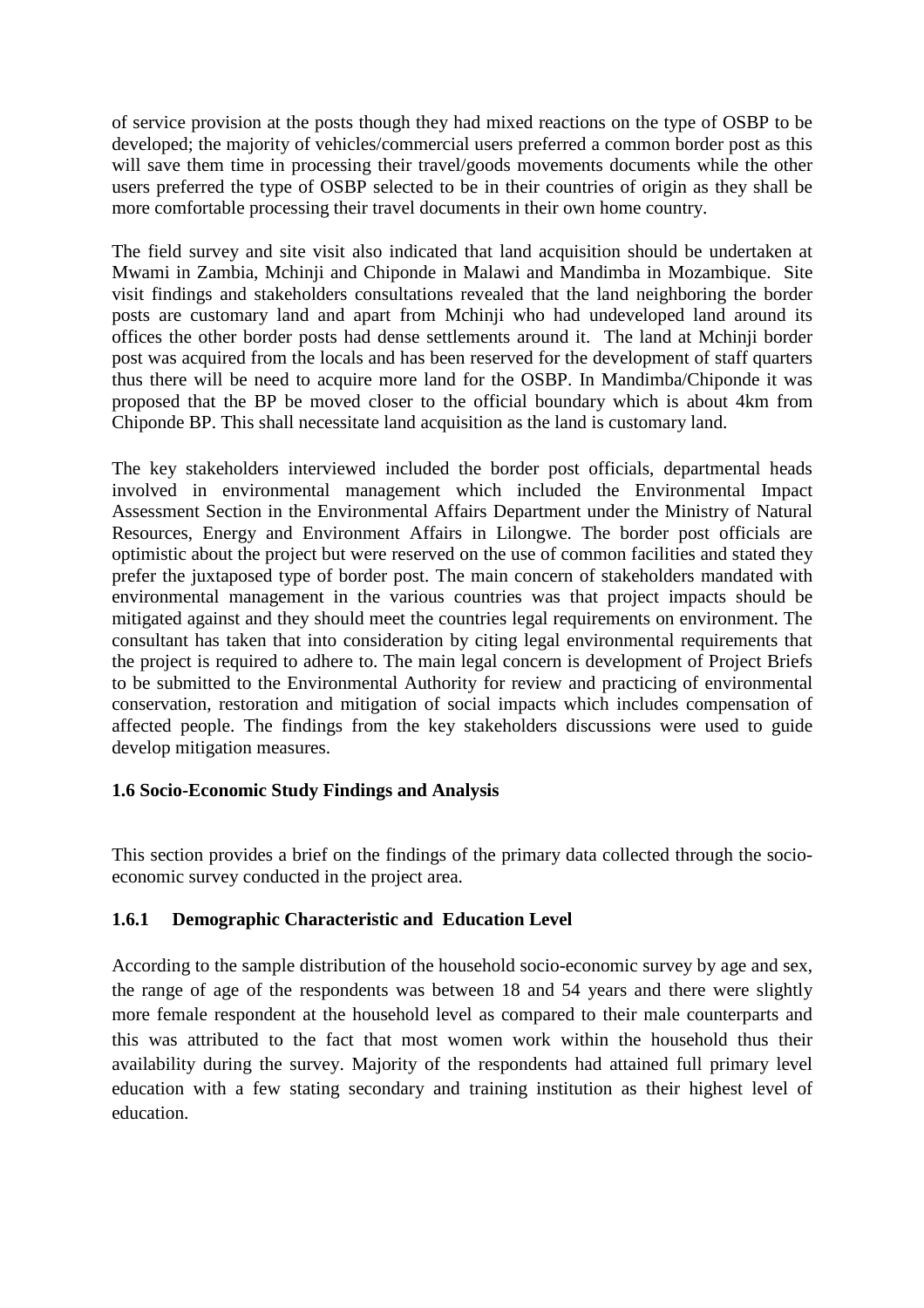On average five (5) people live in the same household in the project areas, however, in Mandimba, Mwami and Chiponde has a good number of households with upto 9 persons per household.

#### **1.6.2 Household Income generating activity and Expenditure**

15.4% of the population stated that at least 2 persons per household are employed and 37% of the household interviewed stated the same persons are involved in business. Interviews undertaken to clarify the information indicated that the community members at the border post tries to engage in a business even those employed undertake their own side business most of which is small scale trading of goods and food stuffs. The main type of employment in the area is teaching at 60% and shop attendants at 20%. The main type of business undertaken at the border post are informal small scale trading and this includes vending at 47%, shops (wholesale and retail) at 24%, hotel and bars in Mwami at 18% and, hawking and grocery at 6% each. The key income generating activity in the areas was farming which accounts for 55% followed by business at 16% while employment contributed 5% of household incomes. The main farming activity are growing of cash crops rated at 70% , subsistence farming which account for 33%., livestock keeping accounts for 11% and those who engage solely in agribusiness accounts for 9% and was reported in Mwami (8%) and Mandimba (1%).

The per annum earning from each of the economic activities undertaken at the border posts varied. In farming Mchinji reported the highest earning of USD 895 per annum followed by Chiponde at USD 476, then Mwami at USD 368 then Mandimba which indicated households earn an average of USD 80 from farming per annum. In regards to employment only Mwami and Mchinji responded stating the average annual earnings from employment are USD 1022 and 840 respectively. Persons in Mwami indicated that they earn an average income of USD 1028 from business while those in Mchinji and Chiponde reported an annual earning of USD 438 and USD 61 respectively.

Most households had a problem quantifying their average monthly earnings and more so their expenditure as majority of the people do not keep records of their income and expenditure. 54% of the population spend less than USD 100 per month and most of them 54% managed to buy a bicycle in the last three years; 5% managed to buy a car and 3% land.

#### **1.6.3 Perception on the existing border post and the perception of the proposed development**

The survey established that at least 62 percent of the household respondents in the sampled area utilize the services of the border post; and 38% indicated that they do not use the services. The main users of the border post were pedestrians and cross border traders who reported they cross the border mainly on a weekly basis with pedestrian rating at 40% and vehicles 41%.

Pedestrians and vehicles crossing on a monthly basis accounted for 41% and 43% respectively. Consultations with the border post officials indicated that most of the cross border traders do not use the border post thus the low recording of daily usage of the facility which the survey found to be 11%. In regards to the perception of the border post the 57% of the pedestrians rated it as good or very good; 34% rated it as satisfactory and 10% rated the service as poor.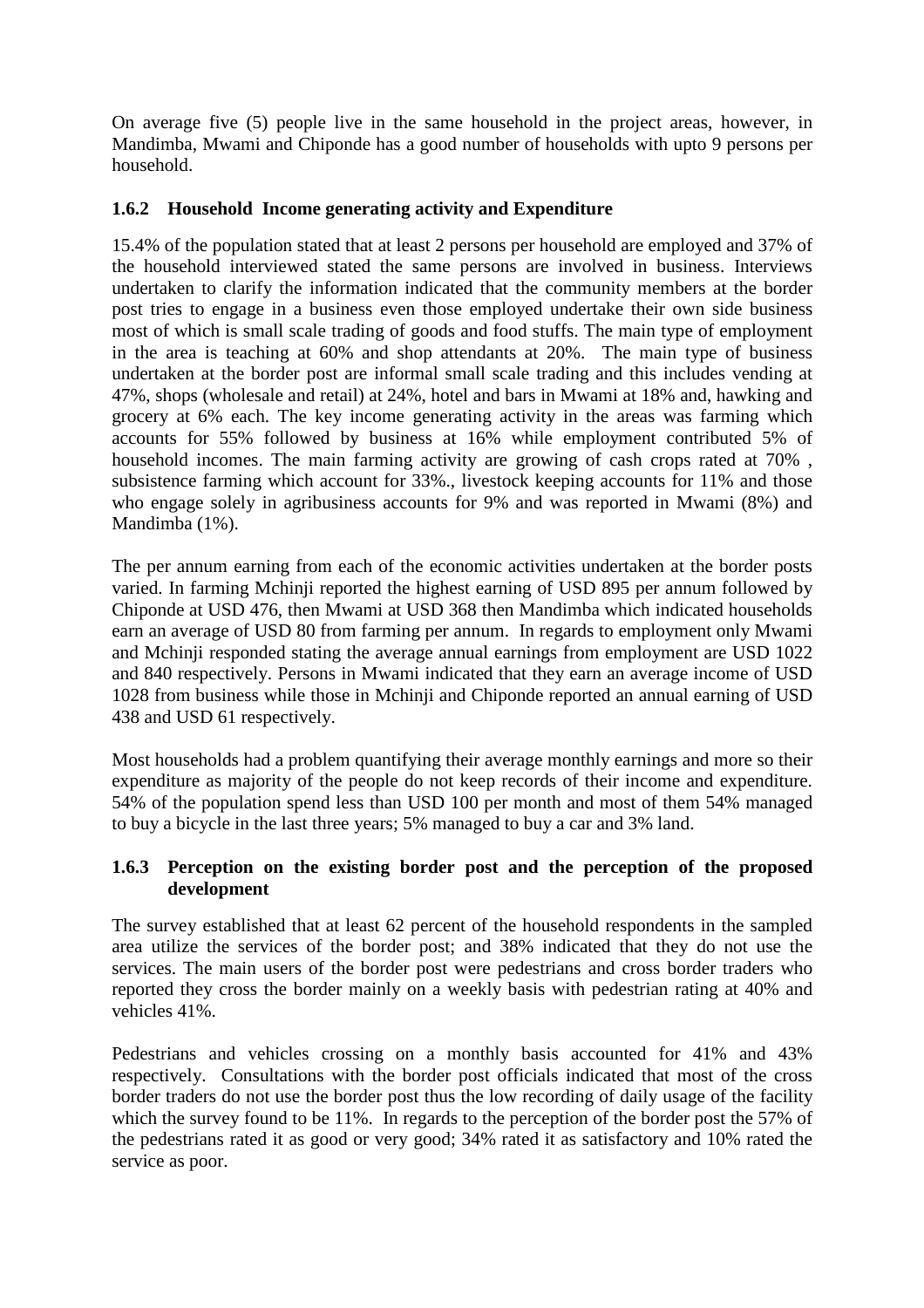#### **1.6.4 Means of crossing the border post**

63% of respondents who cross the border frequently confirmed that they cross the border using bicycles, 21% stated they use private cars (local taxis) while 17% stated they cross on foot. This is because the main business centres are located far from the border post forcing those using the borders to use various modes of travel. The respondents stated they cross the borders for various reasons, majority, however, who accounts for 26%, cross the border to visit friends and relatives while 24% cross to purchase goods for business, another 25% cross to purchase goods for personal use and 23% cross to attend to work in the private sector (13%) and Government sector (10%) . Those transporting goods indicated that they transport export goods (84%), Petroleum products (8%) and those ferrying passengers accounted for 8%.

#### **1.6.5 Clearance at the border post**

77% of vehicles and 55% of the pedestrian and, cross border traders interviewed indicated that they go through border clearance procedures every time they cross the border as. The number of vehicles that clear is high because they need to undergo separate screening to a certain their origin and, final destination, type of goods being transported and to collect payment of duty for goods crossing the border.

The survey revealed that sometimes a few respondents do not undergo the clearance procedures while others don't go through the procedures at all. Majority (64%) of the respondents using vehicles to cross the border cited that they do not clear at the border post as they have permanent authorisation permits another 21% stated they do not clear as they are known at the border post 7% stated they cross when the border post is closed and another 7% stated they do not clear as they believe the border post is one community.

#### **1.6.6 Rating of the border post services by respondents**

The existing border posts services ratings differ from one category to another, for instance majority of the household users (67%) rated the services at border post as good or very good while 33% rated it as satisfactory or poor. 70% of vehicle users and 44% of the pedestrians rated the service as poor while 44% of accommodation category rated as good.

#### **1.6.7 Suggestions to enhance the quality of border post services**

The respondent stated the following as areas requiring enhancement: security, time management/shorten clearance time, tax reduction, staff training, introduction of ICT, introduction of I.D for those who frequently crosses the border, free movement, introduction of 24hrs services, provision of banking and business facilities, provision of hospitality facilities (restaurants, accommodation etc) and electricity supply in the area.

#### **1.6.8 Effects of the existing border post to surrounding communities**

The existing border posts have had a positive impact on locals. Respondents from both household, general public and accommodation category concurred that the conducive business environment enjoyed by persons involved in business activities is as a result of the existing current border posts. This is due to availability of ready markets, cheaper sources of goods and raw materials and availability of clients.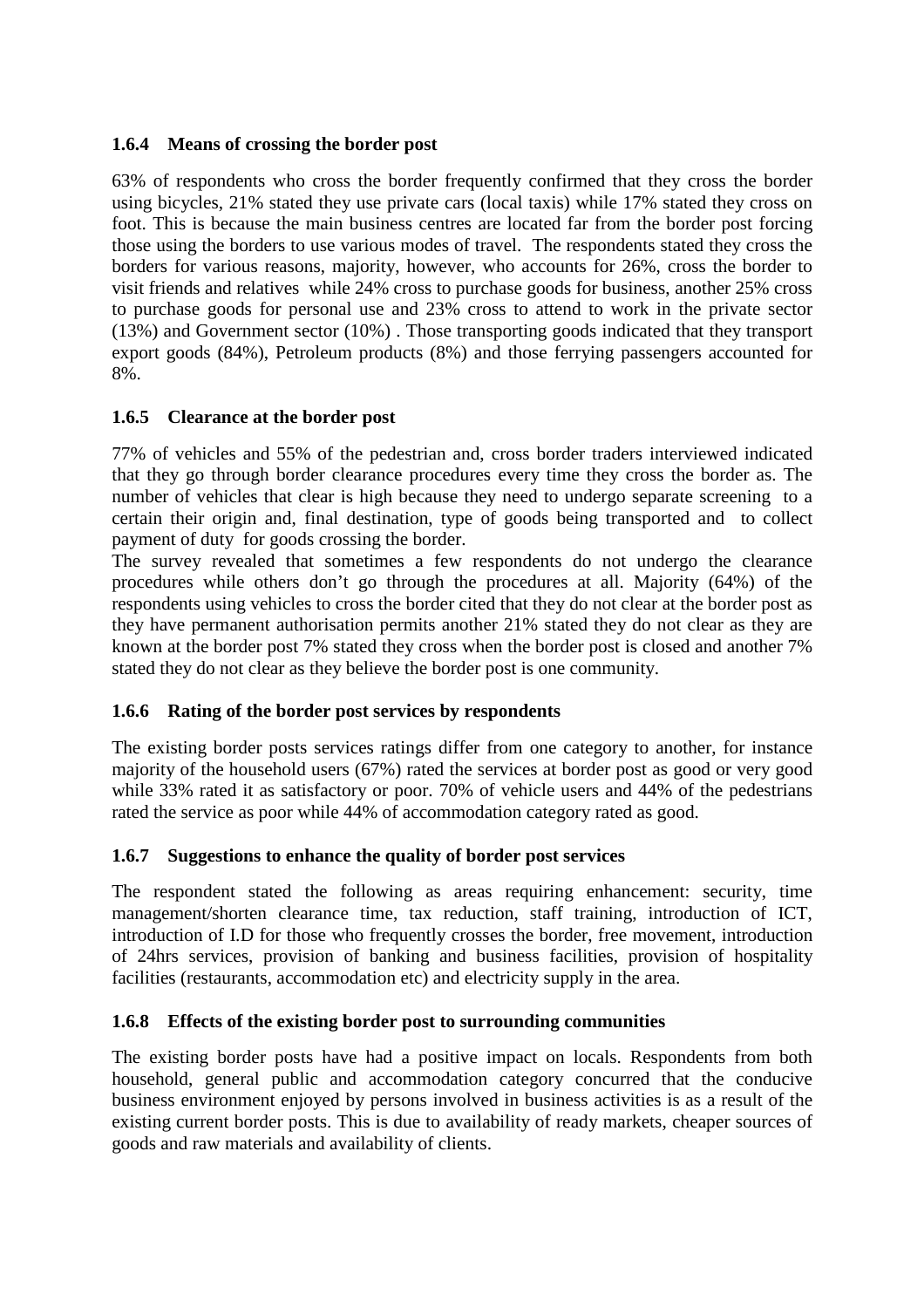#### **1.6.9 Perception of the proposed One Stop Border Post**

Most respondents from household category felt they were not going to be affected, however, majority of respondents from both Pedestrian & Cross border traders category and Vehicles services category felt they were going to be affected.

# **1.6.10 Effects of the formation of the One Stop Border Post**

The formation of One Stop Border Post is seen to be an ideal option as stated by respondents from all categories as they mentioned that it is likely to impact them positively by saving them time , improve their businesses, enhancement of peace, curb corruption and increase competency among the staff.

# **1.6.11 Preferred side for the location of One Stop Border Post**

Majority of respondents from the three categories i.e. Household , Pedestrian & cross border category and vehicles services category would prefer the border post to be located in their countries of origin suggesting that the idea of One Stop Border Post is highly accepted. Majority of respondents from Accommodation category would prefer if the location was to be in the neighboring country in order to necessitate easy accessibility of clients to their facilities.

#### **1.6.12 Services & Facilities currently available and those to be included in the new One stop Border Post**

The respondents stated that the services they would like to be included in the OSBP are weighbridge, enhanced communication network, shops, police station, medical facilities, adequate water, business institutions such banks, hotels, other social amenities and improved infrastructure.

#### **1.6.13 Hospitality facilities & Services available at the border post**

According to the survey, there were very few accommodation facilities within the border post. Mwami had most of its facilities in Chipata town 22km away, Mchinji had its facilities at Boma located 7km away, Mandimba had facilities at the Mandimba village 4km away and Chiponde had them located a few m away but were of very low standards. The respondents indicated that the social amenities at the border post offer several services ranging from bed only to internet services. The services offered, however, vary in each facility. Amenities offering services such as bed only, breakfast and dinner accounts for 50% or more indicating that these services are the most commonly offered services by the facilities in the sample area. Services such as cleaning, maintenance and Internet are rarely offered by most facilities in the sample area.

In regards to the rating of level of service offered at the social amenities the respondents rated accommodation services at 65% above average, bathroom services 62%, food services 59%, toilet services 59% and entertainment services 53%.

Despite the fact that accommodation facilities are available at the border posts, at least 47% of long distance travelers who traverse the borders, sleep in their trucks. The greater majority who sleep in the truck indicated high cost of services, inadequate facilities and insecurity as the factors determining their sleeping points.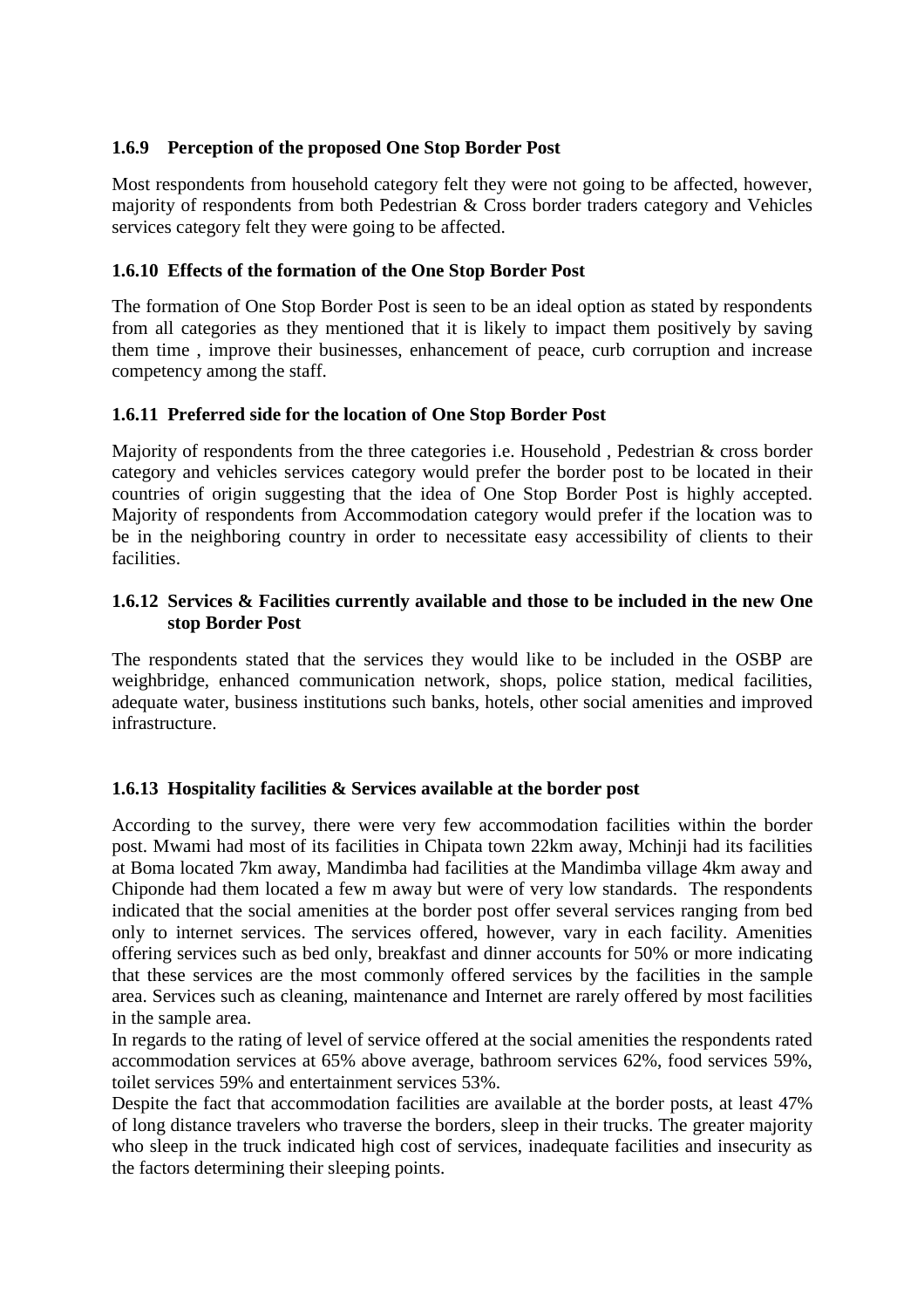#### **1.6.14 Availability of Social-Amenities at the hospitality facilities**

Electricity is the main source of energy for the hospitality facilities as per 91% of respondents who are working in the hospitality industry and 96% of respondents from vehicles services category. The survey further indicated that the majority of the accommodation facilities lacked telephone services, hence making communication within the facilities difficult as stated by those interviewed.

#### **1.6.15 The cost of single rooms**

A random survey to determine the average cost of single rooms offered by the accommodation facilities in the sample areas revealed that the costs varied from country to country as the cost is also determined by the quality, site and the available facilities within the rooms. The costs stated by the respondents ranged from 5-30 United States Dollars (USD\$).

#### **1.6.16 Availability of condom dispenser within the room**

On overall up to 58% of respondents from the accommodation category, confirmed availability of condom dispenser in the rooms, however, only 33% of respondents in Chiponde/Mandimba sample area confirmed availability of this commodity in the rooms thus suggesting that provision of condoms in the room is either not a priority, it is expensive or its due to limited sources as informed by the hotel owners.

#### **1.6.17 HIV/AIDS mitigation**

According to the survey conducted, it was noted that most respondents from all categories are informed on the existence of the HIV /AIDS pandemic which was rated at 100% for truck drivers and 99% for pedestrians and cross-border traders. The respondents stated that their main sources of information on HIV/AIDS pandemic are the Radio and friends. Despite stating the above sources all the respondents had gotten a form of training or awareness through campaigns conducted in the area by either teachers, doctors, preachers, films/plays or NGO's. It was acknowledged by majority of respondents that, there is sufficient message to create awareness about HIV/AIDS and STDS in the community.

The survey also aimed to find out if the respondants were aware of ways of preventing HIV/AIDS and the findings indicated that they were aware and they inidicated that the use of condom and abstinence are the best ways to prevent HIV/AIDS infection, suggesting that they are the most preferred means of prevention. Over half the population in the sampled areas has used a condom, indicating that condom is the first choice of protection in the sample area. As for the other half that has never used a condom, religious and cultural beliefs were cited as the main reasons that have barred them from using condom as a way of protection.

According to the study findings, the male condom is widely used as compared to the female condom; this could only imply that many people are not aware of the existence of the female condom and that men are the determining factors on whether to use or not to use condoms as a way of protection.

#### **1.6.18 Caring for HIV/AIDS patients and availability of testing facilities**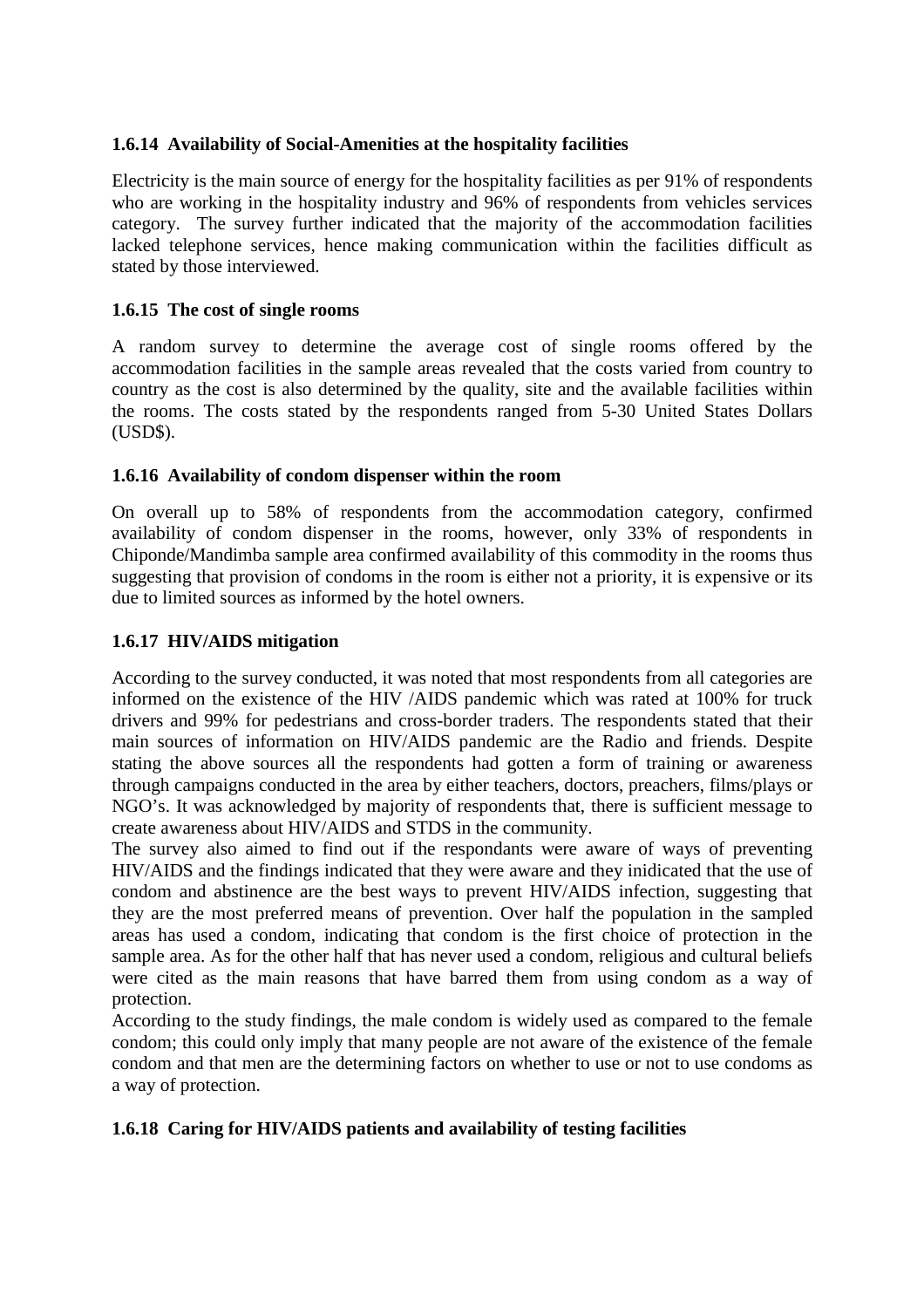The survey sought to know the extent at which respondents were informed on how to care for HIV/AIDS patients. Majority (50%) stated that medication should be provided followed by counseling at 40%, nutrition at 38% among others. It was clear, however, that protection and care were not distinguished but treated as same. They added that facilities offering assistance or advice or both on HIV/AIDs are available in the project areas and they include Mobile Voluntary Counseling and Testing facilities. Though it was noted that majority of the respondents from household and pedestrian and, cross border category have never accessed these available facilities despite being at there disposal, however 61% of respondents from Vehicles category have utilized the services.

Further inquiry on why a large number do not use the HIV/AIDS testing facilities, it was stated by 32% of the respondents from the household category that they believed they were not affected or infected in any way, 21% stated they lacked interest, another 21% lacked confidence with the services offered by the facilities. The respondents from Pedestrian & Cross border traders category cited lack of confidence (55%) on the services offered at the facilities and lack of interest (20%) with the facilities among other reasons. Respondents from Vehicles services category cited lack of confidence and lack of interest. Respondnats who do not use the facilities or are not satisfied with the level of service further stated that cost of services at the facilities were high and that they have to travel long distance to reach them. This implied that the services ought to be nearer and cheaper if not free to enable all access them.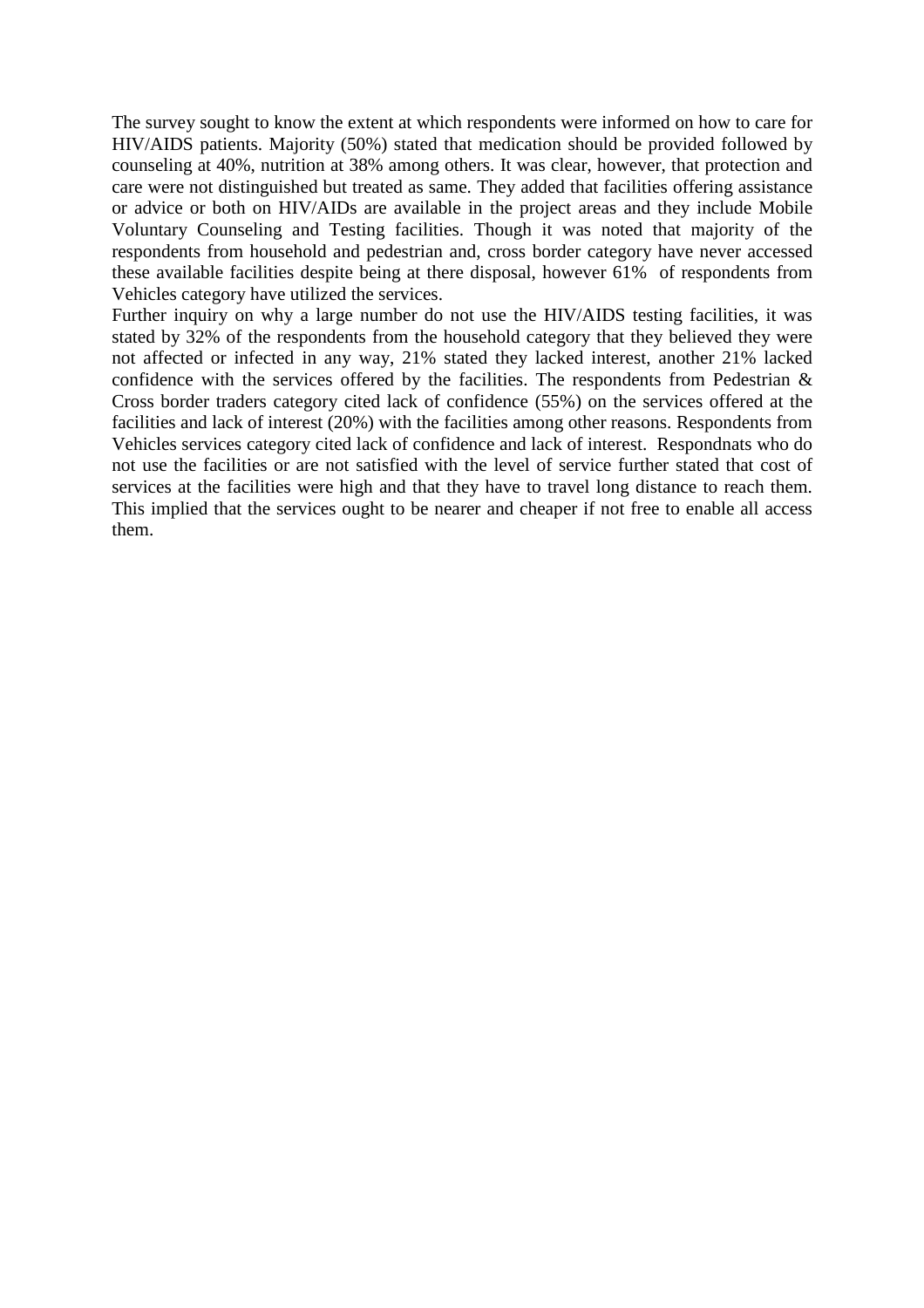# **2 Project Description**

The delay in cargo clearance has been cited as one of the major non – tariff barriers that affect

trade at the border posts and other border posts in the project countries and neighouring countries. This results in high cost of imported goods, high cost of production, high uncompetitive pricing of locally manufactured goods and high cost of freight transportation in general. These delays are due to poor institutional and management systems, inadequate physical infrastructure and services; like IT; required to support cross border cargo management. Studies have shown that if the regulators performed their duties jointly in the importing country or in a joint Border Control Zone then goods and persons would make one stop only while crossing the border hence "one stop border post (OSBP)" concept.

The One Stop border posts concept is already in operation at the Chirundu border post located between Zambia and Zimbabwe and several other border posts in various countries in Africa are at the planning or development. Some of the border posts which have already undergone feasibility studies include those borders found along the Northern Corridor, among them Malaba in Uganda, Busia in Kenya, Gatuna at Rwanda/Uganda, Namanga at Kenya/Tanzania border and Lunga lunga at Kenya/Tanzania border just to mention afew.

The Southern Africa Development Community (SADC) now seeks to prepare an economic feasibility study and detailed engineering design for the development of one stop border posts at Mwami/Mchinji and Chiponde/Mandimba at the exisitng border crossing at the Zambia/Malawi and Malawi/Mozambique respectively.

The hard and soft infrastructure at these posts is scanty resulting in substantial non tariff delays. The Border Posts are not fenced, the border lines are transparent and the border post are surrounded by settlments which make it hard to gauge the economical impact of movement of the local people and goods.

#### *2.1 Nature of Proposed Project*

The design of the proposed project has taken into consideration three options of One Stop Border Post (OSBP) as listed below.

- Common Border One Stop Movement
- Straddled One Stop Movement Pattern
- Juxtaposed One Stop Movement Pattern

The common OSBP is where common border post facilities are developed in one of the two bordering countries based on mutual agreements and the border personnel all work in the facilities developed for that purpose in that country. The Straddle OSBP is developed in the middle or centrally between the two neighbouring countries mainly on the no man's land this also requires mutual agreement between the two countries and the personnel also share all facilities. While juxtaposed OSBP is development of facilities in each country but when it comes to personnel a form of exchange takes place and the two offices have personnel from either country working together with their neighbours and they also share information processed at the border. Copies of the concept designs of the three possible options of OSBP are found under appendix 5 of this report.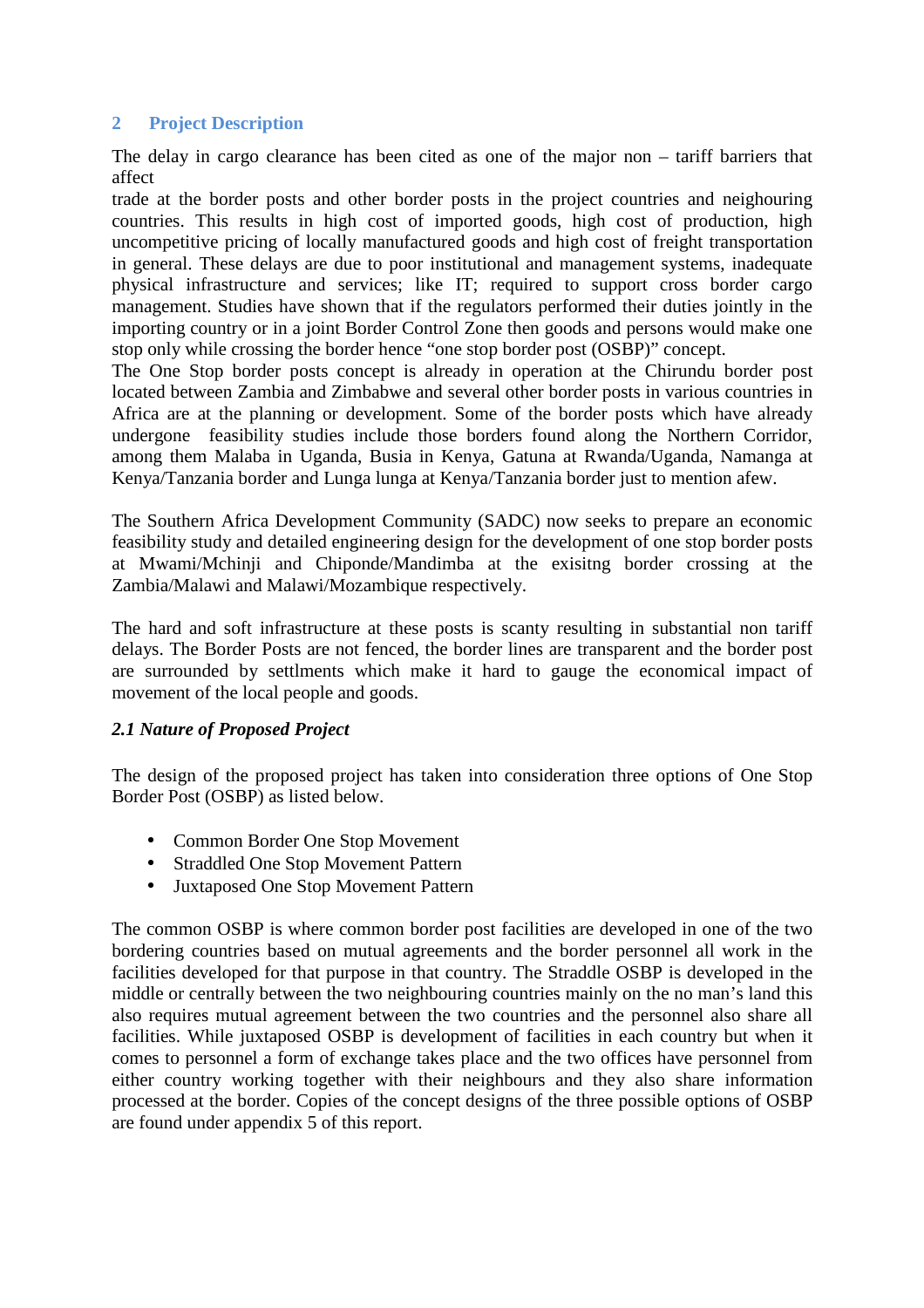The type of border post to be developed at each border post has not be settled on yet as further dissuasions and agreements need to developed. Study findings through observations and consultations indicated that the juxtaposed OSBP will be the best options for the border posts. Several criteria need to be analysed for the selection of the type of border post to be developed and this includes nature of project's bio-physical, socio-economic environment and the regulatory framework that can facilitate development of the OSBP.

The overall output of the project is to develop infrastructure that shall support the efficient running of the chosen option of the OSBP. To achieve this objective the architectural concept designs has incorporated the following components:

• Offices and support facilites: The offices shall accomodate the customs and immigration officers, other government agencies warehouse, vehicle Impoung Area, inspection facilities and washrooms for staff and public

The customs Office will have facilities for the following: the manager, Officer – In – Charge, Chief Preventive Officer and pool office, Customs Service Centre, Enquiries Counter, Inspections, Archives, Registry and Server room

The immigration office will have the following facilities for the following Officer – In – Charge, Shift – In – Charge, Immigration officers, Secretary, Holding rooms, Interview Room and Archives

The Government Agencies to be accomodated includes health officer, anti-drug officers, security personnel, Livestock and Fisheries Officers, Beuraeu of Standards officers among others

- Parking: Development of strategically located parking lots with adeqaute capacity for easy flow of traffic and.
- Verification Shed: The shed will have an area an area of  $400M<sup>2</sup>$ , have a capacity to accomodate 5 Trucks and will have the follwing facilites counter positions, writing tops, waiting areas, queuing space, lounge, washrooms
- Roads
- Fencing / Site Security
- Water and Sanitation
- Electricity Supply
- Fire fighting Installation

#### *2.2 Main Project Activities*

The main activities that shall be undertaken during project establishment is construction of new buildings and, installing of furniture and ICT equipment's once the building structure is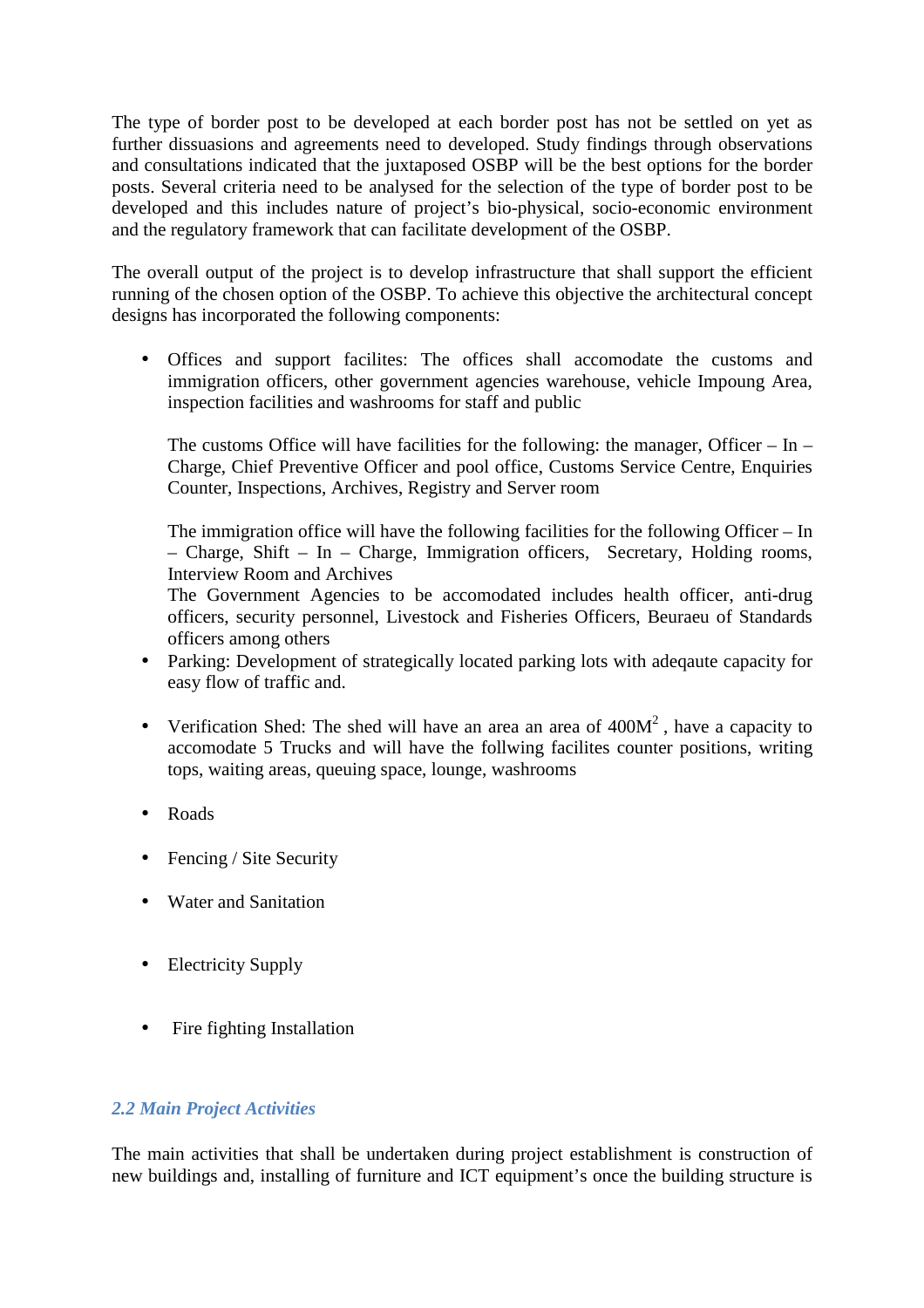completed. Several construction associated activities shall be undertaken at this phase of the project and this shall include: site clearance, excavation, construction, interior fittings/finishing and, mending activites sourcing of construction material, transportation of the materials, connecting electricity to the new structure, provision of sanitary facilities, and painting among others.

Site preparation and clearnace shall involve land acquistion, clrearance of vegetation which is mainly grass as the few trees found on site shall be preserved. The Land is the project area is customary land and shall need to acquired as per the legal laws governing in each country. Vegetation clearing and soil excavation shall be done manually using hand tools such as slashers, pangas, hoes, mattock, spades and forks. Construction activities shall also be labour intensive and will involve use of manual and semi-automatic equipments such as concrete mixers, hand drills, shovels among others. The semi-automated equipments will use eletricity and incase of power failure will be run using fossil fuel mainly diesel.

 Construction activities will involve use of cement, sand, stones, water, roofig materials, electrical fitings all of which be sourced locally. Interior finisinig and fitting shall include painting, installation of furniture and Information Communication and Technology (ICT) equipments and gadgets. The ICT equipments to be installed shall include computers, x-ray units, printers, photocopiers, servers and satelite dishes.

Water for construction shall be sourced from the boreholes found within the BP

The main activity that shall be undertaken during the operation phase of the border post is provision of clearance services for goods, vehicles and people. The main input at this phase shall be stationery, human resource, ICT and electronic equipments which shall be sourced from within the country. The expected outputs at this phase are solid waste, liquid wastes, vehicle emissions, electronic waste, organic wastes and controlled substance wastes.

# *2.3 Baseline information and alternative consideration for the Chiponde-Mandimba border post*

# **2.3.1 Project Site Description**

The boder post does not have heavy localised pedestrian and vehicle traffic apart from during the market days where the human and non-motorise traffic is high. The border posts are located 7 km apart which makes it operate inefficinetly especially in terms of cross border trade. There is need to move the border posts closer to the border line and to reduce border transperancy. The Chiponde border post site is surrounded by settlments while the Mandimba one is located around 3 km deom settlments. The land near the boder line is customary land owned by the locals and is not occupied with strucutres/home stead but is used as farm land on either side of the border.

The border post depend on onsite sanitation facilitiies and boreholes as sources of water. The site have no solid waste management facilities thus waste is dumped in open pits.

The border post is not located near natural resources but one of the tributary of the Mandimba river is located 3km South-West of Chiponde BP. The river forms part of the wetlands that feed l.ake Chuta (Malawi) and Amalamba (Mozambique) located 25km away from the BP.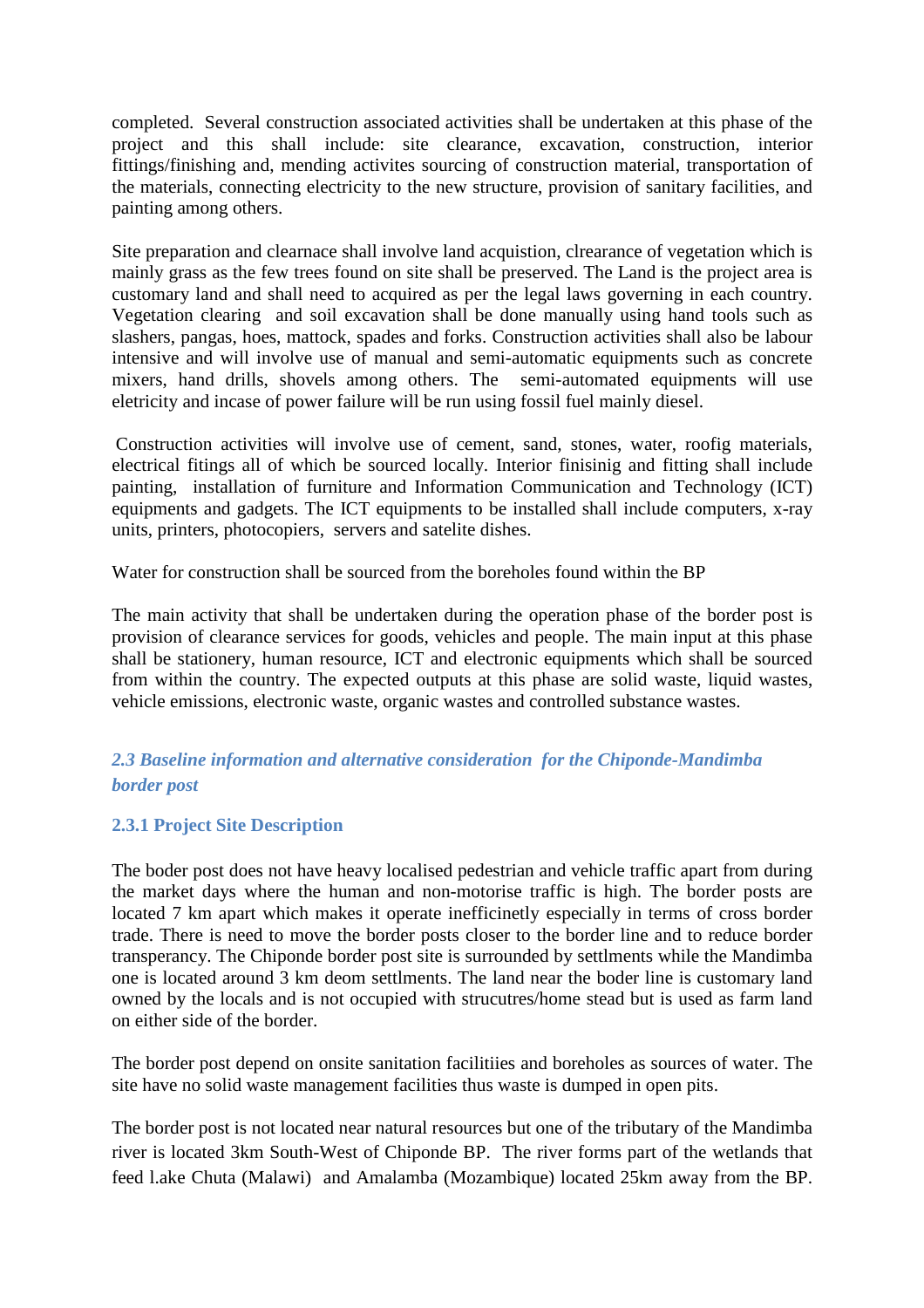The Mandimba River flows both to inland Malawi up to Lake Malombe via Shire river and to Zambezi River in Mozambique. Therefore project spill over effects from the project should be controlled to avoid affecting the ecosystem.

Vegetation cover at the project site is scanty as deforestation is high in the area. The air quality in the project area was seen to satisfactory as no major source of emission was present in the area and emissions from cars were seen to be diluted due to the openess of the area.

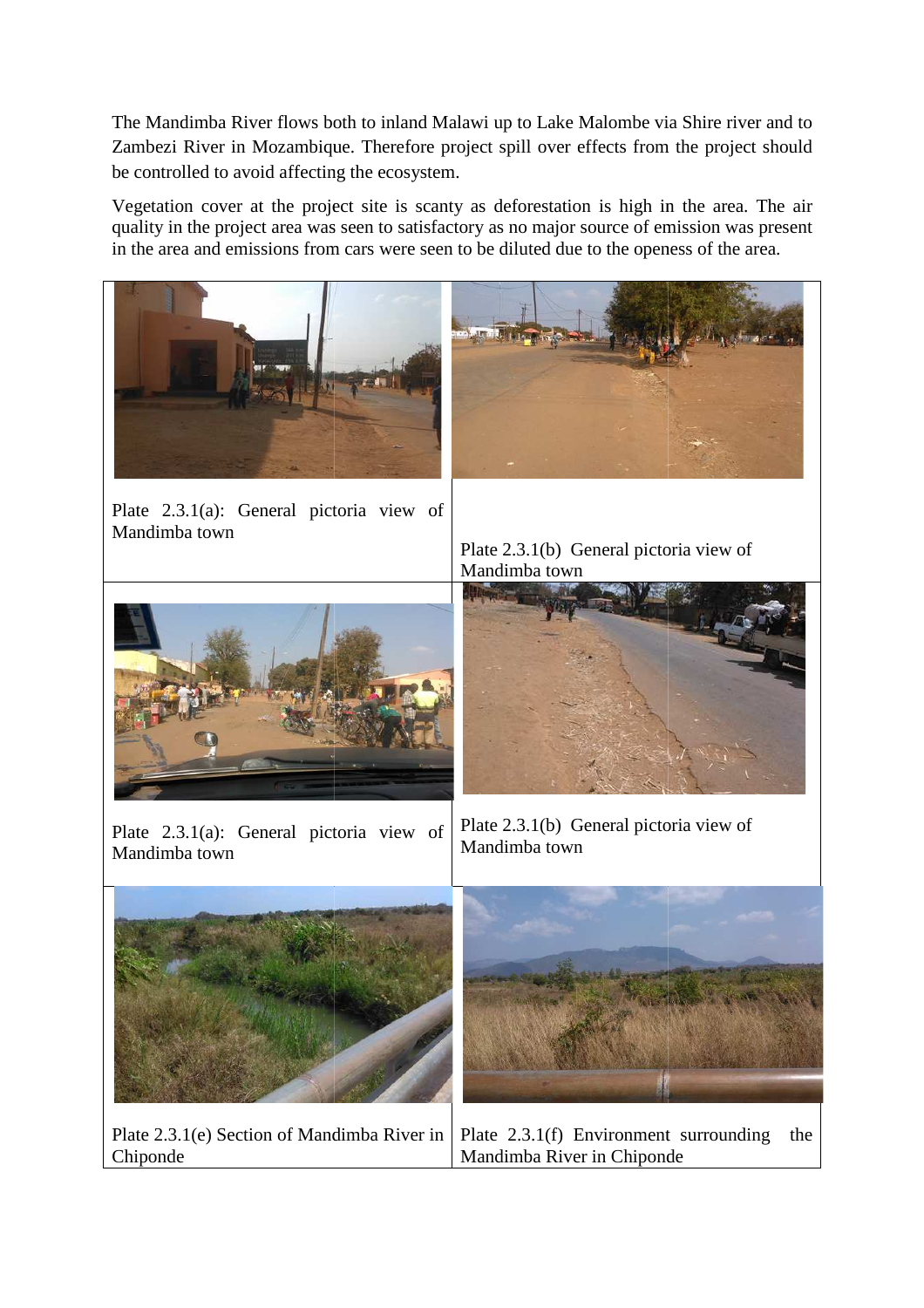#### **2.3.2 Project Disitrct Information**

The two border posts are located between Malawi and Mozambique and are situated four and one kilometer from the borderlines respectively. The reason why the border posts are located far apart is because the actual location of the boundary between the two countries at that area had not been demarketed when the border post were being built. The Malawi and Mozambique government recently installed intermediary beacons at an interval of 200-500m along the entire border as the nearest beacon was 52km away North of the area. The area is generally flat with a gentle slop.

Chiponde is locate in Mangochi District which is situated in the Southern Region of Malawi (at the Southern end of Lake Malawi). The District entirely surrounds the eastern tip of Lake Malawi. The district shares boundaries with the following districts: Machinga in the South-East, Balaka, Ntcheu and Dedza in the South –West, Salima in the North and shares an international boundary with Mozambique in the East and North East. Chiponde is located along the Bakili Muluzi Highway namely road M3 road approximately 50Km South East of Mangochi town which is the district headquarters.

Mandimba located at Latitude: 14° 21' 04" S and Longitude: 35° 36' 13" is the district headquarters of Mandimba District located in Niassa Province in North-West Mozambique. The Mandimba town is located 144km from Lichinga the Niassa provincial headquarters and 4km from the Mandimba border post.

The climatic zone of Chiponde is similar to that Nawera located in the Eastern highlands of Mangochi District. The area has cooler temperatures and receive more rain as compared to other parts of the District. Generally the area experiences warm tropical climate with mean annual temperatures ranging from 18 to 32 degrees. The lowest temperatures are experienced in June and July while the highest temperatures are registered between the months of October and November. The dry season in Mangochi extends from May to October.

The temperatures of Mandimba are High: 34°C and Low: 22°C

# *2.4 Baseline information and alternative consideration for the Mwami-Mchinji border post*

#### **2.4.1 Project Site Description**

The border posts are located in Mchinji and Chipata district in Eastern Zambia and Western Malawi. The border post are separated by the border line and surrounded by settlements. The Mwami border post is surrounded by the border post staff quarters while in Mchinji is located adjacent to villages.

The border post also depend on onsite sanitation facilitiies and boreholes as sources of water. The site have no solid waste management facilities thus waste is dumped in open pits.

The border posts are located near a gazetted forest Mchinji forest which is shared by both Malawi and Zambia. The rate of deforestation is high in the forest due to lack of control including border control. The disitrct suffer as forest products are exported without the pay of duty. It is therefore important that plans are developed during the development and operation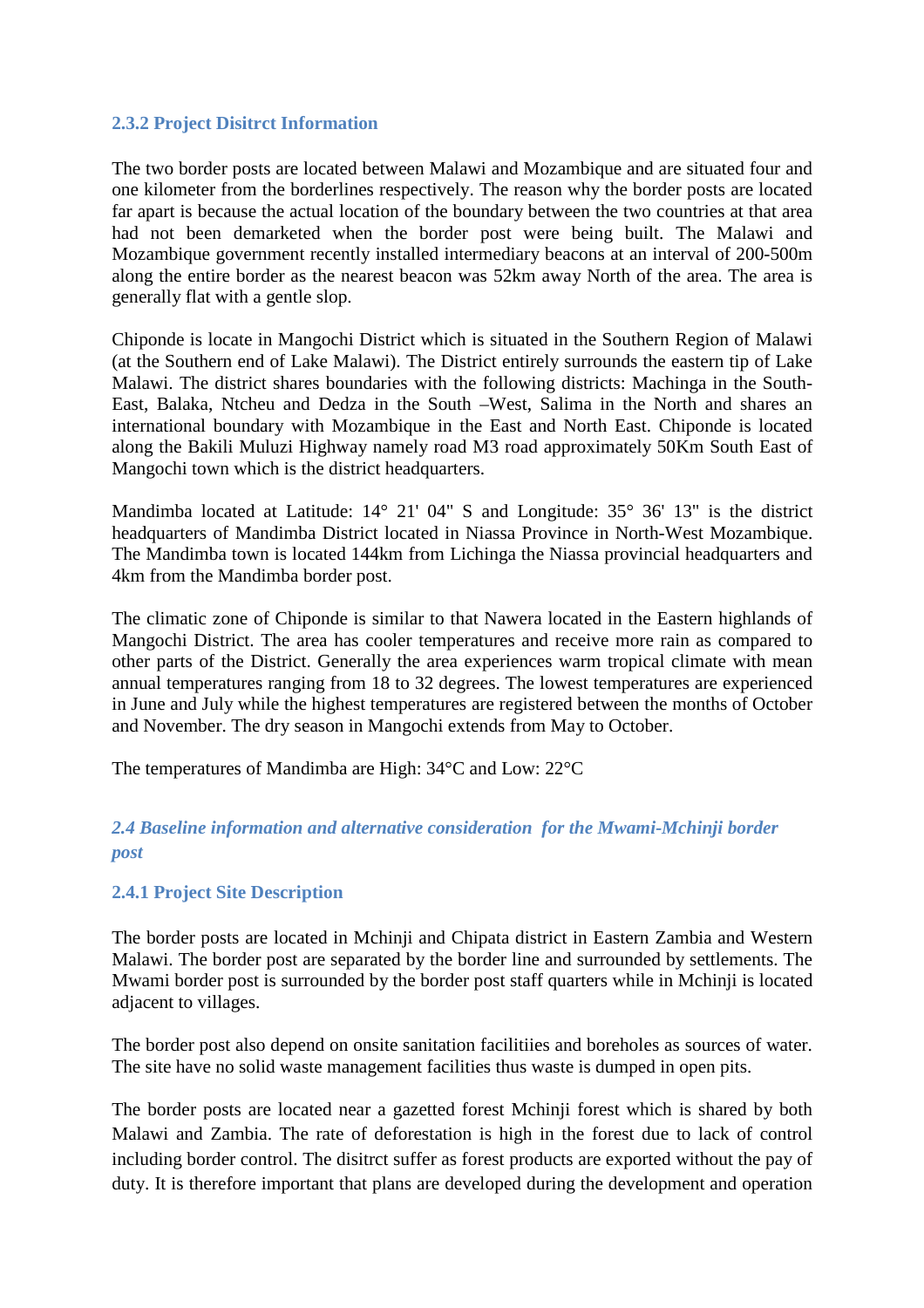of the BP to control deforestation and its impact on the ecosystem as the forest also is a source most of the rivers that serve Lake Malawi.

#### **2.4.2 Project District Profile**

Mchinji is one of the nine districts in the Central Region of Malawi. Mchinji district has an area of 3,356 square kilometers (335,600 hectares) and it represents 3.6% of the total land for Malawi. It borders with Kasungu District to the north, Lilongwe District to the east, Zambia to the west and Mozambique to the south. The district headquarters (Boma) is located along the main road (M12) that connects Lilongwe and Zambia. It is 109 kilometers away from Lilongwe City, which is the Capital of Malawi, and about 12 km away from the Zambia/ Malawi border at Mwami. Figure 1.1 on page 2 shows map of central region of Malawi depicting location and boundaries of Mchinji District.

 Mchinji lies between 1,200 and 1,829 meters above sea level. It has two district terrains. The hilly western part, consisting of Mchinji mountain ranges, has gentle slopes that are  $1,600 -$ 830 metres above sea level. Almost all rivers found in the district originate from these hills. The remaining part, which forms the biggest part of the district, lies within a plain of mostly arable land, Dambos and waterways drain the plains into Bua and Rusa rivers as shown.

Mchinji is situated in the hilly areas of the district and is generally cool and wet with mean temperatures ranging from 17 $\degree$ C to 19 $\degree$ C per annum. Lowest temperatures are experienced in June while higher temperatures are registered during the months of October and November. In contrast, the plains are generally warm and dry with mean temperatures varying from  $19^{\circ}$ C to  $21^{\circ}$ C. Like most districts in Malawi, Mchinji has two seasons. The dry season runs from May to October while the wet/rainy season runs from November to April. The hilly areas receive average rainfalls of between 1000mm and 1230mm per annum. The plains receive less rainfall, generally ranging from 80mm to 1030mm per annum. The District has experienced significant climatic changes in the last nine years. Rains have been erratic, with the northern and eastern parts of the district experiencing serious droughts. Consequently, most communities consistently experience shortage of water for drinking, livestock production and crop production.

 The 2013 population of Mchinji District is projected at 549, 307 with Mlonyeni location where the border is located has a population of 37,179.

Agriculture is the main economic activity of the district which is done as small scale level accounting for167,731 ha but estate level or large scale also exists accounting for 91,329 ha. Major crops which are grown in the district are maize, groundnuts, tobacco, potatoes, sweet potatoes, cassava, Soya beans, beans and red beans. Major crops are defined as those crops that cover more than 5% of cultivated area. Minor crops grown in the district are cotton, rice, paprika, sunflower, sorghum, potatoes, ground beans, cow peas, vegetables, fruits and millet. Minor crops are defined as those crops that cover less than 5% of cultivated area.

Livestock in the district is kept as a social amenity or asset for social status especially among the Ngoni. Cattle bulls are used to plough and pull ox-cut. The district has a total animal population of 2,186,492 by 2012 and most of these are small animals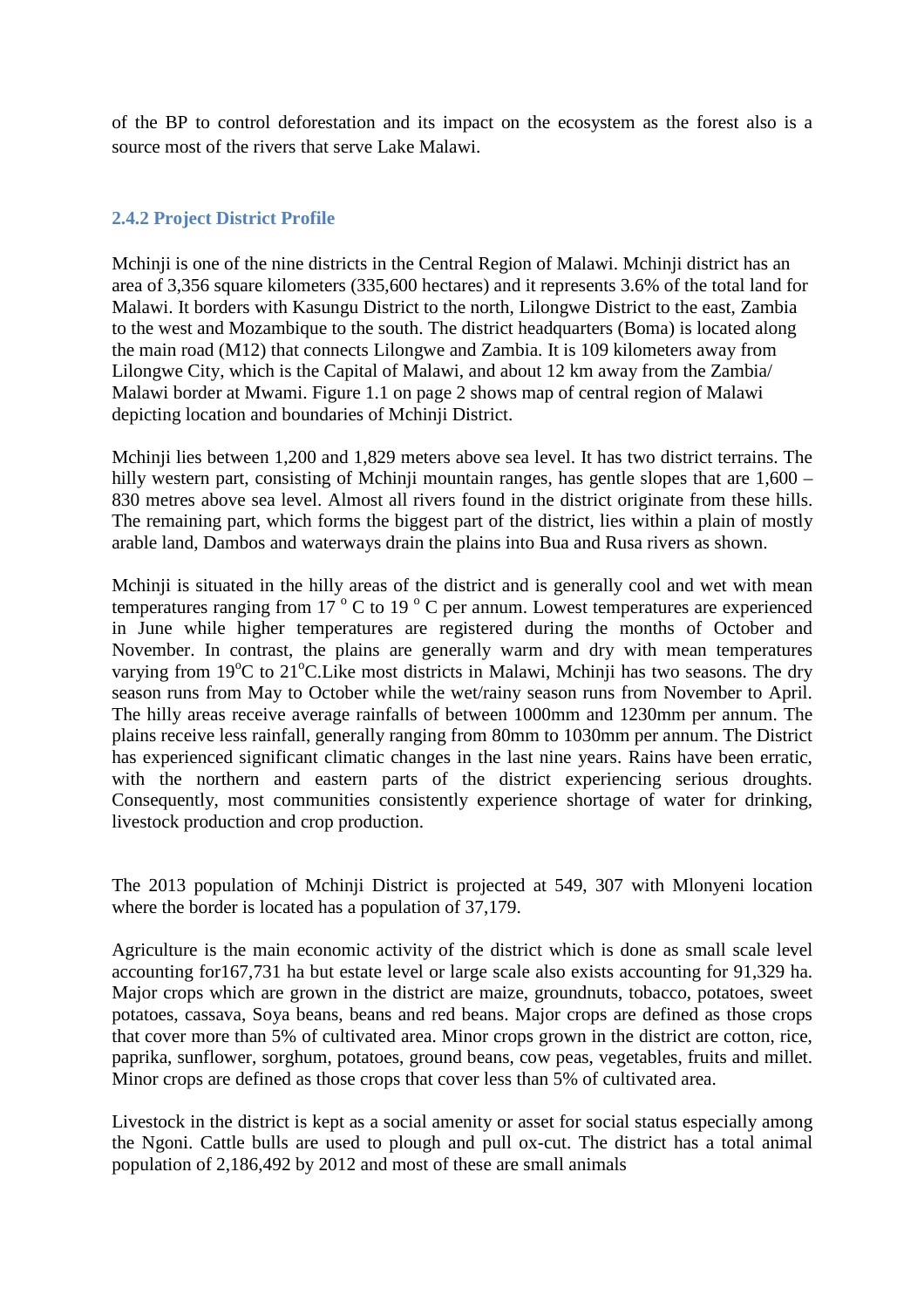Mchinji Boma, Kamwendo, Mikundi, Nthema, Waliranji, Kapiri, Nkonkha, Chiwoshya and Mkanda produce the main markets in the district where people sell and buy foods every day and on specific market days.There are other Satellites markers scattered in the district, operating once week.

Micro, small and medium enterprises are prominent in the commercial and industrial business. Retail trading of several merchandises such as groceries, clothes, food items, and agricultural produce are major business occupations. Most people are engaged in petty trading because of Limited working capital as well as business and credit management skills

 The district being a border town is conceredn about cross obrder immigration which is under the Immigration department whose role is to prevent illegal entry in the district and also to take to task those who reside in the district without a permit. The District has some Burundians, Rwandees, Tanzanians, Zambians and Mozambicans residing in the District without permit. These people sometimes pose security threats to the residents of the District. They usually take advantage of the district porous borders and lack of national identification for the District. Records from the department shows that there is a growing number people who are denied entry at the border due to presentation of wrong documents or no VISAS in Mchinji Boarder. Though the number of Asylum Seekers has reduced as in 2007 they were about 84 and 9 in 2012. There is growing number of prohibited immigrants.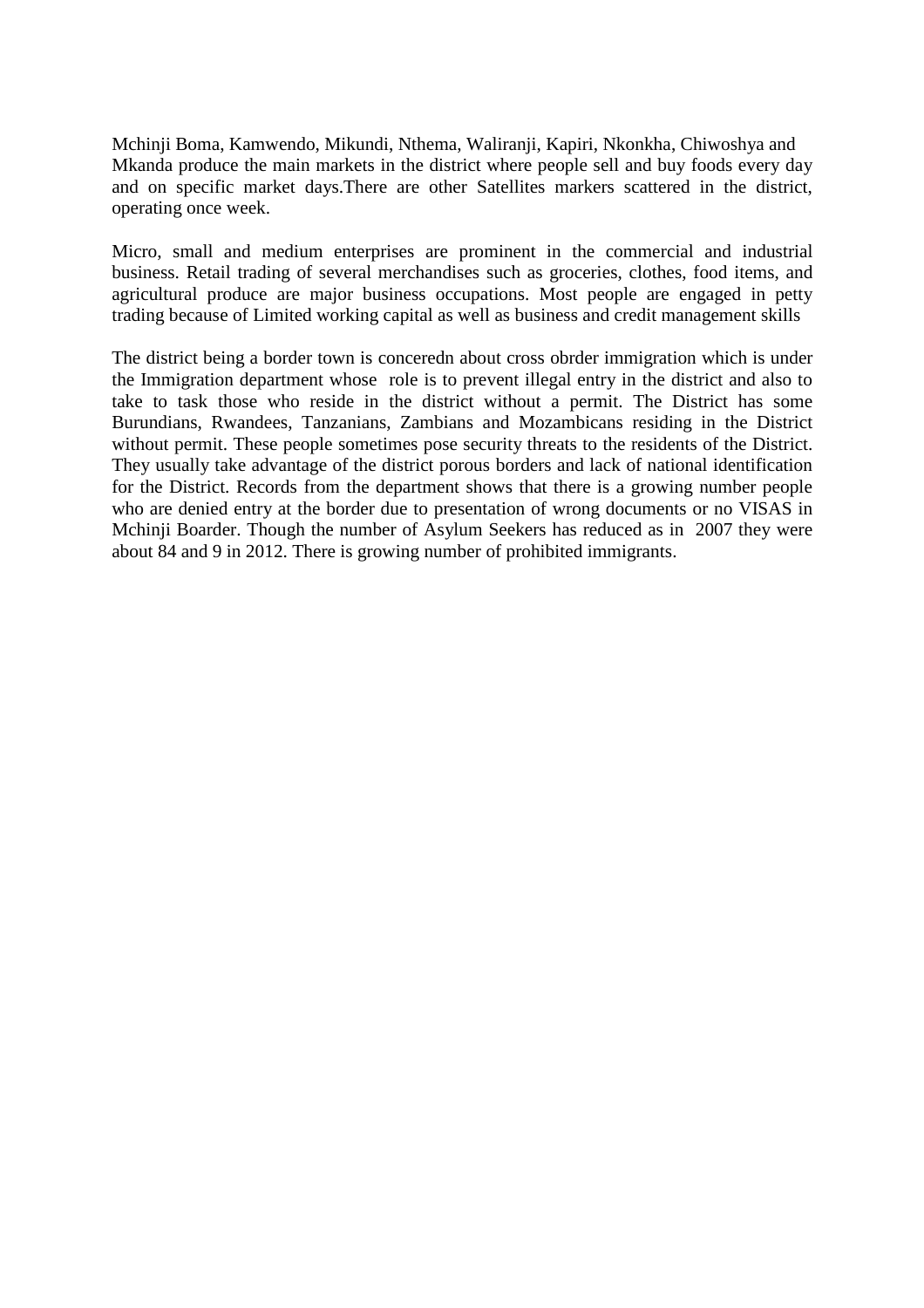# **3. Policy Legal and Institutional Framework**

## *3.1 Introduction*

The Environmental Impact Assessment (EIA), is a requirement according to the legal and regulatory framework of each country. EIA is a development planning tool that identifies the actual and probable impacts of a proposed project to the environment. The tool enables timely identification of practical and applicable mitigation measures to facilitate reduce the anticipated negative impacts and optimize the positive impacts.

The EIA process enabled the consultant's study the proposed project's life cycle and develop appropriate recommendation on environmental management which shall ensure minimum negative impacts are transferred to the bio-physical, socio-economic and socio-cultural environment.

The environmental and social impact assessment study involved desktop review and consultations on the environmental regulatory framework for each of the three states and the findings are discussed below. According to our findings it was noted that the four countries have reached different levels in formulating the environmental laws despite that, several other pieces of regulations related to environmental conservation and management exists thus providing guidelines on precautionary principle of environmental management. These guidelines come in form of treaties, protocols, plans, conventions and development partners safe guard policies and procedures as the World Bank Policies. In addition to that the countries are all SADC members

# **3.2 Environmental Policy, Institutional and Legislative Framework in Republic of Malawi**

The EIA section of the Department of Environmental Affairs works under the guidance of the by the Environmental Management Act of 1996 and its subsequent supplement the EIA regulations of 1997 which aims to ensure sustainable project development. The law requires all new projects to undergo an EIA and submit reports to the department for review and advice on the way forward before licensing a development.

The environmental regulatory framework is supported by other national pieces of legislations which include:

#### **3.2.1 Land Resources Legislation**

Land resource legislation that governs developments are:

- Land Act (CAP 57.01) provides guidelines for customary, public and private land, use of land, trespass and encroachment.
- Registered Land Act (CAP58.01) –the law governs registration of title, land and dwellings on registered land.
- Customary Land (Development) Act (CAP 59.01) –The law provides guidelines on rights and interests in customary land including land allocation; aim to promote better land development.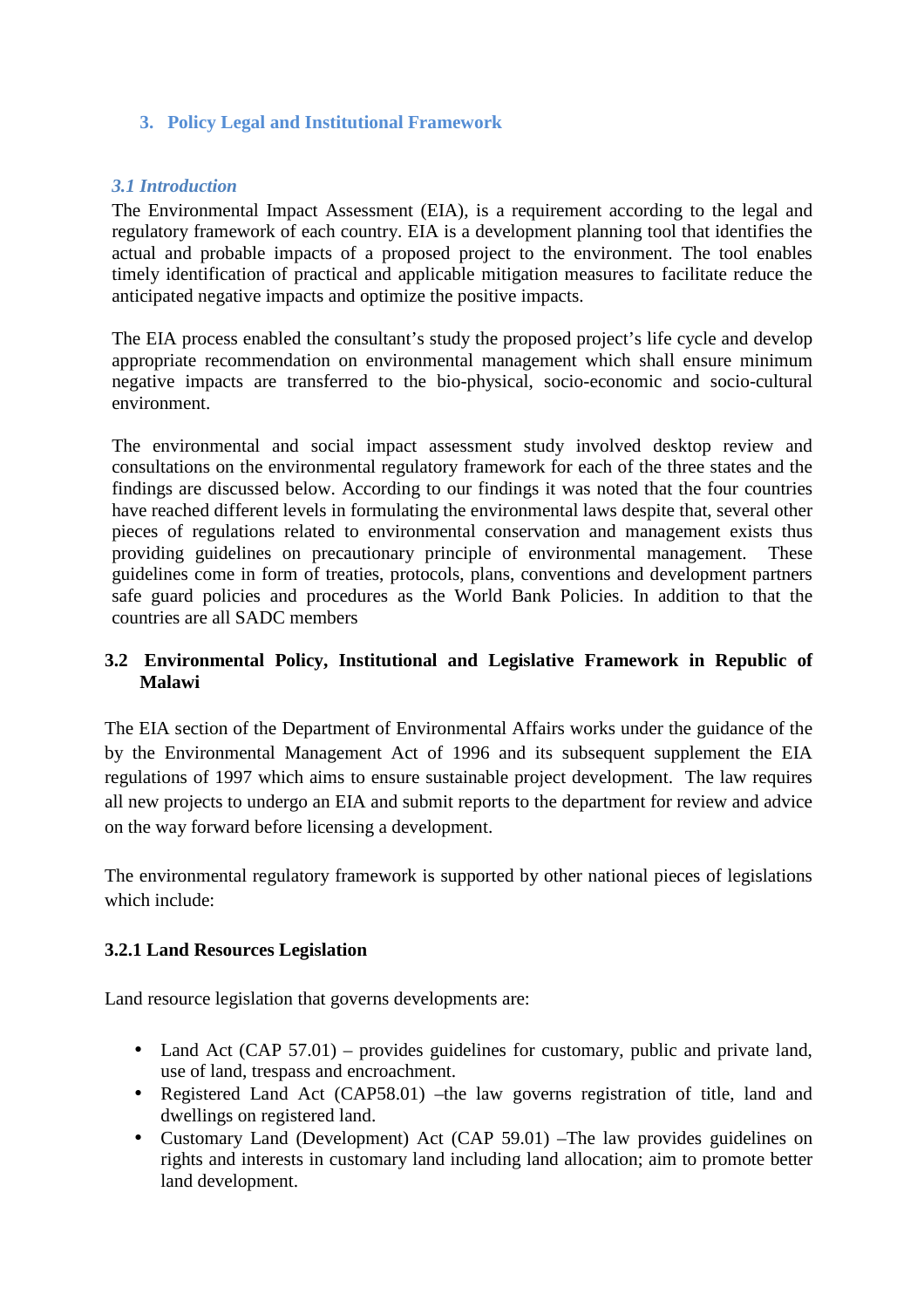- Local Land Boards Act (CAP 59.02) establishment and power of Local land Boards – control of land transactions.
- Land Survey Act (CAP 59.03) land surveys, licensing and control of land matters.
	- Land Survey Registration Board advise on Act
	- Land Survey Rules provisions on survey methods
- Planning Sub Division Control Act (CAP 59.04) subdivision of land outside town planning areas.
	- Advised by Control Board
	- **Supported by Town Planning Court under Town and Country Planning Act.**

# **3.2.2 Water Resources Legislation**

- Water Resources Act (CAP  $72.03$ ) controls the use of water resource: water rights, pollution of public water: can designate controlled areas to protect water supplies.
- Water Resources (Water Pollution Control) Regulations control of water pollution discharge of effluent into public water: analysis of water and effluent.
- Water Works Act (CAP 72.01) establishment of water boards and water areas; injury pollution of water and earth.

# **3.2.3 Plants Animals Legislation**

- Fisheries Act (CAP 66.05) regulation and control of fishing, prohibits use of explosives and poison. Supporting legislation on various aspects and fishing methods.
- Crocodiles Act (CAP 66.06 control and protection of crocodiles.
- Forest Act (CAP 63.01) control and regulation of forest products, declaration of forest reserves: protection, control and management of forest products tree planting and enterprises.
- Forest Rules regulations in forest areas reafforestation, felling, etc.
- Plant Protection Act (CAP 64.01) eradication of pests and diseases, export and important of plants.
- Noxious Weeds Act (CAP 64.02) eradication of noxious weeds
- Special Crops Act (CAP 65.01) controls development and marketing of crops, flue cured tobacco, cashew nuts, cotton, groundnuts, tea.
- Tobacco Act (CAP 65.02) production, manufacture and marketing of tobacco.
- Cotton Act (CAP 65.04) production, marketing and processing of cotton
- Council For National Herbarium And Botanic Gardens Of Malawi Act (CAP 41.SC) development and management of herbarium and botanical gardens.
- National Parks Act (CAP 66.07) establishment of national parks, preservation of animals vegetation and objects of special interest in parks.
- GAME ACT (CAP 66.03) preservation and control of game in controlled area and game reserves.
- Control And Diseases of Animals Act (Cap 66.02) control of animals diseases.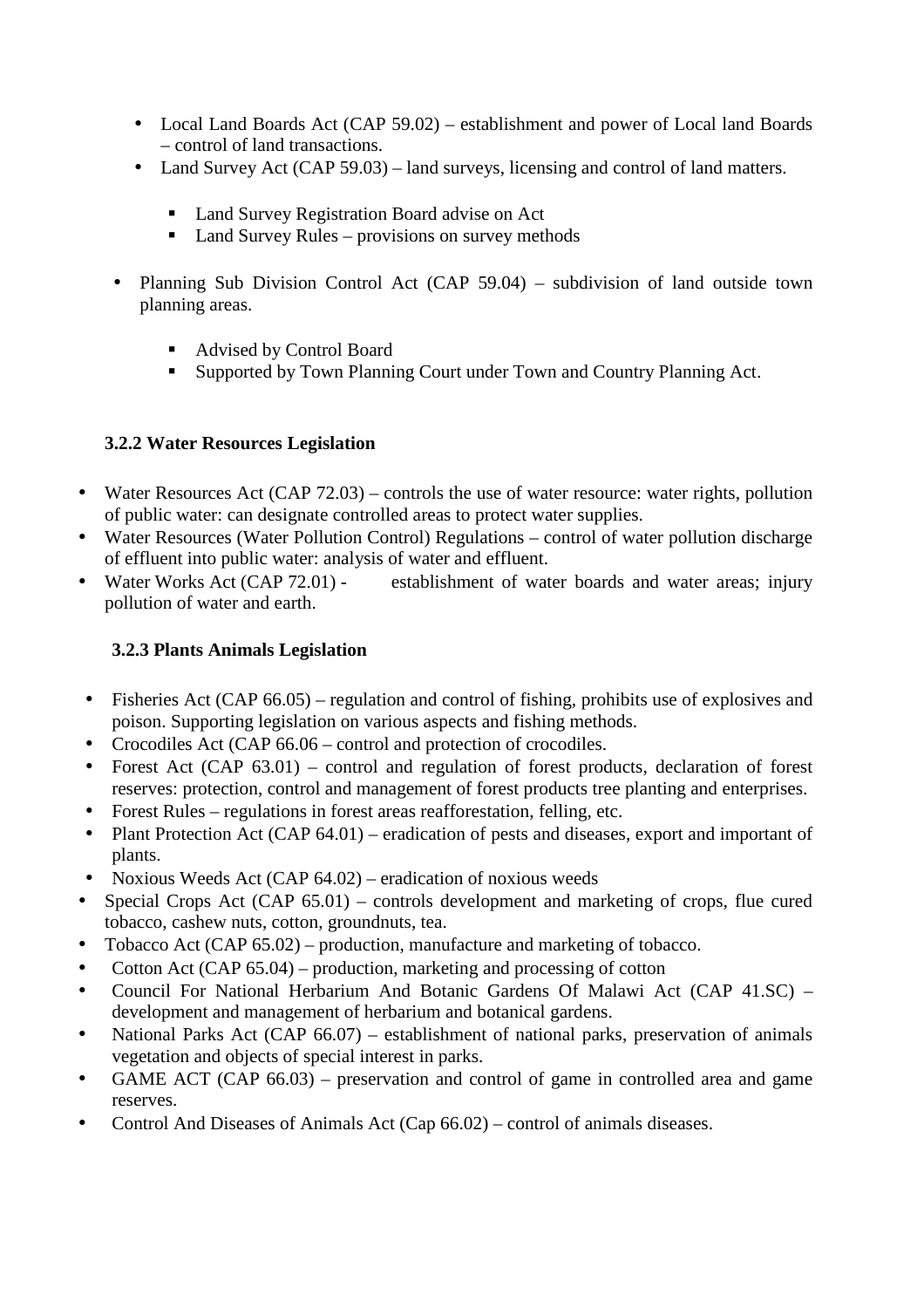# **3.2.4 Minerals, Chemicals and Pollution Legislation**

- Mines And Minerals Act (CAP 61.01) regulates the search and mining of minerals protection of the environment and natural resources.
- Petroleum (Applications) Regulations (CAP 61.02) –regulates the search and production of petroleum, provides for protection of the environment, exploration, licensing.
- Explosives Act (CAP 14.09) regulation control etc.
- Fertilizers, Farm Feeds and Remedies Act (CAP 67.04) registration of fertilizers farm seeds, etc.

# **3.2.5 Industrial Infrastructure and Urban Development**

- Industrial Development Act (CAP 51.01) controls the orderly development and promotion of industry.
- Factories Act (CAP 55.07) regulation of employment conditions, health, welfare and safety in the work place.
- Electricity Act (CAP 73.01) establishment of Electricity Supply Commission of Malawi (ESCOM) – gives power with respect to generation, supply and use of electricity relevant for clearing of land and transmission lines.

# **3.2.6 Other Acts**

- Treaties And Convention Publications Act (CAP 16.02) provision for international treaties.
- Monuments Act (ACT 29.01) protection of places of distinctive natural beauty and of sites, buildings etc.
- Public Roads Act (CAP 69.02) provide for matters relating to public roads, construction and maintenance including compensation for land taken under roads construction.
- Town and Country Planning Act (CAP 23.01) town and country planning; development control, acquisition of land compensation and development land by.
- Public Health Act (CAP 34.01) preservation of public health: prevention of infectious diseases, sanitation and housing, sewerage and drainage.
- Malawi Housing Corporation Act (CAP 32.02) establishes the Malawi Housing Corporation.

#### **3.3 Environmental Policy, Institutional and Legislative Framework in Zambia**

The Zambia Environmental Management Agency (ZEMA) formally known as Environmental Council of Zambia (ECZ) under the guidance of the Environmental Management Act of 2011 provides the administrative procedures and the required frame work for sustainable development and management of proposed and existing projects. The Act repealed the Environmental Protection and Pollution Control Act (The Act) of 1990. The Act is supported by the legal supplement SI No.28 of 1997 which provides EIA guidelines.

ZEMA is under the Ministry of Land, Natural Resources and Environmental Protection (MLNREP) as of March 2012. The MLNRENR is the key institution entrusted with the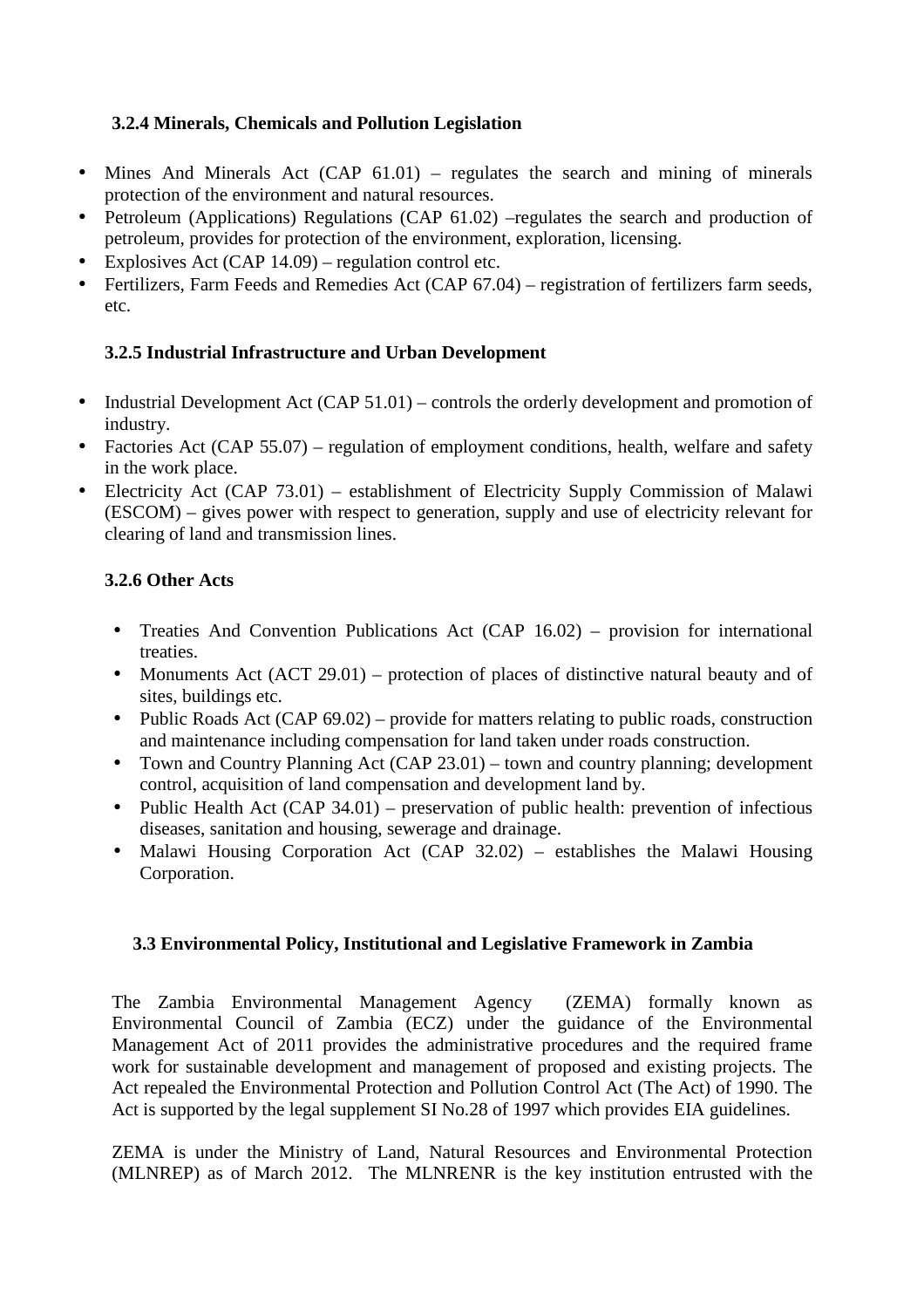formulation of tourism and environmental policies, pollution control and natural resource conservation. The MTENR carries out its mandate through its three departments; the Forest, Tourism and the Planning and Information Department. The MTENR overseas the operations of the ZEMA, the Zambia Forest Commission, operations of ZAWA and the National Heritage and Conservation Commission.

The Zambia Forest Commission is responsible for licensing of wood harvesting for commercial purposes, manages the reservation of new forest area, conducts forest inventory and mapping, manages plantation sites and prepares management working plans. The Commission undertakes research in basic silviculture, measuration, tree improvement, forest protection and various aspects of timber processing. It also has an extension service, which deals with community forestry programmes and public education.

The regulatory framework directly governing the development of construction projects are:

- Environmental Management Act (EMA) 2012 Chapter 204,
- The Public Roads Act 2002;
- Forest Act, Chapter 199:
- National Parks and Wildlife Act Chapter 201;
- Water Act Chapter 198;
- National Heritage Conservation Commission Act;
- The Land Act:
- Mines and Minerals Act Chapter 213;
- Roads and Traffic Control Act Chapter 464;
- Town and Country Planning Act Chapter 28;
- Local Government Act Chapter 281;
- Public Health Act Chapter 295:
- Factories Act Chapter,
- Petroleum Act Chapter 439 and
- The Energy Regulation Act Chapter 436
- The National HIV/AIDS/STI/TB Council Act of 2002
- The Arbitration Act No. 19 of 2000

Other supplementary regulations that govern such a project are:

- Statutory Instrument No. 28 of 1997 Environmental Protection and Pollution Control<br>Act (Environmental Impact Assessment) Regulations, 1997: These Regulations Act (Environmental Impact Assessment) provides the framework for conducting and reviewing Environmental Impact Assessment (EIA) for any project. Regulation 3 (1) of the EIA Regulations states that, a developer shall not implement a project for which a project brief or Environmental Impact Statement (EIS) is required, unless the project brief or EIS has been concluded in accordance with the requirements of the regulations and the Zambia Environmental Management Agency has issued a decision letter.
- Section 10 of the regulation requires the developer to seek the views of the community likely to be affected by the project. Section 10 (2a) requires the developer to publicise the intended project, its effects and benefits, in the mass media, in a language understood by the community, and thereafter hold meetings with the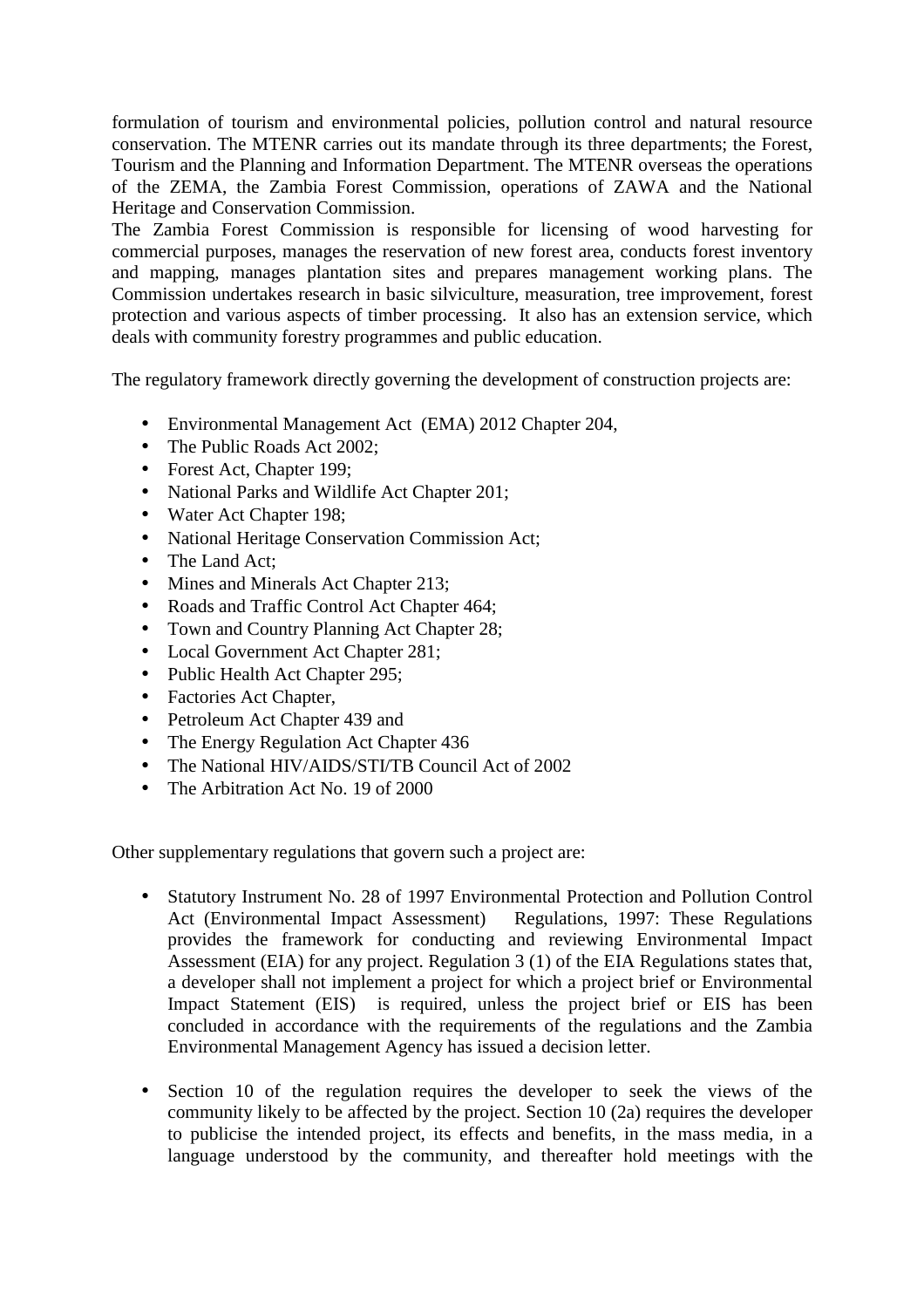affected communities to present. This need to be undertaken during the detailed impact assessment study for each riparian state.

- Section 28(2) of the regulation requires the project developer to conduct an environmental audit within a period of not less than 12 months or more than 36 months after the completion of a project or commencement of its operation whichever is earlier.
- Section 30 of the regulation gives three years as the validity period for the development authorization permit given by ZEMA. Section 36 of the regulations informs the developers that the council charges a fee for the operational costs of reviewing the EIA as prescribed under the fifth schedule.
- Waste Management Regulations (SI No. 71 of 1993): These Regulations sets out the licensing requirements for transporters and waste disposal sites and provides definitions of waste. In application for a license to transport waste, the waste transporter should provide in the application form WM1 found in the First Schedule of the regulation the following information; number and type of vehicles to transport wastes, facilities and equipment available on vehicles to transport the waste, type of waste to be transported, quantity of wastes per vehicle to be transported, quantity of wastes to be dispersed in tones/kg per annum and, the sources of waste, license of sites/plants to which wastes are to be transported, collection schedule, and collection frequency.
- The demolition works and construction activities to be associated with resettlement will mainly generate construction, excavated waste and domestic waste by the project labourers. All generated waste should be disposed according to regulation of the local authority in the project area and excavated material can be used to backfill quarry sites and burrow pits from which project material shall be sourced.
- Water Pollution Control (Effluent and Waste Water) Regulations (SI No. 72 of 1993): These Regulations prohibit unauthorized discharge of pollutants into the aquatic environment and require that, a license be obtained before discharging effluent into the environment. The Third Schedule of the regulation states the standards of effluent to be discharged into the environment. Currently waste water generated by those settled along the lake is directly discharged into the lake either through disposal or seepage of pit latrines as the settled area within the riparian zone have no centralised sewage network and the community members use on-site methods to handle sewage. Measures need to be taken to relocate the settlers from the riparian so as to reduce pollution and thus improve the lakes ecosystem.
- Air Pollution Control (Licensing and Emissions Standards) Regulations (SI No. 141 of 1996): These Regulations provides guidelines for the control of emissions to the environment and specifies the statutory discharge limits for respective parameters. The regulation requires any operator of a facility undertaking activities that generate air pollutants to acquire a license. The regulation (15) also prohibits open burning of wastes except with written consent from the Environmental Inspectorate.
- The main air pollutant of concern in the project could be dust from excavation activities, use of project vehicles, off-loading of gravel and dust. These dust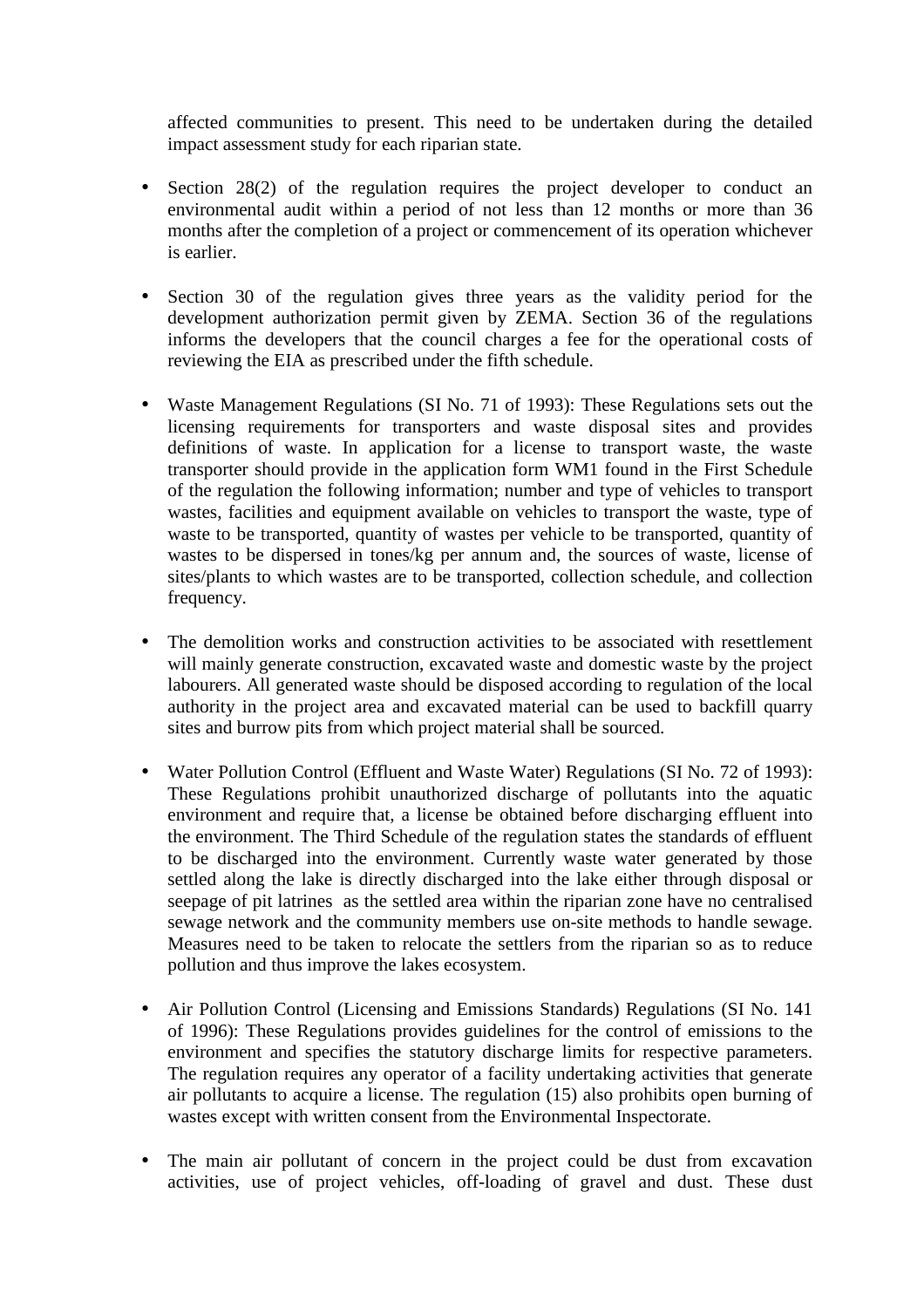associated impacts can be controlled through water palliation of dry surfaces and provision of Protective Professional Equipments and Clothings (PPE&C) to project workers. Waste management through burning (if necessary) will be undertaken under the guidance of the local authority and the Environmental Inspectorate.

- Environmental Protection and Pollution Control Act (Ozone Depletion Substances) Regulations 2000: These regulations provides guideline that control the importation, exportation, production, distribution or handling of controlled substance in Zambia. The regulation prohibits the use, sale, distribution, importation, exportation or dealing in any manner with controlled substance listed in under column I of the Second Schedule of the regulation. The regulation prohibits importation or exportation of air conditioners, refrigerators or other product containing or designed to use any controlled substance (8). Cooling systems including those of vehicles should be fitted with CFC free coolant (9) and substances like aerosol products should not use Chlorofluorocarbon as a gas or a propellant (10 (1)). Section 13. (1) prohibits use of fire extinguishers containing halogen. It is recommended that any products likely to contain ODS should only be procured for the proposed project after passing the various Government inspectorate units tests which should include the Environmental Inspectorate unit requirements and if need arises relevant permits should be applied for.
- Hazardous Waste Management Regulations (S.I. No. 125 of 2001): These Regulations provides for the control of generation, collection, storage, transportation, pretreatment, treatment, disposal, export, import and trans-boundary movement of hazardous waste as listed in Fourth Schedule or any waste specified in Sixth Schedule, if that waste exhibits characteristics found in the Fifth Schedule to the Regulations.
- Therefore generation, collection storage, transportation, pre-treatment and disposal of hazardous wastes may require to be licensed under these Regulations. The project shall enhance trade between the riparian states thus the water way should not be negatively exploited to transport hazardous waste.
- The Pesticides and Toxic Substance Regulation, 1994 (S.I. No. 20 of 1994): This regulation requires those intending to manufacture, import, and export, improve, or process new pesticide, or toxic substance to apply for registration at the Inspectorate. The proposed project will not deal with pesticides but substances considered toxic such as petrol, bitumen will be stored at the construction site. It is therefore recommended that the storage of the substance be undertaken according to the regulation governing them and this should include using appropriate signage and appropriate transportation containers so as to prevent environmental damage and impact to human health.

#### 3.4 **Environmental Policy, Institutional and Legislative Framework in Mozambique**

The Environmental Impact Assessment regulations requires that all projects subject to environmental licensing shall be submitted to the local authorities of the implementation area. Projects falling under "A" Category shall require the authorization of the National Direction for Environmental Impact Assessment.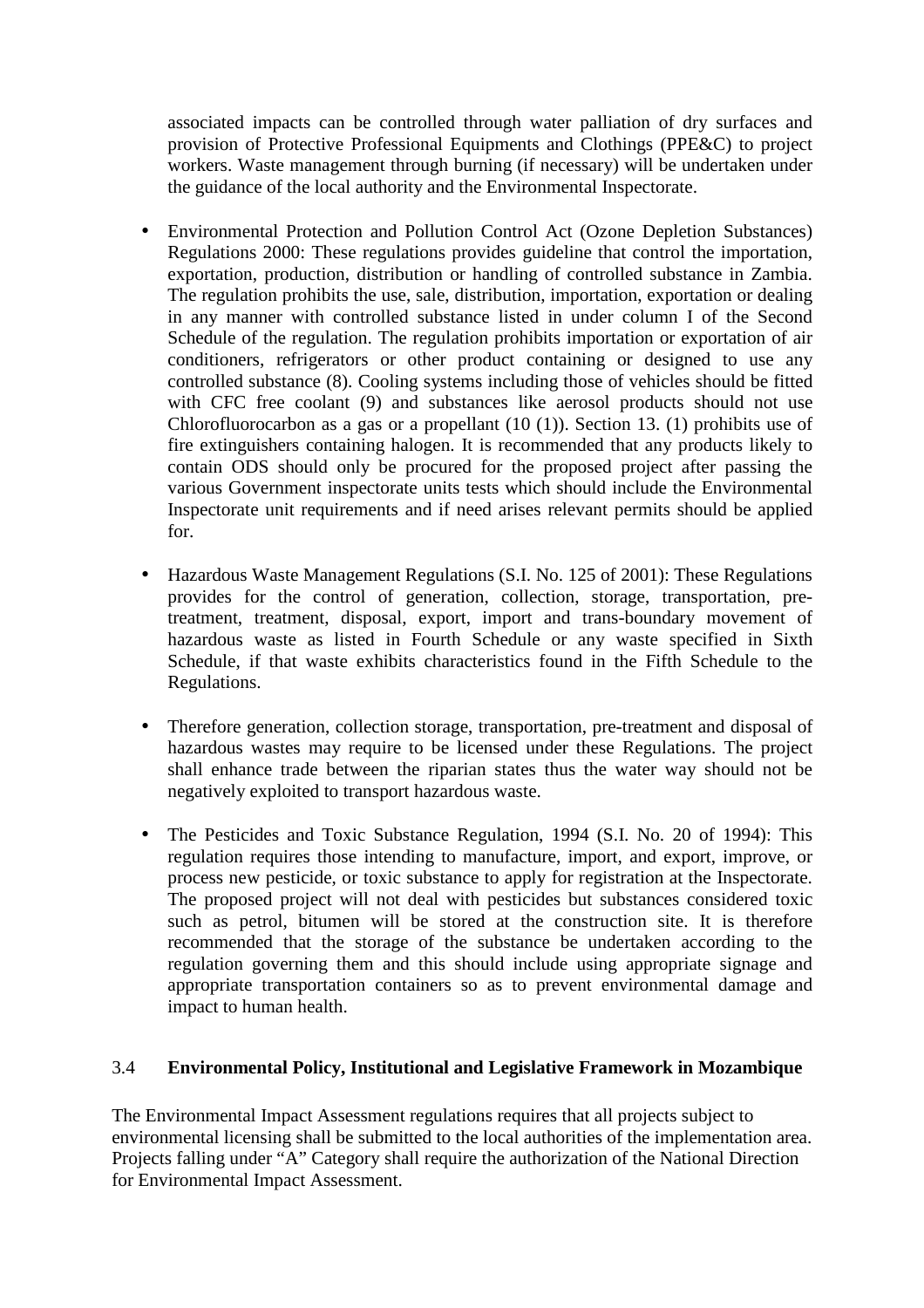The Regulation is composed of 28 articles and three annexes divided in five Chapters. It applies to those public and private activities that may directly or indirectly, affect the environment. The Regulation provides a classification of the activities subject to EIA and the related specific requirements. Moreover, it identifies the exemptions and the competent authorities. Particular attention is paid to the detailed regulation of the assessment process and the EIA main components and assessment criteria. It also regulates environmental licensing procedures and creates a registry for environmental consultants. Finally, it rules on applicable sanctions and penalties.

#### **3.4.1 Regulation on residue management**

This Decree approves the Regulation on residues management. The Regulation, consists of 4 Chapters and 9 Annexes and it aims at establishing general rules related to residue disposal, including: production, storage in the ground and under the soil, residues disposal into water discharges or in the atmosphere, treatment, collection, storage and transport of any residue, with exception of those of radioactive nature or subject to specific regulation, in order to prevent or minimize its negative impacts on human health and the environment. It also establishes categories of residues, management of residues and prescribes sanctions to be paid by illegal activity. It is divided as follows: General provisions (Chap. I); Non-hazardous residues management (Chap. II); Hazardous residue management (Chap. III); Final provisions (Chap. IV). Annexes list all residue category, classification and related authorized activities.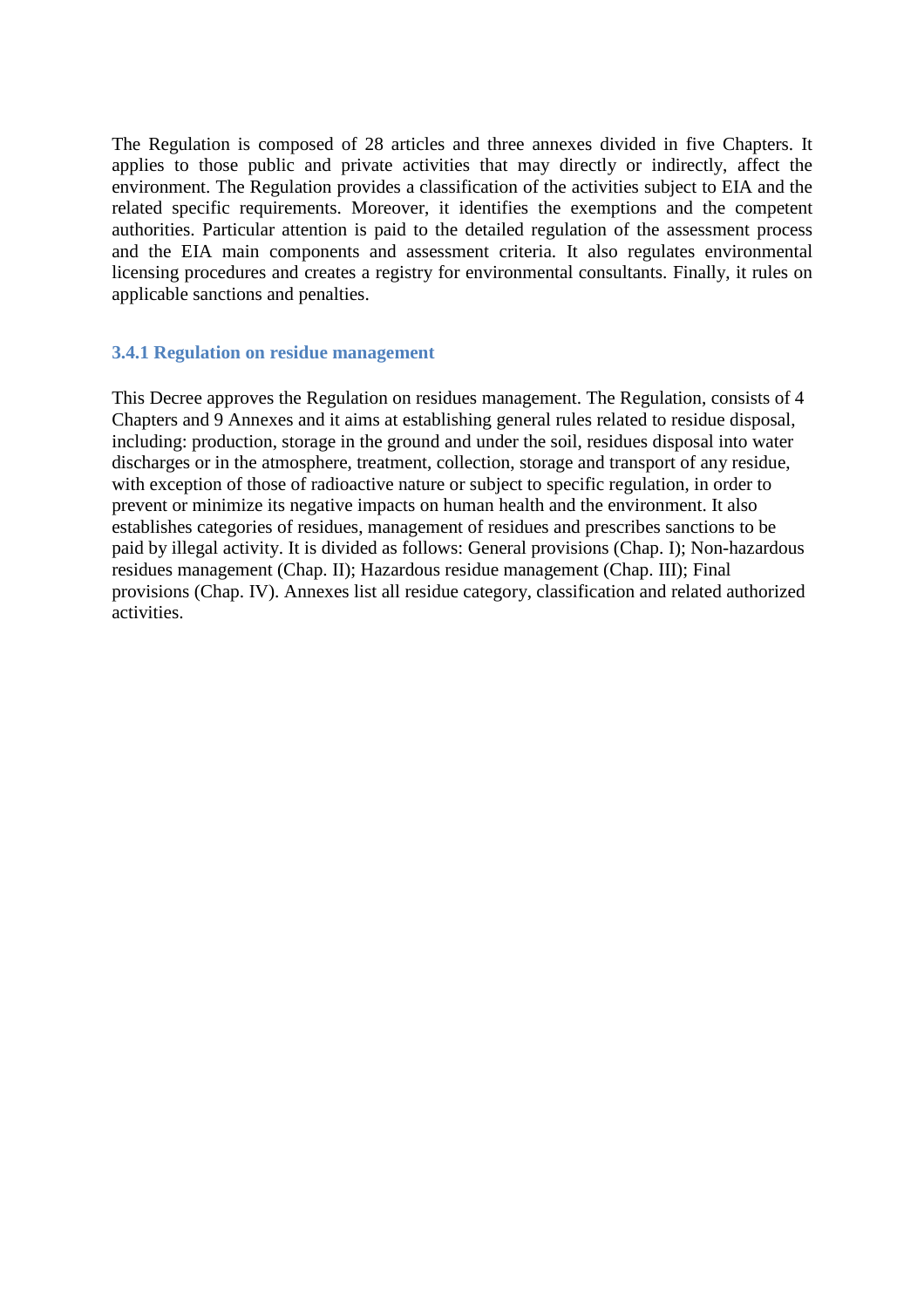## **4. Project Impacts Identification and Mitigation Measures**

The consultant superimposed the proposed project design alternatives on the proposed project sites and at the same time evaluated the activities that shall be related to the project during the construction and operation phase to enable identify the likely project impacts and thus develop mitigation measures. The main sensitive environmental parameter at the project site was human settlement as discussed in the baseline survey thus the there is need to plan the project siting appropriately. In addition the project should mitigate against environmental impacts that are likely to course air pollution, soil pollution, and impact to the population health, expose people to risks and hazards among other impacts that shall emanate from the project activities.

The section below discusses the main site specific impacts that are likely to occur at the proposed project sites.

# *4.1 Site specific identified potential impacts for Mchinji-Mwami border post*

The main impacts that are likely to occur at this project site are:

- Increased water demand due to construction needs and anticipated increased number of border post users which might affect the water needs of the surrounding communities. Water is already a problem in the area and thus there will be need to ensure the supply to the BP is consistent and adequate to cater for the BP staff and any new developments that will be attracted to the area;
- Soil erosion: Soil material excavated to pave way for construction should be cleared immediately to avoid it from being washed away which will cause dust pollution, possible erosion to neighbouring land and settlements resulting in aesthetic and soil condition degradation. In the rainy season if the soil is left it shall be washed into the closest river to the border post which is located 7km away. This impact shall affect the water quality of the river by increasing turbidity, reducing water oxygen levels, leading to poor public health and damage of the river ecosystem;
- Land acquisition: There is no land assigned for expansion on the Mwami side of the border and this will require land acquisition from the area Chief as the land in the area is customary. There is also need to control further development towards the BP so as to avoid need of resettling the people in future. Currently the land around Mwami BP is developing into an active trading centre and if not controlled or planned well, the development will come closer to existing BP hence making further expansion difficult. The Mchinii side had set aside 10 acres for development of staff quarters which might not be adequate to cater for the new expansion. There is therefore need to acquire more land.
- Relocation and resettlement of locals after land acquisition.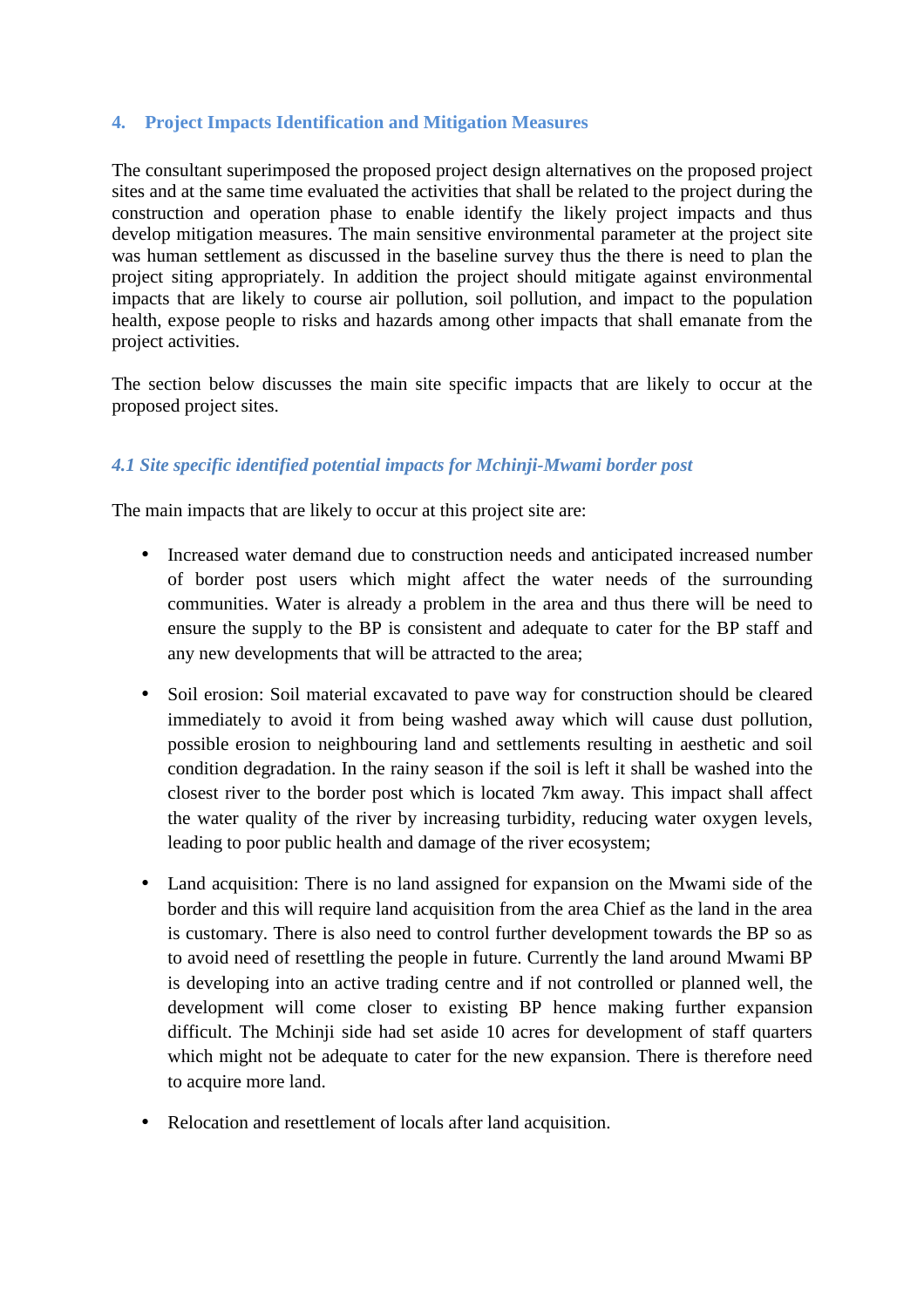## *4.2 The main mitigation measures for impacts at Mchinji-Mwami border post*

- Involve the District Council as stakeholders in the project planning so that they works towards improving services delivery in the area especially in regards to water and sanitation ;
- Ensure implementation of mitigation against degradation of the environment, it is recommended that the developer keeps the site clean and ensure environmental management and mending up programmes which should encompass clearing of excavated materials, clearing of solid waste, waste water, spilled oil among other refuse generated at the site.

# *4.3 Site specific identified potential impacts for Chiponde-Mandimba border post*

The main impacts that is likely to occur at the project is land acquisition

#### *4.4 The main mitigation measures for impacts at Chiponde-Mandimba border post*

The main mitigation measures for the mentioned impacts;

• There will be need to develop a compensation framework for those who shall be affected by the project. The framework shall include the names and number of those affected, their affected properties, the value of affected properties, resettlement options among others. All the above-mentioned resettlement factors have been taken into consideration while estimating the compensation costs under section 6.8 of this chapter.

#### **4.5 General Construction and Border Post Related Impacts**

In addition to the above-mentioned site specific impacts, the section below identifies general impacts associated with a project of this nature. The section discusses both the anticipated negative and positive impacts at the construction and operation phases and proposes mitigation measures for each phase.

#### **4.5.1 Negative Environmental Impacts of Construction Activities**

- Air Quality: The air quality of the project area can be affected by several emissions sources and the types of anticipated emissions include dust, exhaust fumes and, noise which if not controlled will affect human and animal health; exhaust emissions (Oxides of Sulphur  $(SO_x)$ , Oxides of Nitrogen  $(NO_x)$ , Carbon dioxide  $(CO_2)$ , Carbon Monoxide (CO), Ozone  $(O_3)$ ) from vehicles and equipments that shall be used during project design and operation phases shall impacts negatively on climate change, human health, food security;
- Occupational Health and Safety: Project workers and the general community shall be exposed to risks and hazards associated with the project activities;
- Clearance of Vegetation: This will occur if vegetation such as trees shall be cleared to pave way for the construction or its related activities.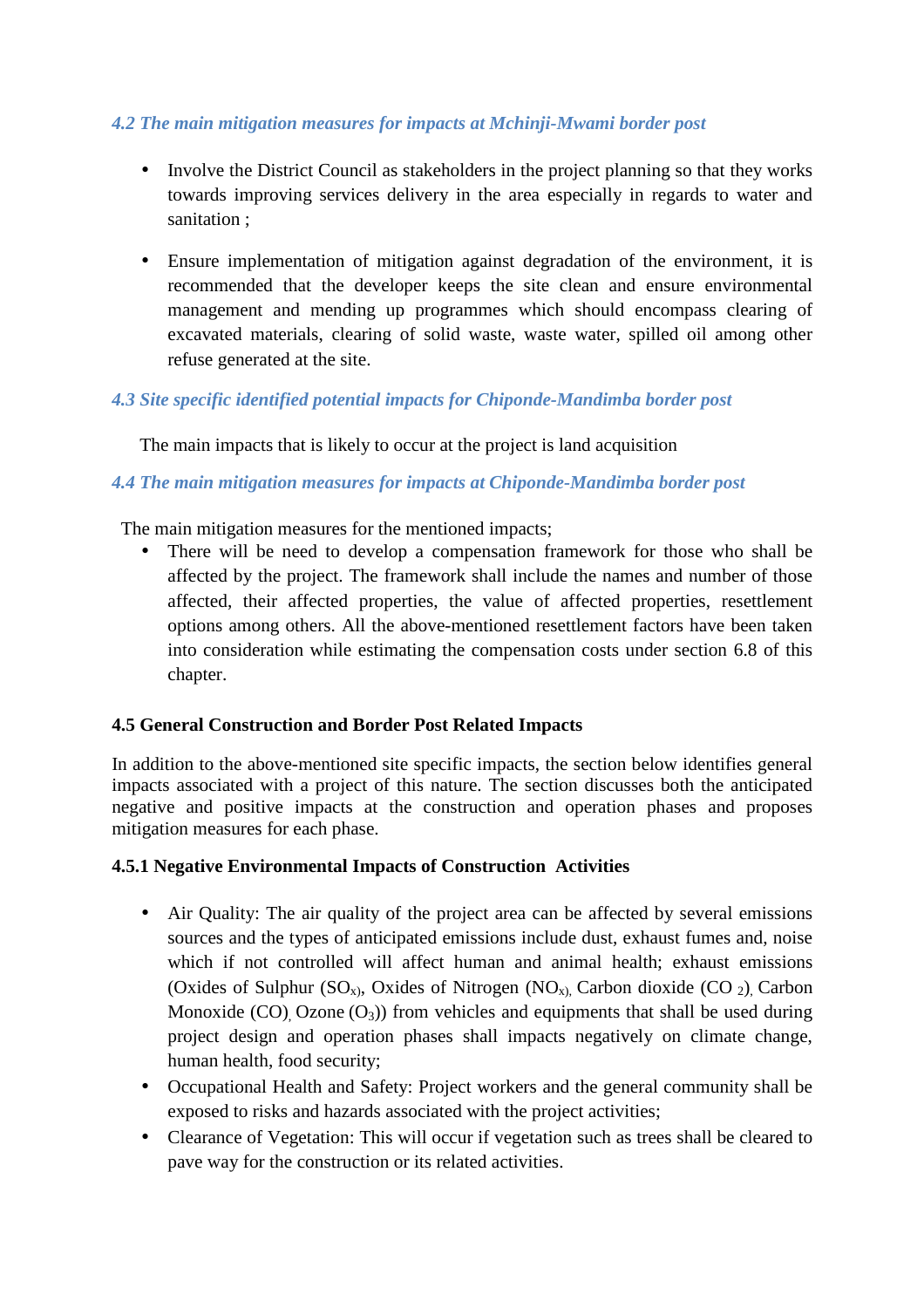- Increased Soil Erosion and Siltation of rivers-Soil erosion from excavation works especially during rainy season or when working in wet conditions will lead to washing of loose soils into the rivers near the project sites.
- Water Quality-The use of pit latrines as a form of onsite sanitation shall lead to underground water fertilization which affects water quality.
- Solid Waste Generation and Management: Currently the border posts are facing challenges handling of their generated waste. This challenge is likely to worse due to anticipated increase in waste generation from project activities and its workers at their domestic/individual levels.
- There will be increased energy demand in form of fossil and, wood fuel for project activities and its workers domestic needs thus lead to increased deforestation.
- Increased water demand:-the need of construction water will lead to increase water demand thus affect the residents depending on the same source especially considering that water supply is limited in the area.
- Increased need of sanitary facilities at project site:-the construction workers and visitors to the area will need sanitation facilities which are limited in the area especially for public use.
- Interference with social-cultural set up of the area:- This shall occur incase immigrant labourers/workers working at the site introduce new practices in the area that the community members are not accustomed with including social vices such as increased alcoholism, sexually transmitted disease, interference with family set-up etc. These vices might increase if community members are empowered and not advised on resource management which shall lead to increased incidences of HIV/AIDS.
- Increased traffic due to ferrying of project materials
- Collection of socio-economic data leads to suspicion due to the personal questions asked by the enumerators making some respondents give false information. To some extent the social surveys leads to interference with communities daily activities

# **4.5.2 Positive Environmental Impacts of Construction Activities**

- Creation of employment opportunities thus lead to poverty alleviation
- Provision of market to suppliers of construction materials and development of other secondary markets
- Increased business opportunities for community members thus reduction in poverty levels and increase in purchasing power.
- Increase in inter-cultural communication and increased socialism due to professionals and workers from different areas working for the project.
- Increased revenue to the Government through tax and duty payment
- Increased visitation to the area

# **4.5.3 Negative Environmental Impacts of Operational Activities**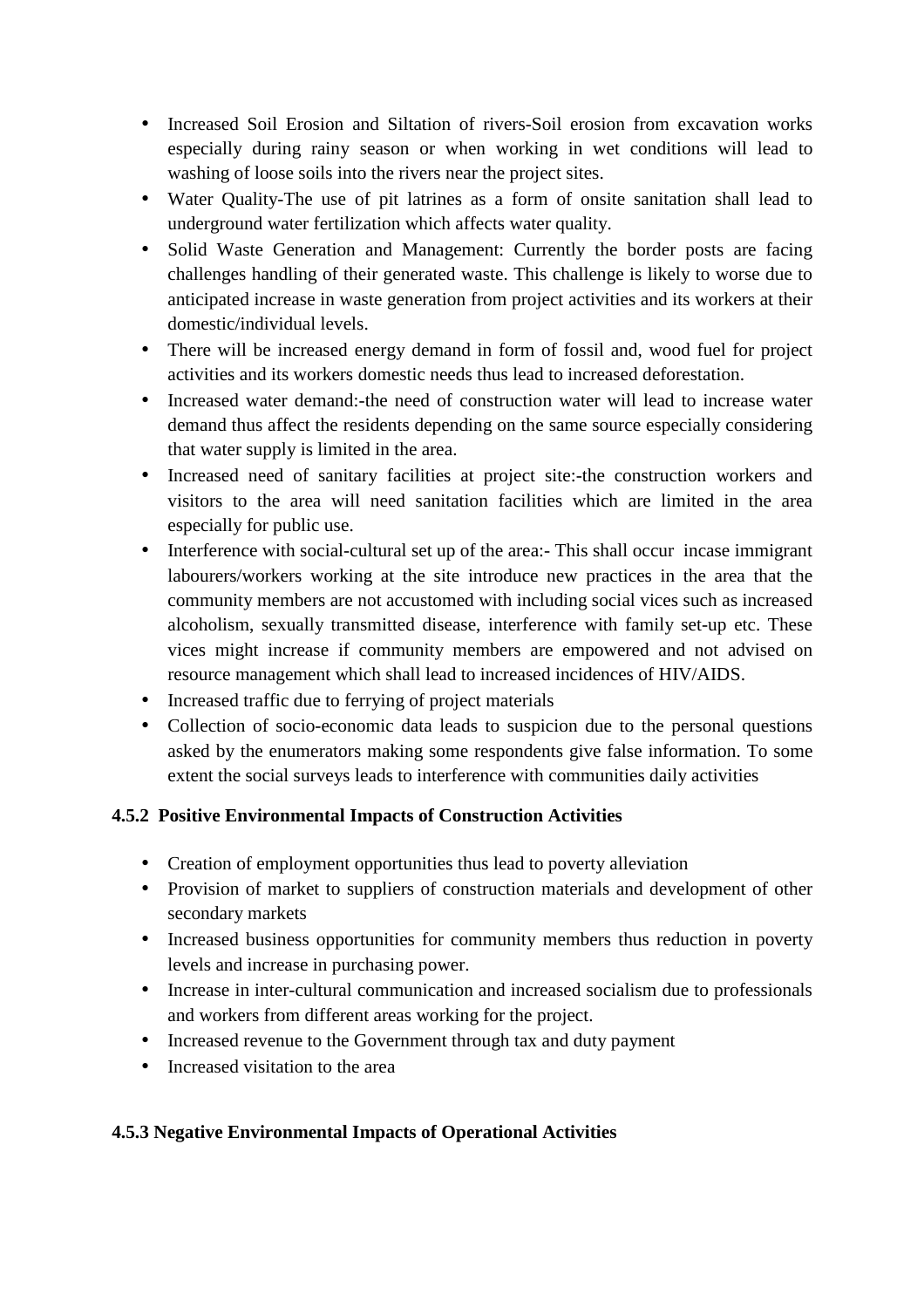- Increase water and sanitation demand:- It is anticipated that the need for sanitation will increase due to increase in the number of staff and people plying the route
- Solid Waste Generation:-Generated solid waste is also likely to increase which shall include e-waste in form of broken down computers.
- Increased energy demand:-Since the operation activities of the OSBP shall be purely electronic and shall be working round the clock (24 hours), the need for energy shall increase not only in actual consumption but also in terms of operation costs.

# **4.5.4 Positive Environmental Impacts of Operational Activities**

- Increased security especially at the porous Chiponde-Mandimba BP
- Enhanced efficiency thus reduce time wastage due to faster clearance of travelers, vehicles and goods
- Creation of employment
- Increase in communication between neighbouring countries which can enhance interrelations and economic prosperity
- Attraction of development to the project area for example opening up of industries, financial and education institutions, increase in ICT use among others
- Increased revenue to National and Local Governments through payment of taxes for purchased goods and services
- Landscaping of the OSBP compounds and other environmental programmes shall improve the aesthetic value and micro-climate of the area.

#### **4.5.5 Negative Environmental Impacts of Decommissioning Activities**

- Lack of security and services at the border post
- Increased Solid Waste
- Dust emission
- Noise and Vibration
- Lack of sanitation facility to handle sewage which can lead to increase incidences of diseases

#### **4.5.6 Positive Environmental Impacts of Decommissioning Activities**

- Rehabilitation of ecosystem
- Employment Opportunities

#### *4.6 Mitigation measures*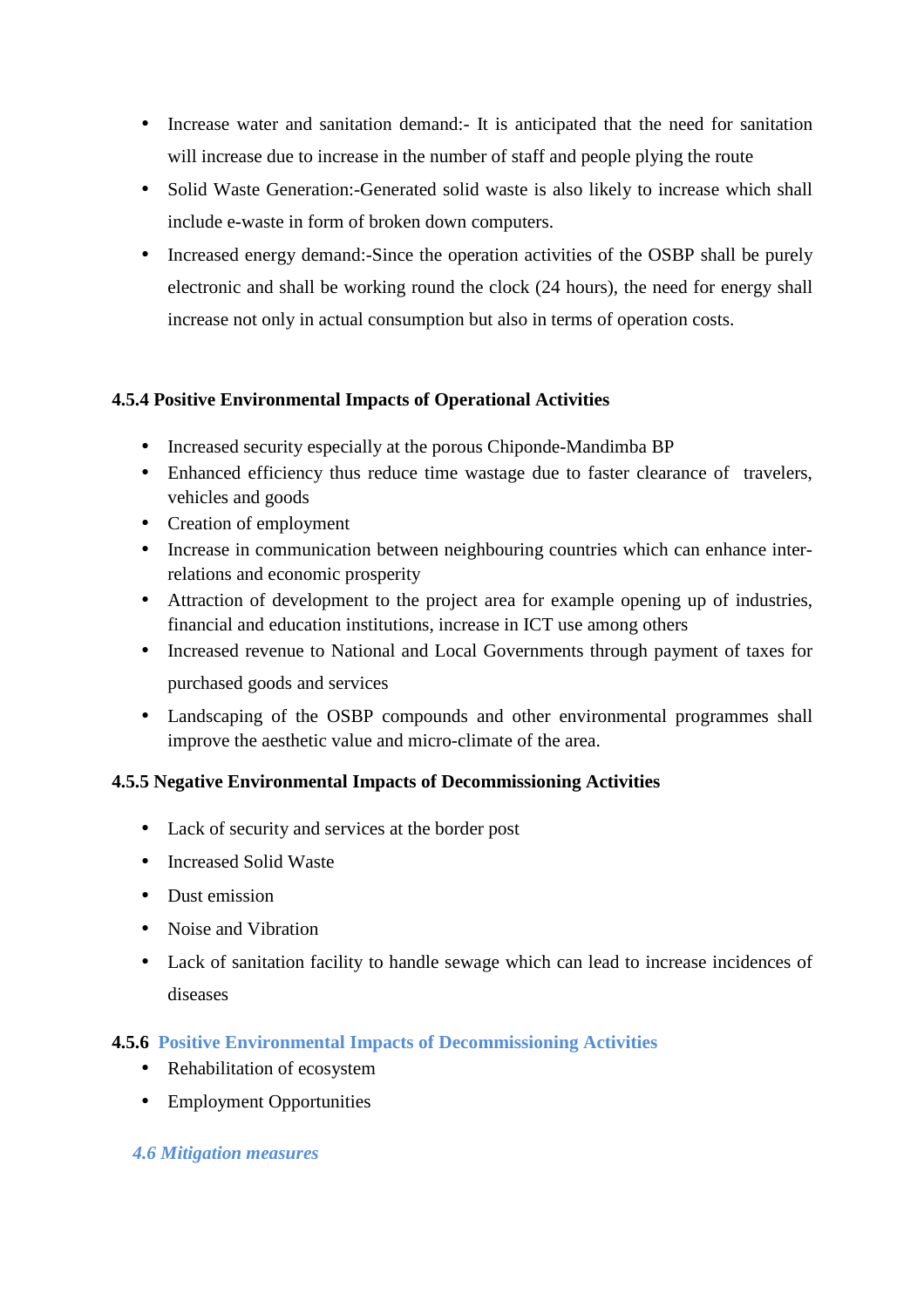The proposed project's should focus on reducing the negative impacts and maximizing the positive impacts associated with its activities through a program of continuous conservation, management and improvement. The proposed mitigation measures that shall guide in attaining environmental and social sustainability are:

# **4.6.1 Socio-Economic Mitigation**

- Work in collaboration with relevant government representative in the project area including Roads Officers and Local Authorities to ensure the proposed project is in tandem with the development plans of the area;
- Give the locals priority in terms of job allocations especially for activities requiring non-skilled labour; where possible offer women equal employment opportunities as men;
- Conduct workshops and surveys at community level to facilitate impact monitoring on the environment, socio-economic and socio-cultural aspects;
- Enhance security in project area through community policing in collaboration with local community members;
- Develop Information Education and Communication (IEC) programmes on the projects social impacts and train community members on conduction of awareness and training programmes with the help of the project team in fields such as HIV/AIDs and other public health issues; and
- Develop programmes to enhance cohesion between project employees and the local communities for example development of sports activities.
- Establish labour camps at reasonable distance from villages to help control propagation of social vices;

# **4.6.2 Environment, Health and Safety Mitigation**

- Employ trained and certified personnel to install, maintain and repair project installations;
- Employ trained and qualified machine handlers and drivers to ensure adherence to safety standards;
- Develop EHS programmes and provide workers with Protective Professional Clothing and Equipments (PPE&C);
- Provide appropriate signage during development;
- Complying with work place legal requirements including provision of insurance cover to project workers, provide them clean drinking water and sanitation facilities;
- Instituting safety drills, disaster preparedness and management programmes; and
- Provided sanitary facilities to project workers inform of solid waste disposal facilities and mobile toilets

# **4.6.3 Bio-Physical Mitigation Measures**

# **4.6.3.1. Vegetation and Soils**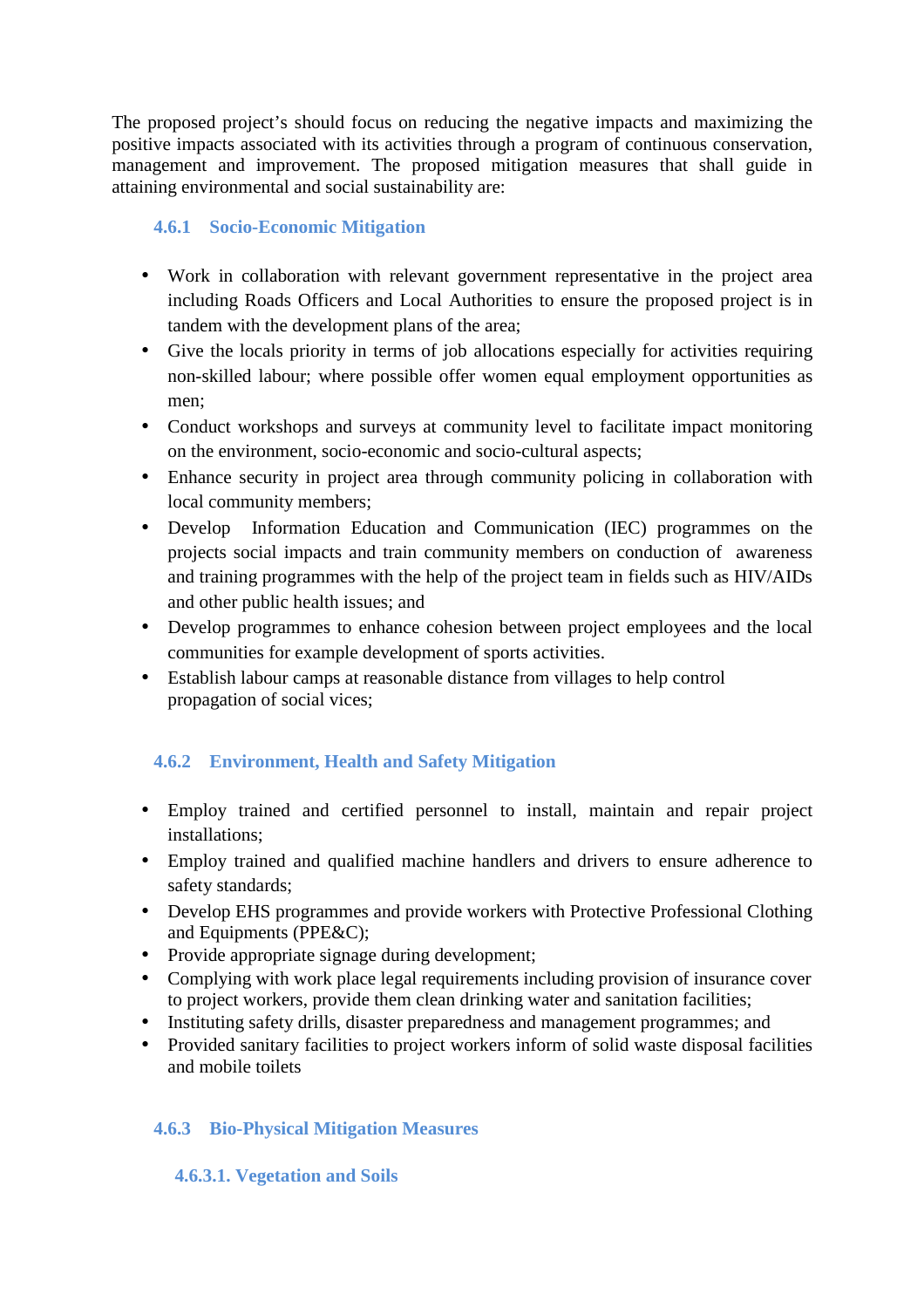- Control soil erosion through timely clearing of excavations from project area; development of erosion control structure and excavate new areas only after finishing work at opened segments among other measures;
- Develop afforestation programmes in collaboration with the community members during and after project implementation by planting trees through promotion and development of community nurseries; educate on need of planting trees including its positive effects to counteract global warming and its role on ensuring trade sustainability especially for those dealing with timber and its products;
- Develop Solid Water Management Programmes through use of integrated solid waste management system of source reduction, recycling, reuse; purchase required quantities of materials to a void waste through elements of weather; excavated materials to be disposed at recommended sites; compost biological waste to be used as fertilizer among others; and
- Avoid spilling over project activities and effects to forest reserve at Mchinji-Mwami border. This will include project workers to avoid dumping waste in the forest, avoid involving tree logging, introduction of new plant species and harvesting of rare plant species among others issues.

# **4.6.3.2 Air Quality and Aquatic Environment**

- Use clean fuels or catalytic convertors for project vehicles and equipments dependent on fossil fuels; The internal combustion engines of the vehicles and equipment should have efficient burning systems to reduce emissions;
- Incorporate green technology in the development of the building this shall include incorporating the use of solar energy, wind energy, day light by using more transparent project materials such as glass, acoustics to reduce noise penetration into buildings among others. This shall help reduce amount of energy required to run the facilities.
- Use machines with noise and air quality techniques to abate project impacts on air quality. This shall include use engine's with silencers, or insulate noise generating sections of the machines during construction, maintain machines and equipments as per recommended manufactures conditions to avoid noise and emissions, use machines installed with options to use clean fuels such a bio-fuels. In addition ensure drivers use appropriate driving techniques such as observation of speed limits and time based traffic management for construction work to help reduce noise and air pollution. Create awareness among drivers and machine operators on practices aimed at reducing emissions
- Avoid the use of Ozone Depleting Substances (ODS) such as halogenated compounds chlorofluorocarbons (CFCs), hydro chlorofluorocarbons (HCFCs), methyl bromide, carbon tetrachloride, and methyl chloroform found in cooling system in the vehicles and, refrigerators, fire extinguishers and other machines and equipments in the project. Depletion of ozone leads to health impacts such as skin cancer.
- Observe legal restriction in regards to level of noise, vibration and emissions exposures allowed at a specific period. In absence of local regulation the World Health Organisation (WHO) standards as found under annex 3 of this ESIA report can be adopted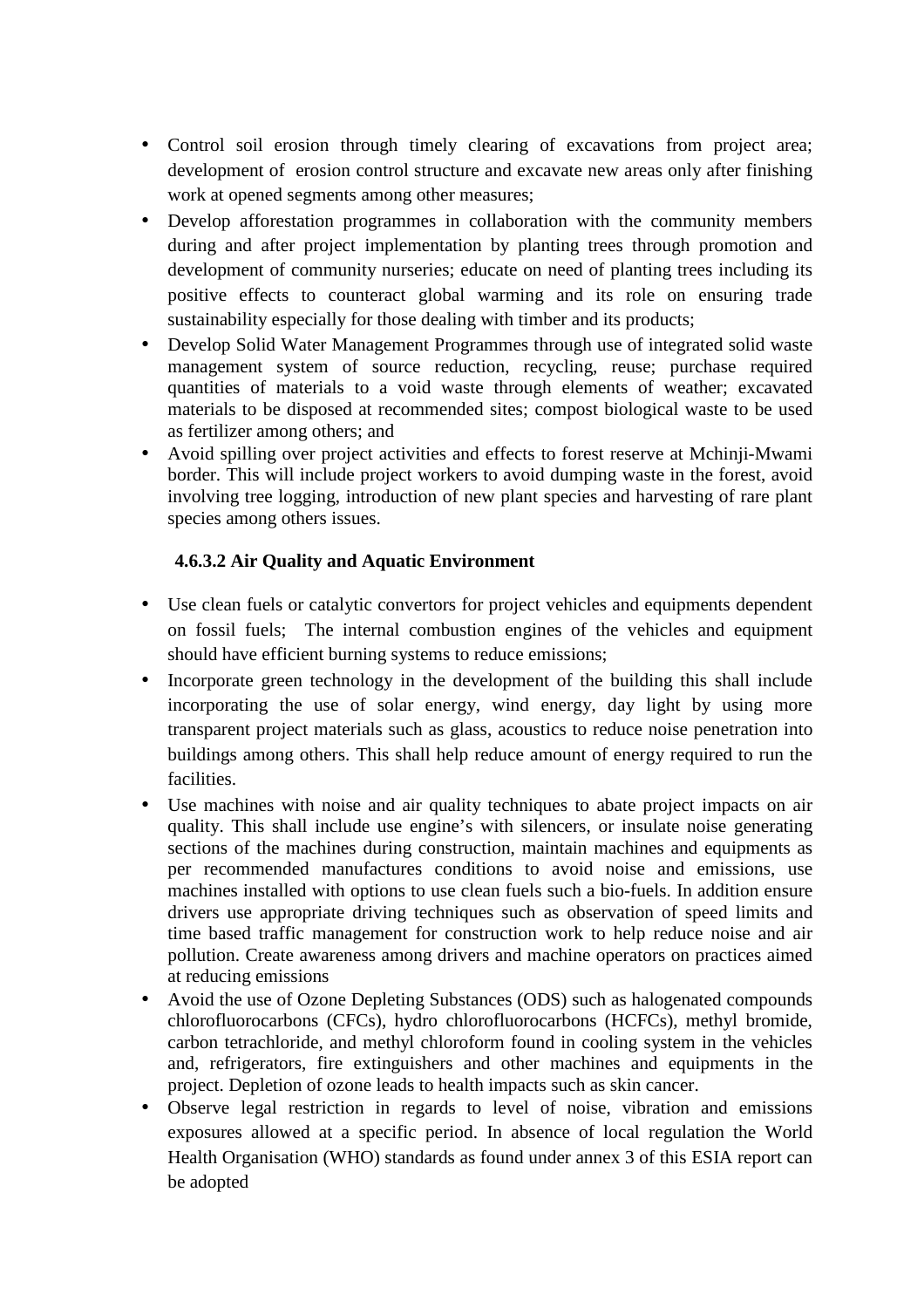- Create awareness among drivers and machine operators on practices aimed at reducing emissions;
- There is need to construct containerized sewage handling facilities such as septic tanks to reduce impact on water quality which should incorporate effluent treatment with reuse of end products locally this shall involve recycling of water and using it for flushing toilets and irrigating the lawns/landscaped gardens among other .
- Develop roof catchment rain water harvesting facilities to generate water for use during shortage this shall limit impact of water abstraction from the natural resources.
- Water palliation should be undertaken at excavated areas to control dust especially in areas of high human movement or settlement;
- Observe manufacturer machinery and, equipment guidelines and procedures with regard to noise as well as oil spill prevention and emergency response;
- Undertake monitoring of impacts during operation phase which should include air quality impacts to enable develop appropriate mitigation measures such as noise buffers/barriers on the highway.
- To mitigate against climate change the project life cycle analysis and carbon foot prints of each project activity including the Global Warming Potential (GWP) of the gas which is based on the heat-absorbing ability of each gas relative to that of carbon dioxide GHG equivalents should be calculated and appropriate climate change adaptation designed for the project.
- Observe manufacturer machinery and, equipment guidelines and procedures with regard to noise as well as oil spill prevention and emergency response; and
- Implement bio safety regulation, hazardous movement regulations among other international policies, convections and treaties ratified by the countries to restrict movement of environmental unsafe substances

#### **4.6.4 Decommissioning Mitigation**

In addition to the mitigation measures provided above, it is necessary to outline some basic mitigation measures that will require consideration once all project operational activities ceases. The necessary objectives, mitigation measures, allocation of responsibilities, time frames and costs pertaining to prevention, minimization and monitoring of all potential impacts associated with the decommissioning and closure phase of the project are outlined in table **4.6.4** below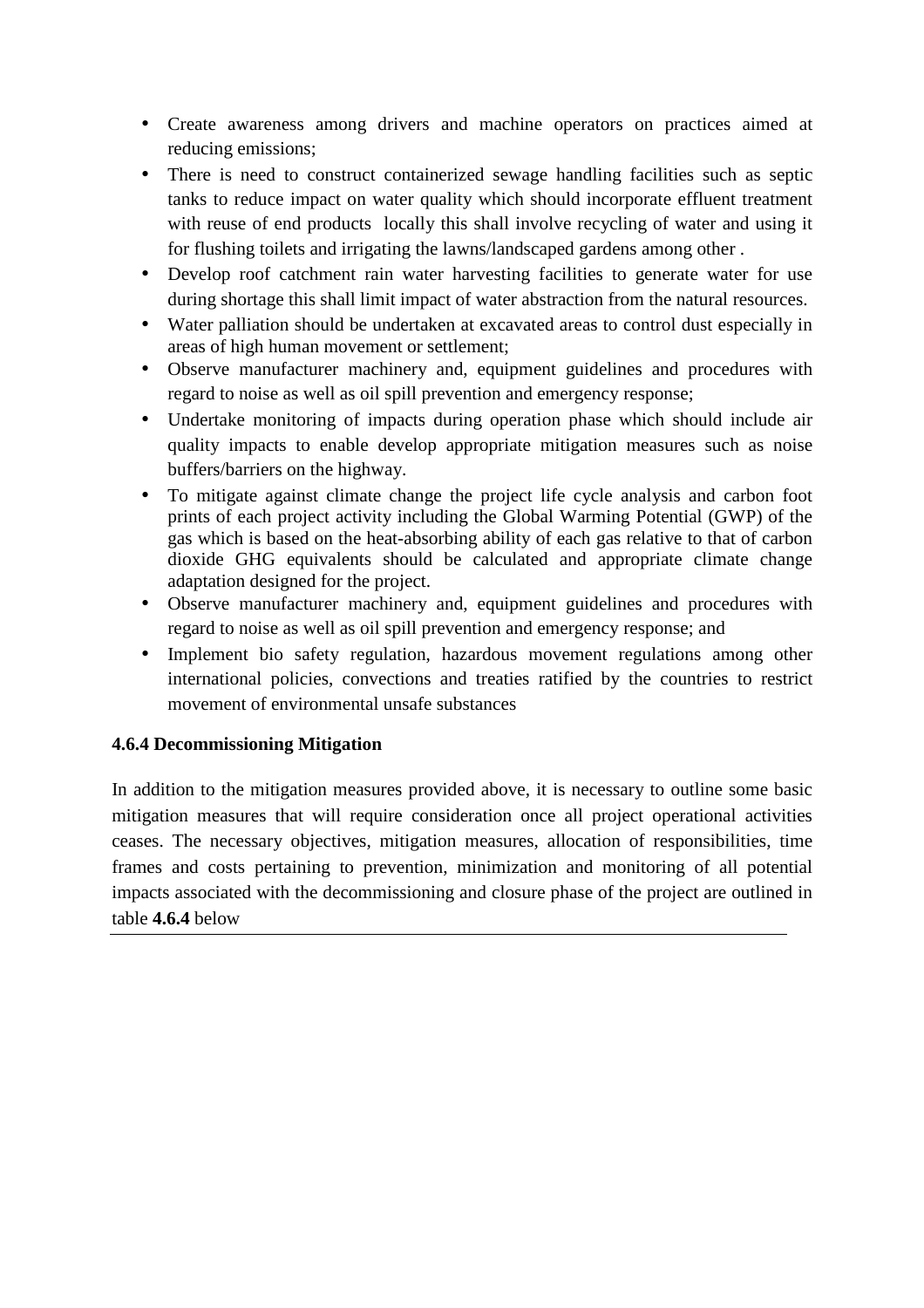|                                       | Table 4.6.4 Environmental Management/Monitoring Plan for the Decommissioning |  |  |
|---------------------------------------|------------------------------------------------------------------------------|--|--|
| <b>Phase for the Proposed Project</b> |                                                                              |  |  |

| <b>Recommended Mitigation Measures</b>                                                                                                                                                            | <b>Responsible</b><br>Party     | <b>Time</b><br><b>Frame</b> | Cost<br>(USD) |
|---------------------------------------------------------------------------------------------------------------------------------------------------------------------------------------------------|---------------------------------|-----------------------------|---------------|
| 1. Demolition waste management                                                                                                                                                                    |                                 |                             |               |
| 1. All machinery, equipment, and structures must be<br>removed and recycled/reused as far as possible                                                                                             | Contractor,<br>Proponent        | One-<br>off                 |               |
| All foundations should be removed and recycled,<br>2.<br>reused or disposed of at a licensed disposal site                                                                                        |                                 |                             |               |
| Where recycling/reuse of the machinery, equipment,<br>3.<br>implements, structures and other demolition waste is<br>not possible, the materials should taken to a licensed<br>waste disposal site | Contractor,<br>Proponent        | One-<br>off                 |               |
| 4. Donate reusable demolition waste<br>charitable<br>to to<br>organizations, individuals and institutions                                                                                         | Contractor,<br>Proponent        | One-<br>off                 |               |
| <b>2. River Rehabilitation</b>                                                                                                                                                                    |                                 |                             |               |
| 1. Ensure no waste in dumped haphazardly                                                                                                                                                          | Proponent/<br><b>Contractor</b> | One-<br>off                 |               |
| 2. In case of pollution ensure due cleanup process in<br>followed                                                                                                                                 | Farmers/DAO                     | One-<br>off                 |               |
| 3.<br><b>Occupational Health and Safety</b>                                                                                                                                                       |                                 |                             |               |
| 1. Provide all project workers with PPE&C                                                                                                                                                         | Contractor,<br>Proponent        | One-<br>off                 |               |
| 2. Ensure all live components of the project are<br>deactivated before commencing decommissioning<br>activities                                                                                   | Contractor,<br>Proponent        | One-<br>off                 |               |
| 3. Control exposure to EMF                                                                                                                                                                        | Contractor,<br>Proponent        | One-<br>off                 |               |
| 4. Rehabilitation of project site                                                                                                                                                                 |                                 |                             |               |
| Implement an appropriate re-vegetation program to<br>1.<br>restore the site to its original status                                                                                                | Contractor,<br>Proponent        | One-<br>off                 |               |
| Consider use of indigenous plant species in re-<br>2.<br>vegetation                                                                                                                               | Contractor,<br>Proponent        | One-<br>off                 |               |

The consultants have developed an Environmental Management and Monitoring Plan (EM&MP) which is provided in the annex 4 of this report. The objective of the EM&MP is to guide the project team in eliminating or reducing the project impacts to acceptable minimum/ standards. The EM&MP is based on good environmental practices of project implementation and management including safety of the operations. The proposed EM&MP can be improved through continuous monitoring and audits during project implementation.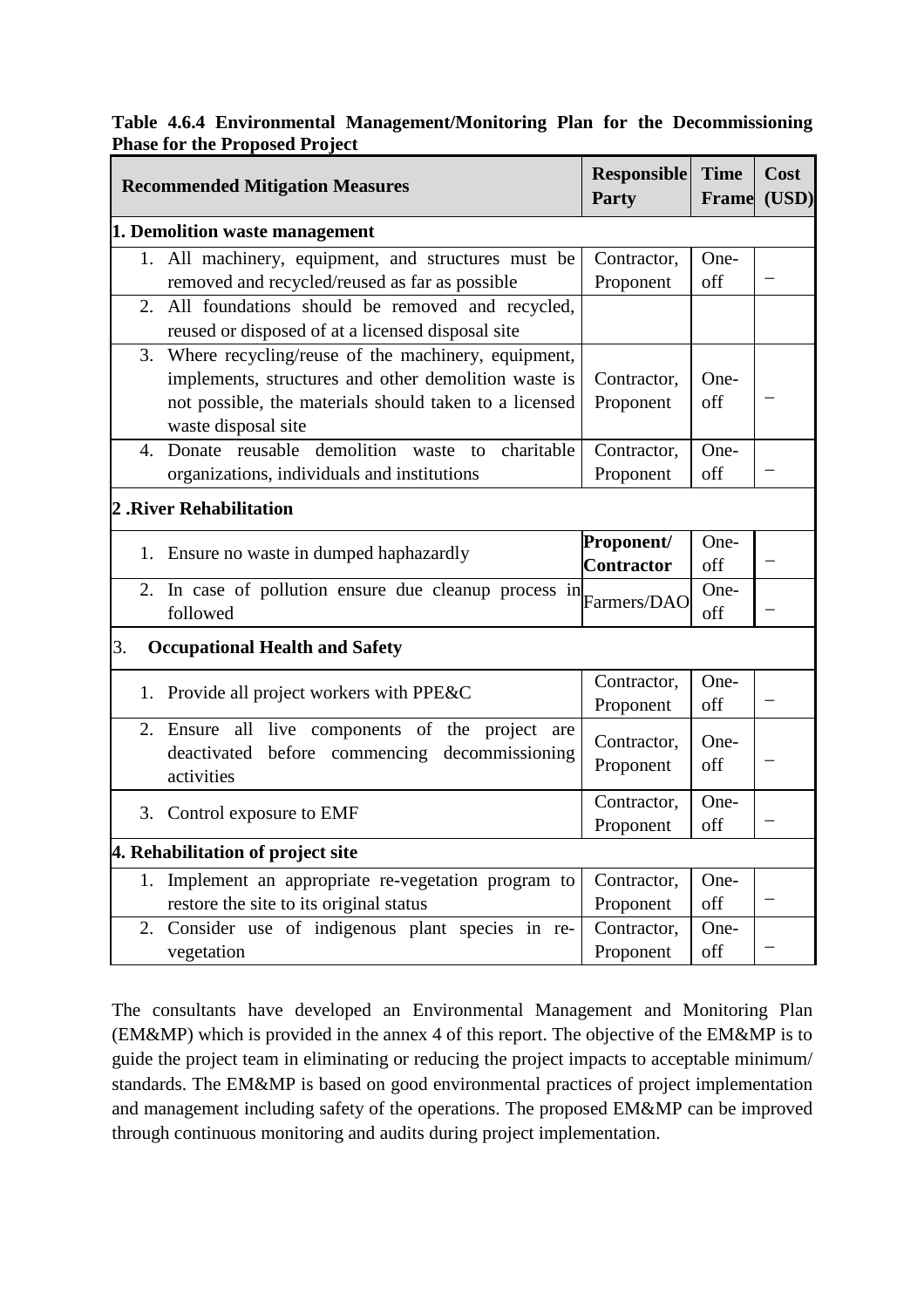# **4.7 Monitoring Guidelines**

Continuous observations and assessment is essential for identification of impacts unforeseen during the E&SIA of the project. To ensure success of the project adequate consultation should be undertaken in the project area with the community members as the project proceeds.

Monitoring parameters/indicators should be identified and programmes developed for their observation and action. When developing a monitoring programme the following should be considered:

- Frequency of monitoring
- Required personnel -Monitoring should be conducted by trained personnel
- Methods of record keeping
- Availability of calibrated and maintain parameters measuring equipments
- Existence of baseline information
- Data analysis and review

The environmental indicators to be monitored during the project phases namely the construction, operation and decommissioning include those listed in the table below. The monitoring parameters can be revised as the project development precedes to enable incorporate and unforeseen indicators.

| <b>Environmental Indicator</b> | <b>Parameter to Monitor</b>                           |
|--------------------------------|-------------------------------------------------------|
| Occupational Health and Safety | - Number of occupational diseases and accidents       |
| Socio-Economic Environment     | -Development Projects                                 |
|                                | -Poverty levels                                       |
|                                | -Number of idle community members                     |
|                                | -Alcoholism                                           |
|                                | -Public complaints                                    |
|                                | -Trend of infectious diseases for example: HIV/AIDS,  |
|                                | STI's                                                 |
|                                | -Correlation between project team and local community |
| Air Quality                    | -Noise                                                |
|                                | -Exhaust fumes                                        |
|                                | -Vibration                                            |
|                                | - Dust                                                |
|                                | -Smoke                                                |
| Environment<br>Aquatic         | -Water borne disease                                  |
| Alteration                     | -Farming methods in the area                          |
|                                | -Turbidity                                            |
|                                | -Waste                                                |
|                                | -Existence of vegetation                              |
|                                | -Water quality and quantity/Eutrophication            |
|                                | -Complaint from community members                     |
| <b>Vegetation Cover</b>        | -Invasive vegetation                                  |

#### **Table 4.7 : List of the Environmental Parameters and their Measurable Indicators**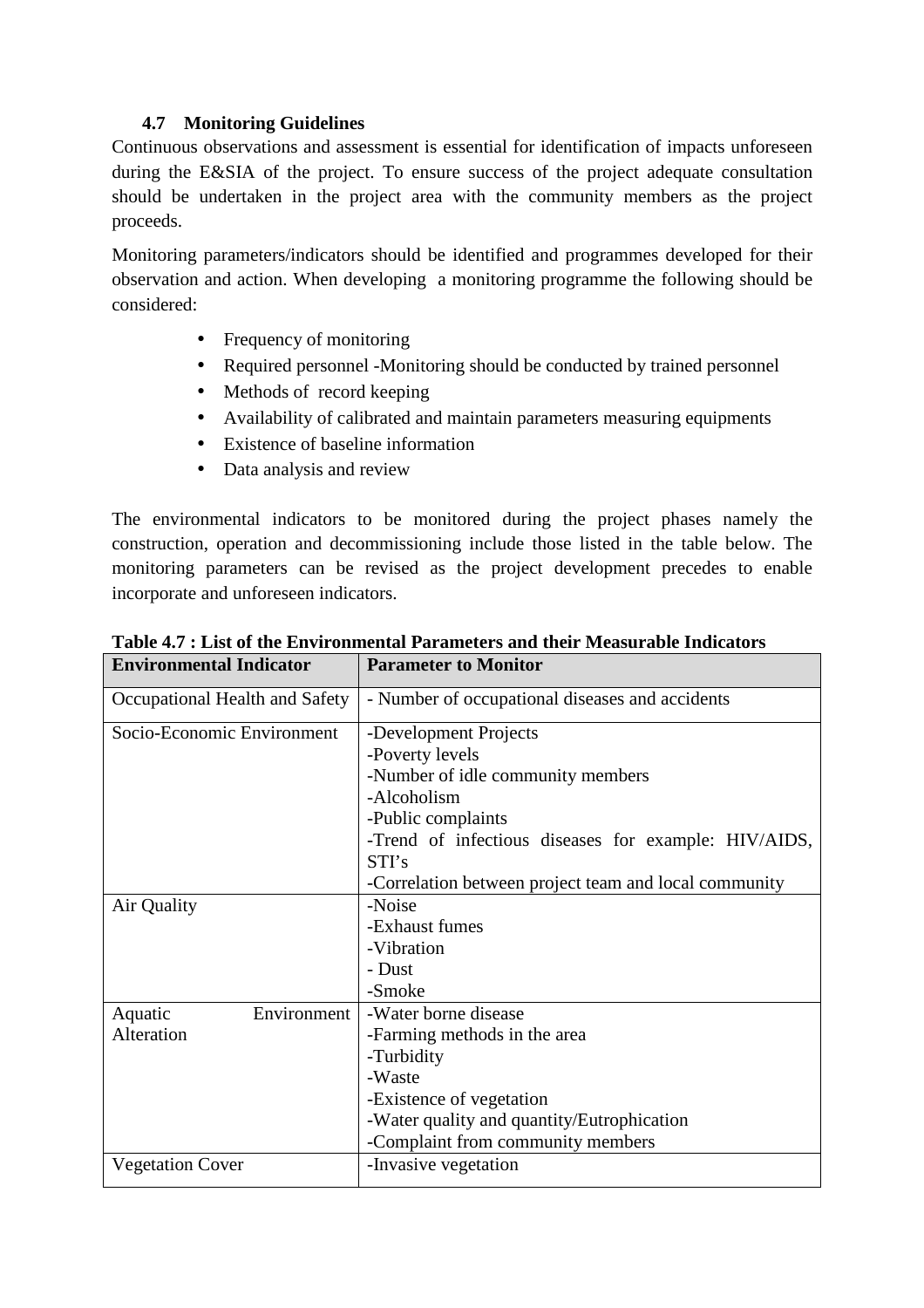| <b>Environmental Indicator</b> | <b>Parameter to Monitor</b>                           |
|--------------------------------|-------------------------------------------------------|
|                                | -Vegetation rate of growth                            |
| Waste Management               | -Existence of solid waste                             |
|                                | -Water Quality                                        |
|                                | -Water Borne Diseases                                 |
|                                | -Complaint from community members                     |
| Soil Erosion                   | -Hill side farming with erosion protection structures |
|                                | -Gulley formation                                     |
|                                | -Increased sediments                                  |
|                                | -Complaint from community members                     |
| Pest and Diseases              | -Productivity                                         |
|                                | -Mortality rate of animals                            |
|                                | -Agrochemicals                                        |

The list of the environmental parameters and their measurable indicators will guide the proponent access the effective level of the EMP and need to modify it for appropriate action.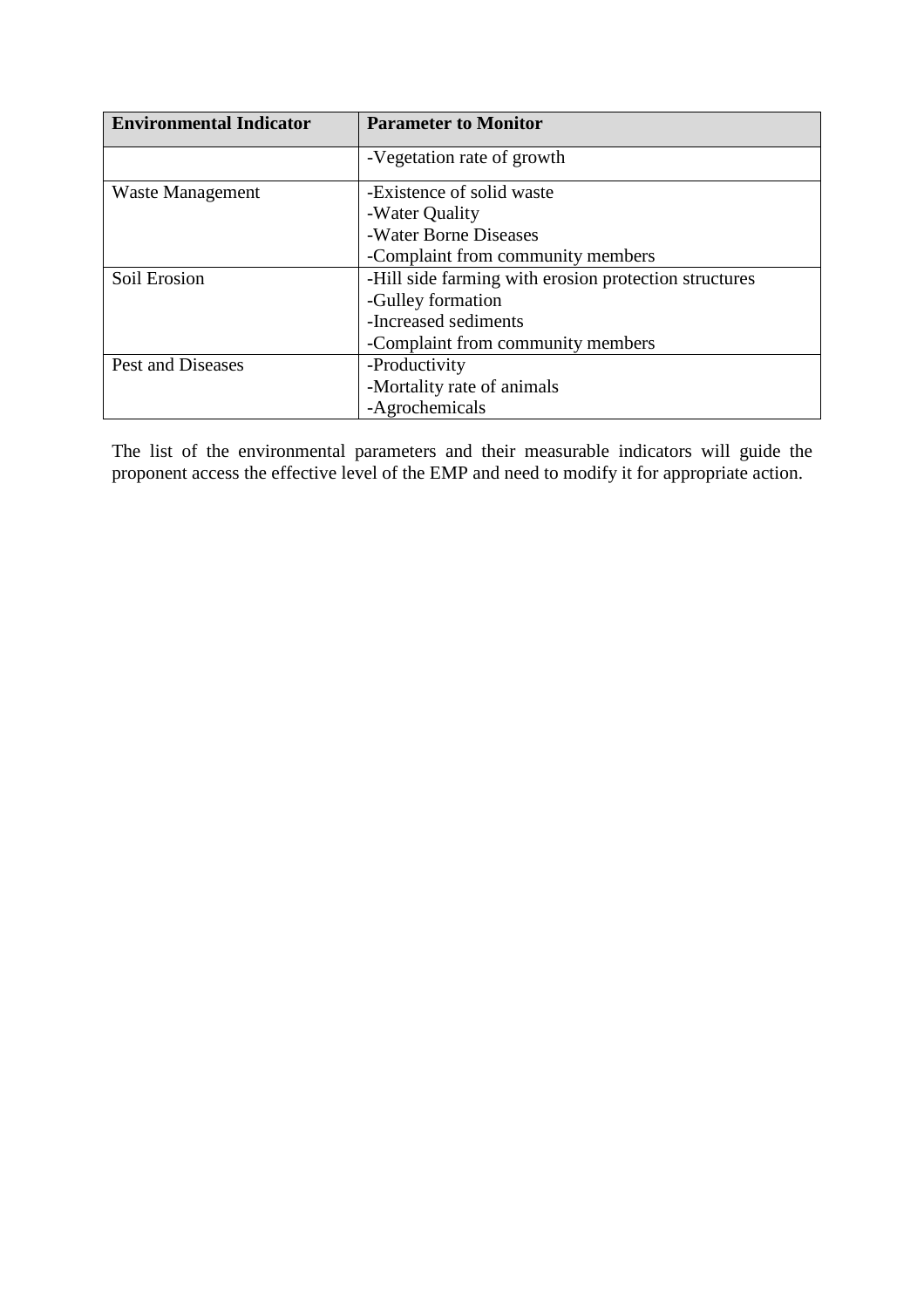#### **5 Project Alternatives and Cost Benefit Analysis**

The design and siting alternatives for the proposed project has already be dicussed in earlier sections of this report and it has shown that the juxtapost design is prefered by each country accroding to consultation with the staff at the exisitng BP. There preferenace was based on factors which the consultant took into consideration when evaluating the several criteria likely to affect the choise which included cost-benefit analysis. The development any type of border post will require land acqusition and planning of the area to eanble accomodate all project facilities especially at Mawmi-Mchinji which is surrounded by dense settlement right at the boundary of both countries. The Chiponde-Mandimba BP will not face as much challenge even if relocated as the land earmaked for development near the demartketed boundary has no settlments as it is only used for farming. The development plan requires each country to contribute 5 hectares for the development.

Alternatives considered in terms of technology involved evaluating construction tools in terms of its source of energy, green architectural technology and concepts such as incorporating light saving design components, solar/wind energy, waste water recycling, solid waste management technology among others. In this case to ensure the project meets environmental and social sustainability requirements, it is proposed that the project be majorly labour based so as to create employment in the local area especially considering the local communities within the project area have a very high poverty index. In case of machine use it should use clean fuels to avoid increasing impacting on climate change. Building acoustics and lighting components which should be designed to ensure it meets the requirements of green architectural technology.

Alternatives of solid waste management should be based on the waste management hierarchy of rethink, reduce, reuse and recycle this shall considerably reduce the amount of waste generated at the project site.

It is recommended that building materials be sourced at the nearest point from the project site as it shall make both economic and environmental sense as this strategy shall reduce transport costs and emissions know to increase impacts of climate change.

It is important that all key players are involved in environmental management during construction this shall include incorporating environmental management practices as part of the contactors contract.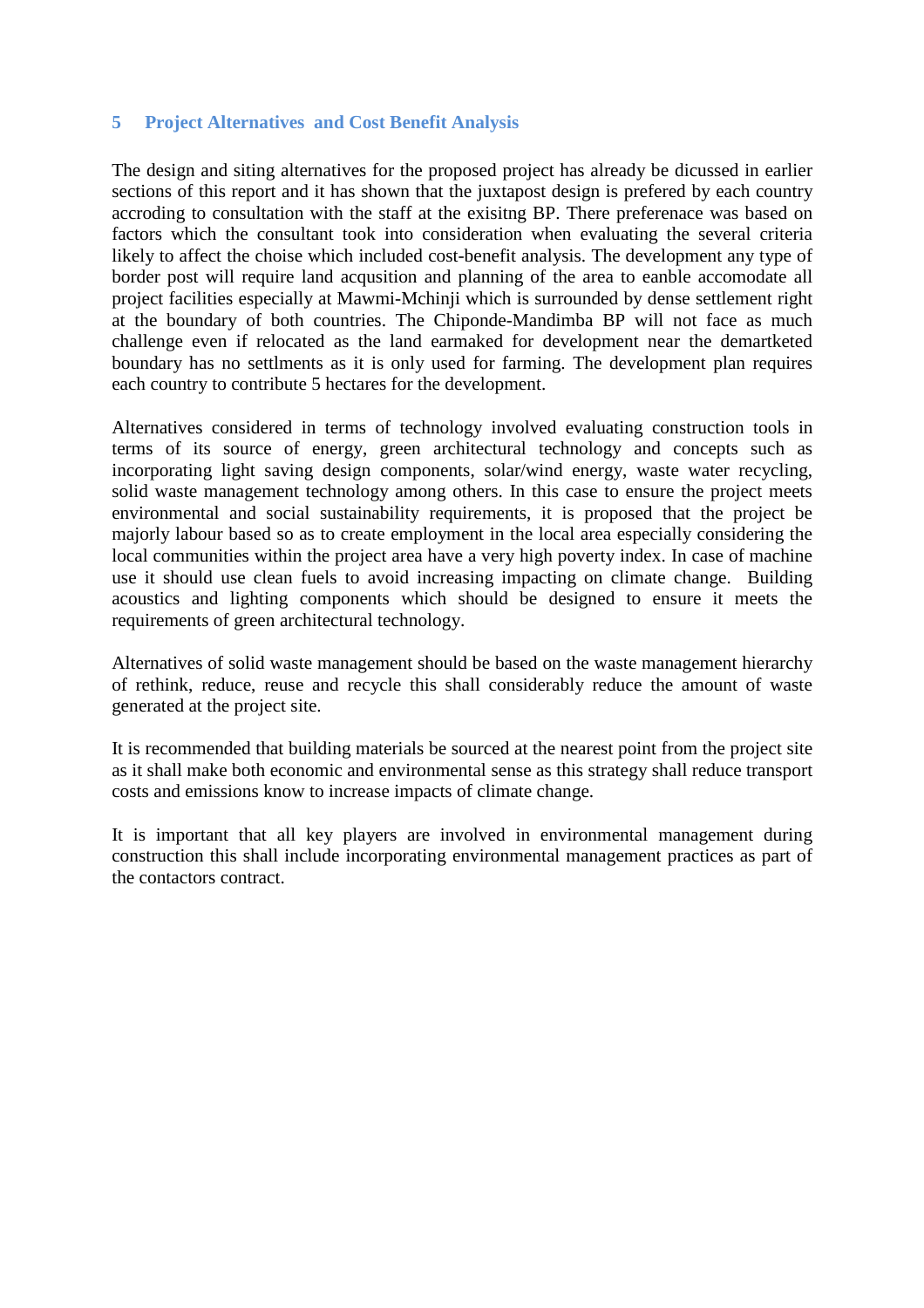#### **6. Summary and Conclusion**

The bio-physical and socio-economic surveys of the border posts indicate that each of the project sites zone of impact is not found within areas with sensitive natural environmental resources but is found within a sensitive socio-economic zone as the areas are densely settled. In regards to natural environmental resources, mitigation measures should be implemented to avoid spillover effects as pollutants can travel long distance to reach environmental receptors such as forests, rivers and underground water. While in regards to human settlement there is need to implement the land acquisition guidelines so as to ensure all affected people are resettled as required by law. The project's mitigation measures can also be improved with time through environmental monitoring which can help identify other sensitive environmental parameters not identified during the study. It is important that the mitigation measures proposed in the report form part of the contractor's contract and pegged on payments to ensure the prospective contractors implement them.

The socio-economic survey component of the Three One Stop Border Post Project established the perception on the existence of the border post and the proposed development of the One Stop Border Post, the Sanitation situation on the border posts, Social Amenities within the border post and HIV/AIDS awareness and mitigation in the sample area. The study shows that services at the current border posts are far from meeting the expectations of its users. Clearance processes are considered tedious and cumbersome by most users at the border post as revealed in the survey. The idea of the One Stop Border Post with enhanced security system, enhanced ICT facilities, trained and, qualified staff and improved infrastructure were acknowledged by majority as the lasting solution and to some point the proposed project was considered long overdue.

 Sanitation services at the current border posts are wanting, the survey revealed that the border posts lacked designated solid waste disposal points, public toilet and public taps hence suggesting that these services and facilities be incorporated in the proposed One Stop Border Post project.

Available accommodation facilities do not fulfill the supply and demand rule, they are scarce, poorly distributed, expensive and some lacked basic facilities. The survey hints that these